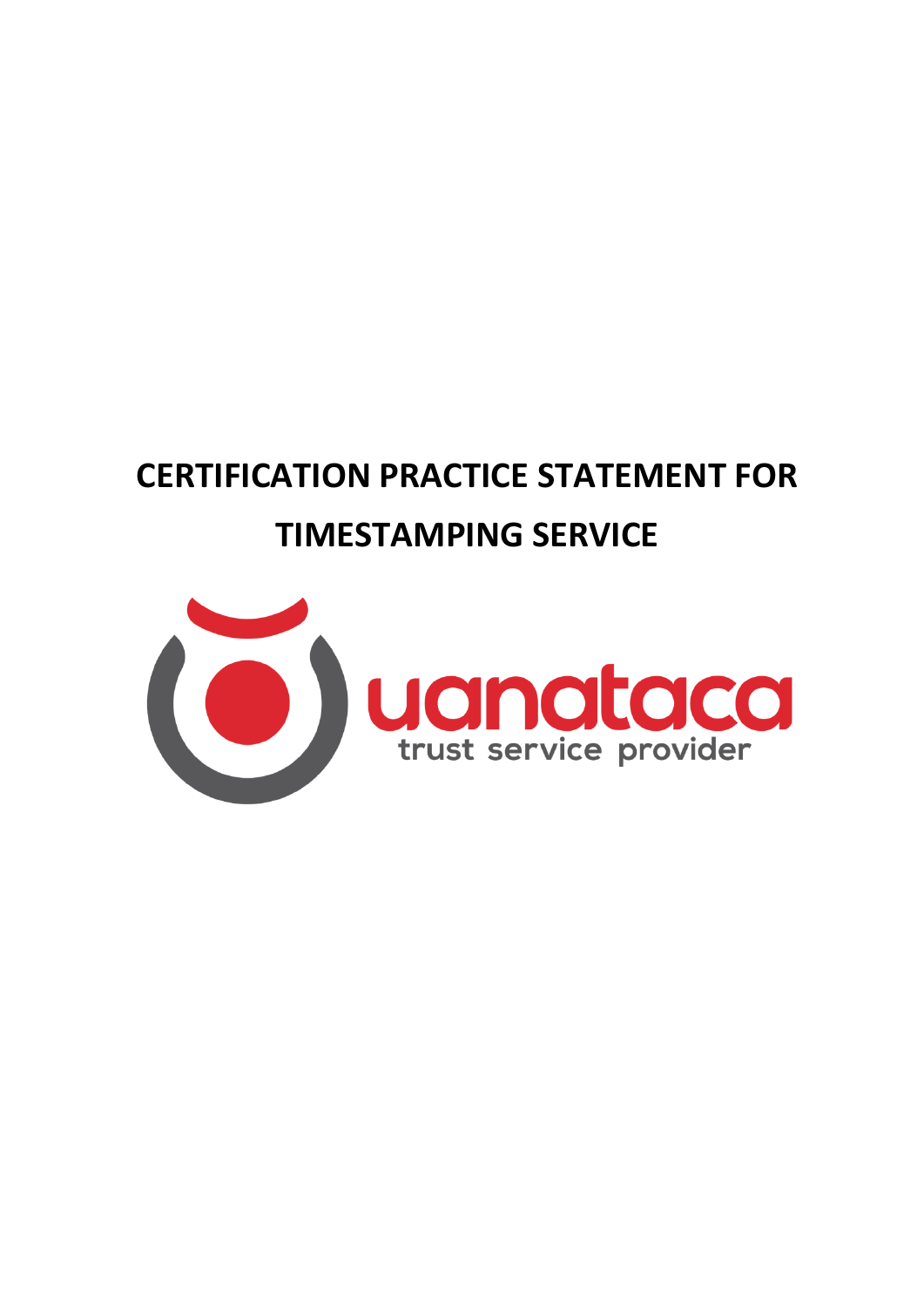

# <span id="page-1-0"></span>**General Information**

# <span id="page-1-1"></span>**Documentary Control**

| Safety classification | <b>Public</b>                 |
|-----------------------|-------------------------------|
| Version:              | 1                             |
| Edition date:         | 28/05/2021                    |
| File                  | PSC-1.2-DPC_TSA_EN_v1.r3.docx |
| Code                  | <b>PSC-1.2-</b>               |

# <span id="page-1-2"></span>**Formal State**

| Prepared by:           | <b>Reviewed by</b>  | Approved by:         |  |
|------------------------|---------------------|----------------------|--|
| Name: Alejandro Grande | Name: Albert Borrás | Name: Gabriel Garcia |  |
| Date: 28/05/2021       | Date: 31/05/2021    | Date: 16/11/2021     |  |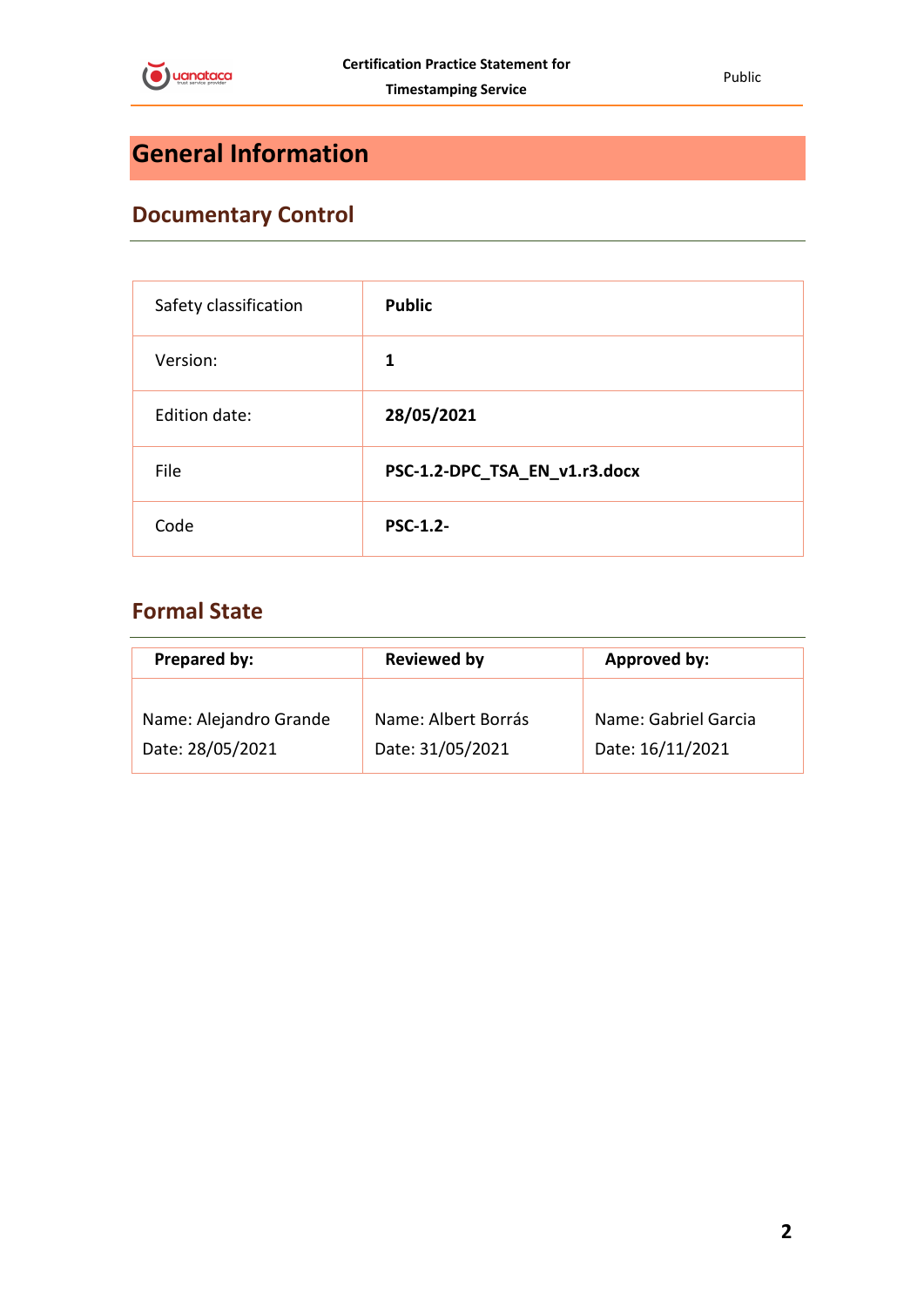

# <span id="page-2-0"></span>**Versions Control**

| <b>Version</b> | <b>Changes</b> | <b>Description of Change</b> | <b>Author of Change</b> | Date of Change |
|----------------|----------------|------------------------------|-------------------------|----------------|
|                | Original       | Document Creation            | Alejandro Grande        | 28/05/2021     |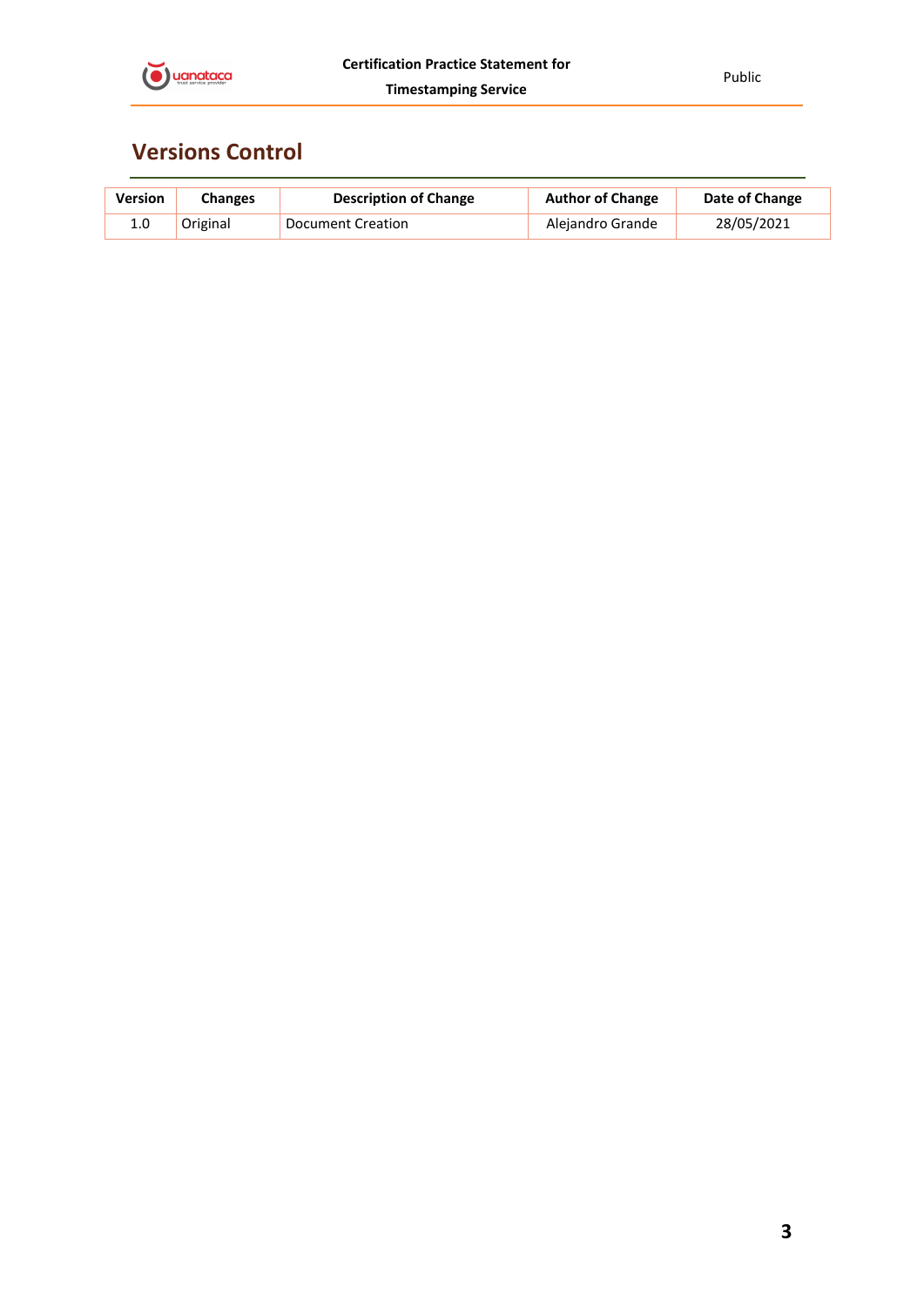

# <span id="page-3-0"></span>**INDEX**

| 1.1     |        |  |
|---------|--------|--|
| 1.2     |        |  |
| 1.3     |        |  |
|         | 1.3.1. |  |
|         | 1.3.2. |  |
|         | 1.3.3. |  |
|         | 1.3.4. |  |
|         |        |  |
|         | 1.4.1. |  |
|         | 1.4.2. |  |
| $1.5 -$ |        |  |
|         | 1.5.1. |  |
|         | 1.5.2. |  |
|         | 1.5.3. |  |
|         |        |  |
|         |        |  |
| 2.1     |        |  |
| 2.2     |        |  |
| 2.3     |        |  |
| 2.4     |        |  |
|         |        |  |
|         |        |  |
| 3.1     |        |  |
|         | 3.1.1. |  |
|         | 3.1.2. |  |
|         | 3.1.3. |  |
|         | 3.1.4. |  |
|         |        |  |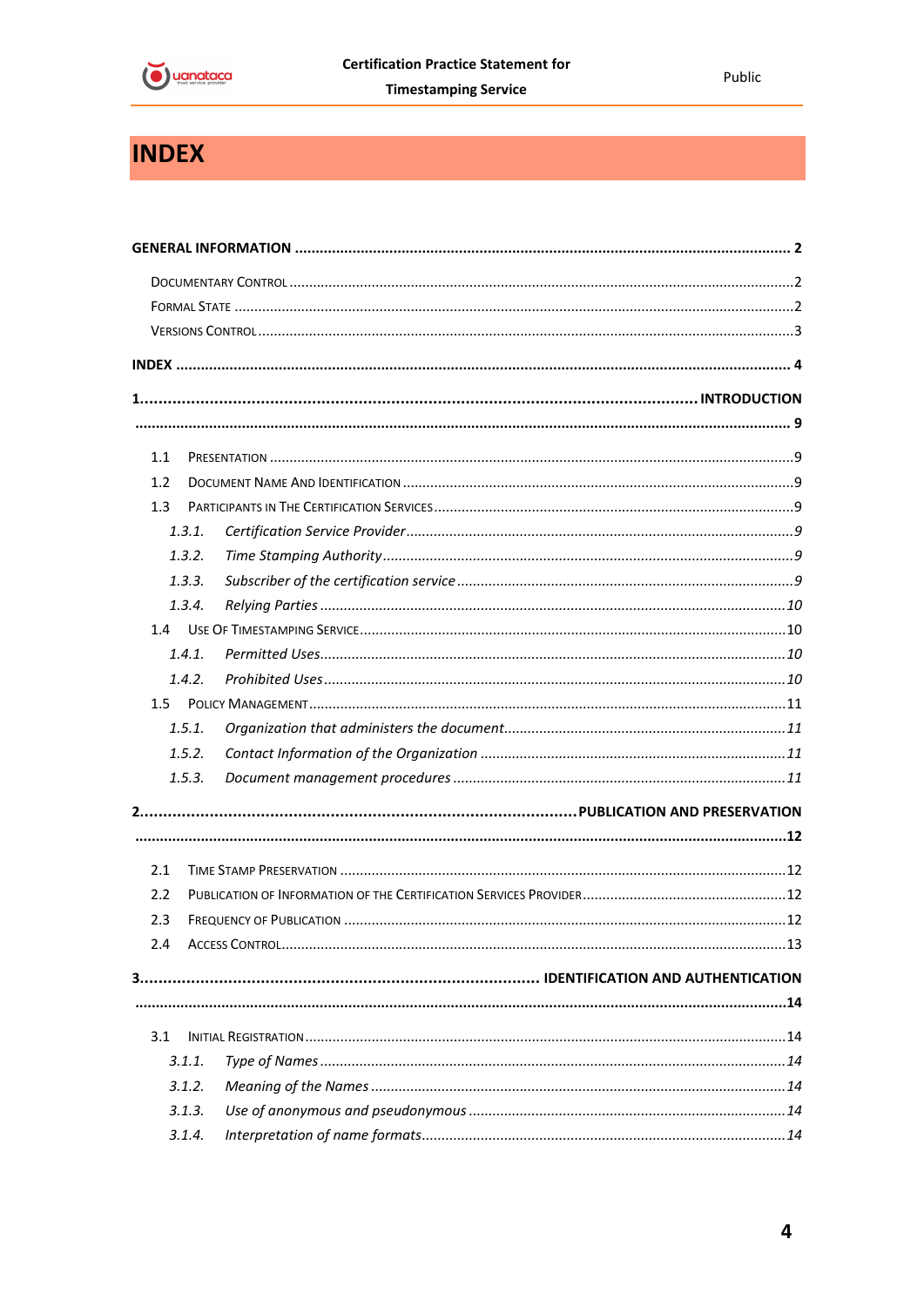

|     | 3.1.5.  |                                                                                       |     |
|-----|---------|---------------------------------------------------------------------------------------|-----|
| 3.2 |         |                                                                                       |     |
| 3.3 |         |                                                                                       |     |
| 3.4 |         | IDENTIFICATION AND AUTHENTICATION OF REVOCATION, SUSPENSION OR REACTIVATION REQUEST15 |     |
|     |         |                                                                                       |     |
|     |         |                                                                                       |     |
| 4.1 |         |                                                                                       |     |
|     | 4.1.1.  |                                                                                       |     |
|     | 4.1.2.  |                                                                                       |     |
| 4.2 |         |                                                                                       |     |
| 4.3 |         |                                                                                       |     |
| 4.4 |         |                                                                                       |     |
| 4.5 |         |                                                                                       |     |
| 4.6 |         |                                                                                       |     |
| 4.7 |         |                                                                                       |     |
|     | 4.7.1   |                                                                                       |     |
|     | 4.7.2.  |                                                                                       |     |
|     | 4.7.3.  |                                                                                       |     |
|     | 4.7.4.  |                                                                                       |     |
|     | 4.7.5.  |                                                                                       |     |
|     | 4.7.6.  | Temporary period of revocation, suspension or reactivation application processing 19  |     |
|     | 4.7.7.  | Obligation to consult certificate revocation or suspension information 19             |     |
|     | 4.7.8.  |                                                                                       |     |
|     | 4.7.9.  |                                                                                       |     |
|     | 4.7.10. | Availability of the service checking in line with the state of the certificates21     |     |
|     | 4.7.11. |                                                                                       |     |
|     | 4.7.12. |                                                                                       |     |
|     |         |                                                                                       | .22 |
| 4.9 |         |                                                                                       |     |
|     | 4.9.1.  |                                                                                       |     |
|     | 4.9.2.  |                                                                                       |     |
|     |         |                                                                                       |     |
|     |         |                                                                                       |     |
|     |         |                                                                                       |     |
| 5.1 |         |                                                                                       |     |
| 5.2 |         |                                                                                       |     |
|     | 5.2.1.  |                                                                                       |     |
|     | 5.2.2.  |                                                                                       |     |
|     | 5.2.3.  |                                                                                       |     |
|     | 5.2.4.  |                                                                                       |     |
|     | 5.2.5.  |                                                                                       |     |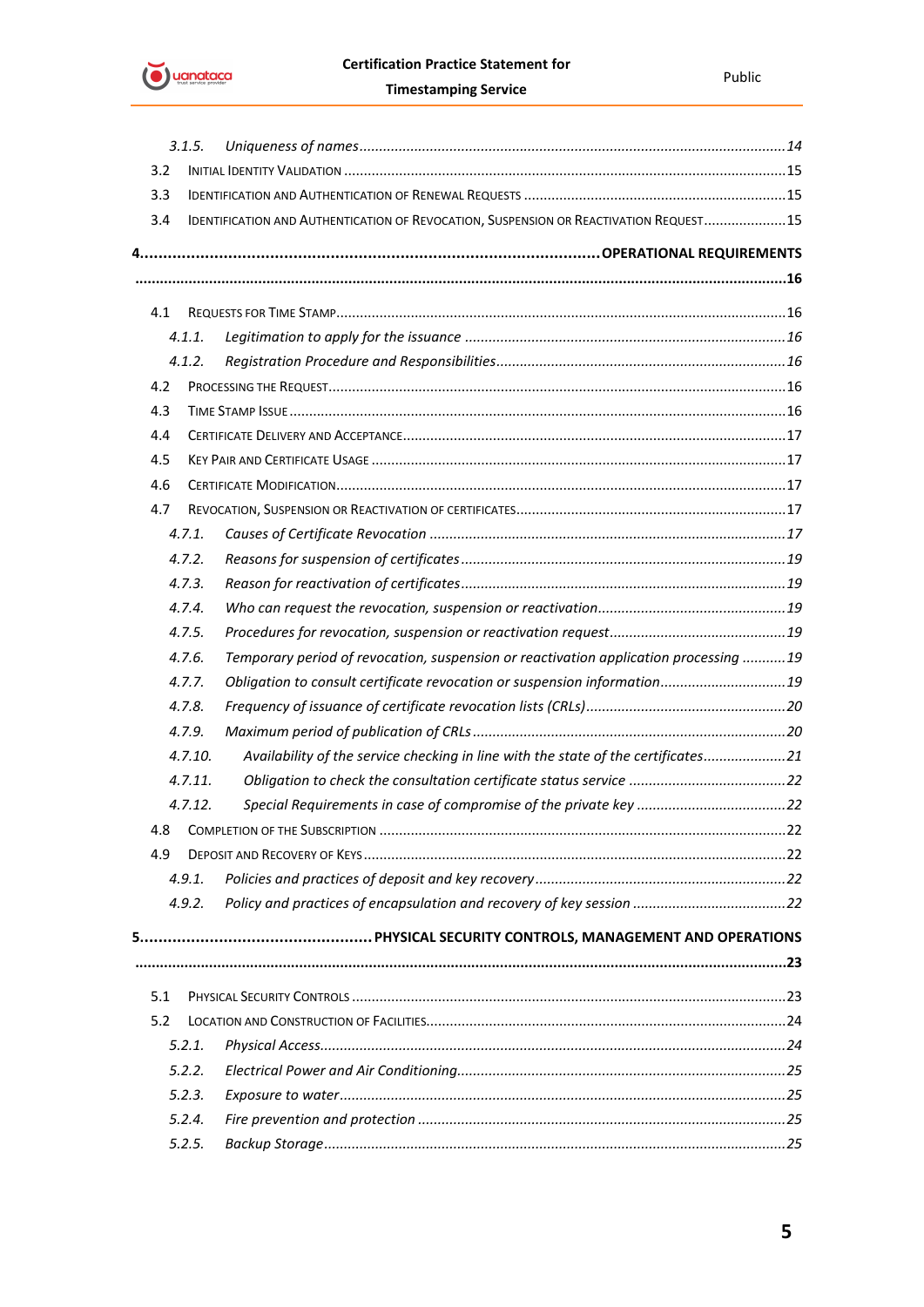

|               | 5.2.6. |                                                                          |  |
|---------------|--------|--------------------------------------------------------------------------|--|
|               | 5.2.7. |                                                                          |  |
| 5.3           |        |                                                                          |  |
|               | 5.3.1. |                                                                          |  |
|               | 5.3.2. |                                                                          |  |
|               | 5.3.3. |                                                                          |  |
| 5.4           |        |                                                                          |  |
|               | 5.4.1. |                                                                          |  |
|               | 5.4.2. |                                                                          |  |
|               | 5.4.3. |                                                                          |  |
|               | 5.4.4. |                                                                          |  |
|               | 5.4.5. |                                                                          |  |
|               | 5.4.6. |                                                                          |  |
|               | 5.4.7. |                                                                          |  |
|               | 5.4.8. |                                                                          |  |
| $5.5^{\circ}$ |        |                                                                          |  |
|               | 5.5.1. |                                                                          |  |
|               | 5.5.2. |                                                                          |  |
|               | 5.5.3. |                                                                          |  |
|               | 5.5.4. |                                                                          |  |
|               | 5.5.5. |                                                                          |  |
|               | 5.5.6. |                                                                          |  |
|               | 5.5.7. | Notification of the audit event to the subject that caused the event. 33 |  |
|               | 5.5.8. |                                                                          |  |
| 5.6           |        |                                                                          |  |
|               | 5.6.1. |                                                                          |  |
|               | 5.6.2. |                                                                          |  |
|               | 5.6.3. |                                                                          |  |
|               | 5.6.4. |                                                                          |  |
|               | 5.6.5. |                                                                          |  |
|               | 5.6.6. |                                                                          |  |
| 5.7           |        |                                                                          |  |
| 5.8           |        |                                                                          |  |
|               | 5.8.1. |                                                                          |  |
|               | 5.8.2. |                                                                          |  |
|               | 5.8.3. |                                                                          |  |
|               | 5.8.4. |                                                                          |  |
| 5.9           |        |                                                                          |  |
|               |        |                                                                          |  |
|               |        |                                                                          |  |
|               |        |                                                                          |  |
| 6.1           |        |                                                                          |  |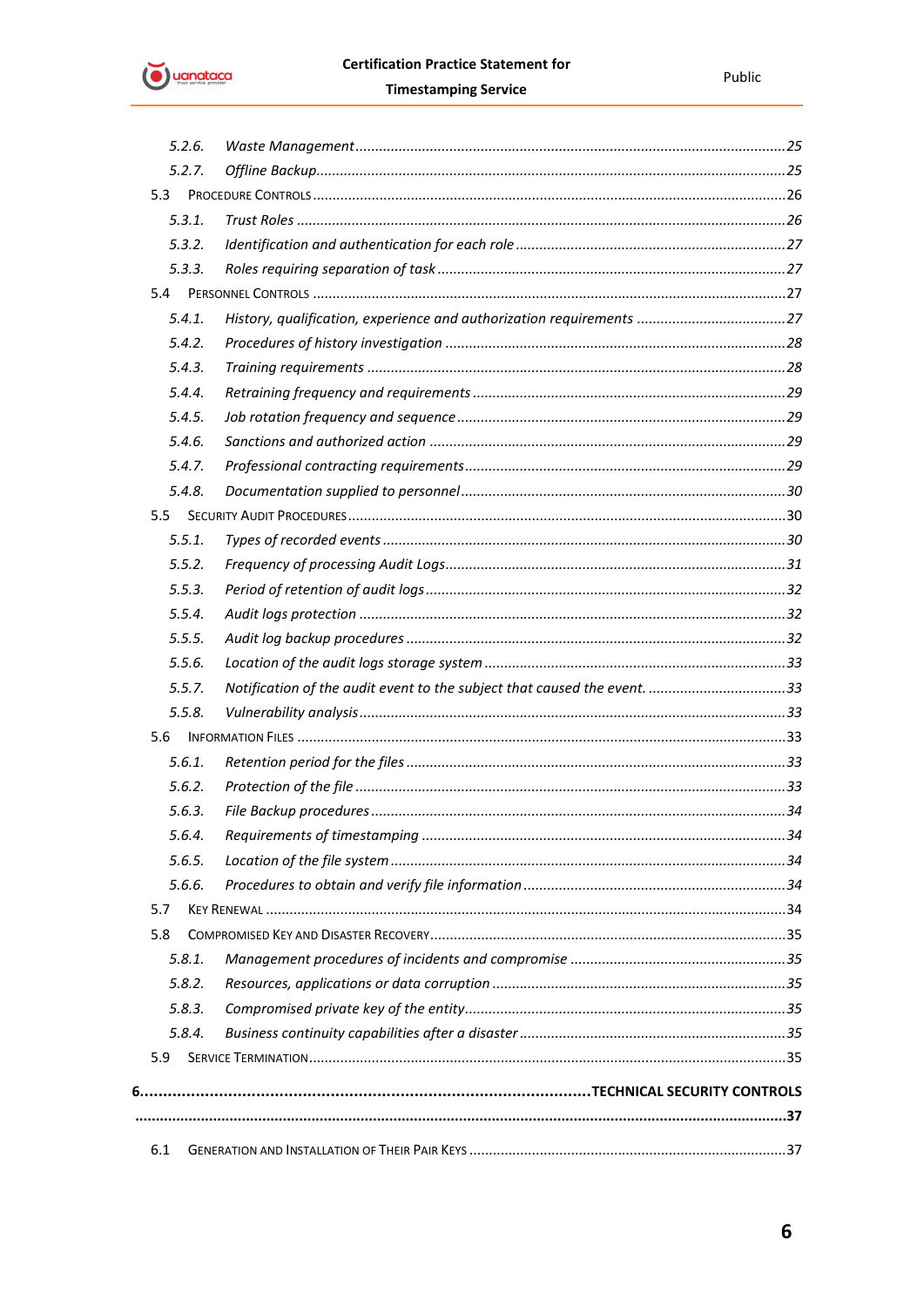

|     | 6.1.1.   |  |
|-----|----------|--|
|     | 6.1.2.   |  |
|     | 6.1.3.   |  |
|     | 6.1.4.   |  |
|     | 6.1.5.   |  |
|     | 6.1.6.   |  |
|     | 6.1.7.   |  |
| 6.2 |          |  |
|     | 6.2.1.   |  |
|     | 6.2.2.   |  |
|     | 6.2.3.   |  |
|     | 6.2.4.   |  |
|     | 6.2.5.   |  |
|     | 6.2.6.   |  |
|     | 6.2.7.   |  |
| 6.3 |          |  |
| 6.4 |          |  |
|     | 6.4.1.   |  |
|     | 6.4.2.   |  |
|     | 6.4.2.1. |  |
|     | 6.4.2.2. |  |
|     | 6.4.2.3. |  |
|     | 6.4.2.4. |  |
|     | 6.4.2.5. |  |
|     | 6.4.2.6. |  |
|     | 6.4.2.7. |  |
| 6.5 | 6.4.2.8. |  |
|     |          |  |
| 6.6 |          |  |
| 6.7 |          |  |
| 6.8 |          |  |
| 6.9 |          |  |
|     |          |  |
|     |          |  |
| 7.1 |          |  |
|     | 7.1.1.   |  |
|     | 7.1.2.   |  |
|     | 7.1.3.   |  |
|     | 7.1.4.   |  |
|     | 7.1.5.   |  |
|     | 7.1.6.   |  |
|     |          |  |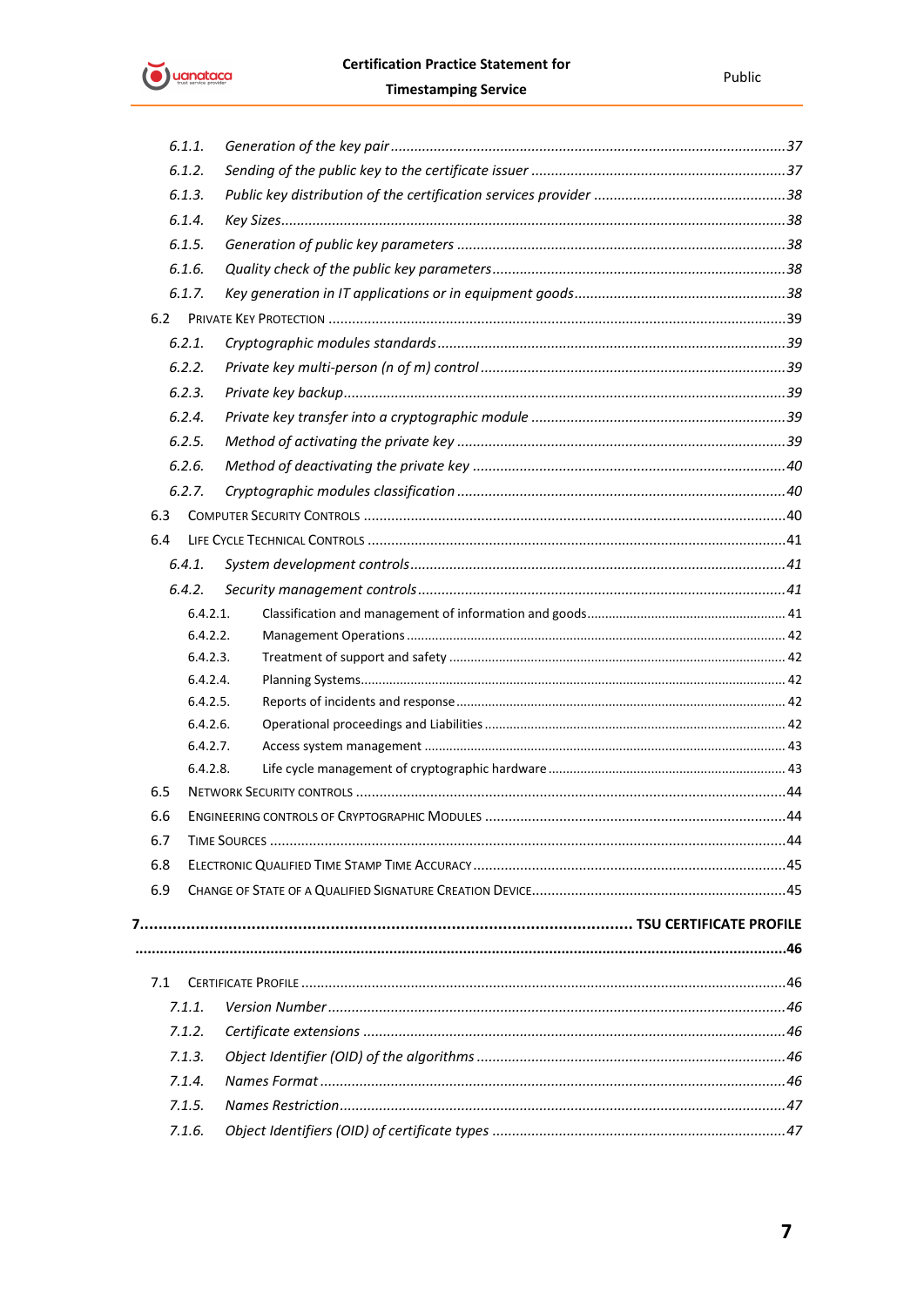

|     | 7.2    |                                                                                  |  |
|-----|--------|----------------------------------------------------------------------------------|--|
|     | 7.2.1. |                                                                                  |  |
|     | 7.2.2. |                                                                                  |  |
|     |        |                                                                                  |  |
|     |        |                                                                                  |  |
|     |        |                                                                                  |  |
| 8.1 |        |                                                                                  |  |
| 8.2 |        |                                                                                  |  |
| 8.3 |        |                                                                                  |  |
| 8.4 |        |                                                                                  |  |
| 8.5 |        |                                                                                  |  |
| 8.6 |        |                                                                                  |  |
|     |        |                                                                                  |  |
|     |        |                                                                                  |  |
|     |        |                                                                                  |  |
|     | 9.1.1. |                                                                                  |  |
|     | 9.1.2. |                                                                                  |  |
|     | 9.1.3. |                                                                                  |  |
|     | 9.1.4. |                                                                                  |  |
|     |        |                                                                                  |  |
|     | 9.2.1. |                                                                                  |  |
|     | 9.2.2  |                                                                                  |  |
|     | 9.2.3. | Insurance Coverage for subscribers and relaying third parties in certificates 51 |  |
|     | 9.3    |                                                                                  |  |
|     | 9.3.1. |                                                                                  |  |
|     | 9.3.2. |                                                                                  |  |
| 9.4 |        |                                                                                  |  |
| 9.5 |        |                                                                                  |  |
| 9.6 |        |                                                                                  |  |
|     | 9.6.1. |                                                                                  |  |
|     | 9.6.2. | Guarantees offered to subscribers and relying third parties in certificates56    |  |
|     | 9.6.3. |                                                                                  |  |
|     | 9.6.4. |                                                                                  |  |
|     | 9.6.5. |                                                                                  |  |
|     | 9.6.6. |                                                                                  |  |
|     | 9.6.7. |                                                                                  |  |
|     | 9.6.8. |                                                                                  |  |
|     | 9.6.9. |                                                                                  |  |
|     |        |                                                                                  |  |
|     |        |                                                                                  |  |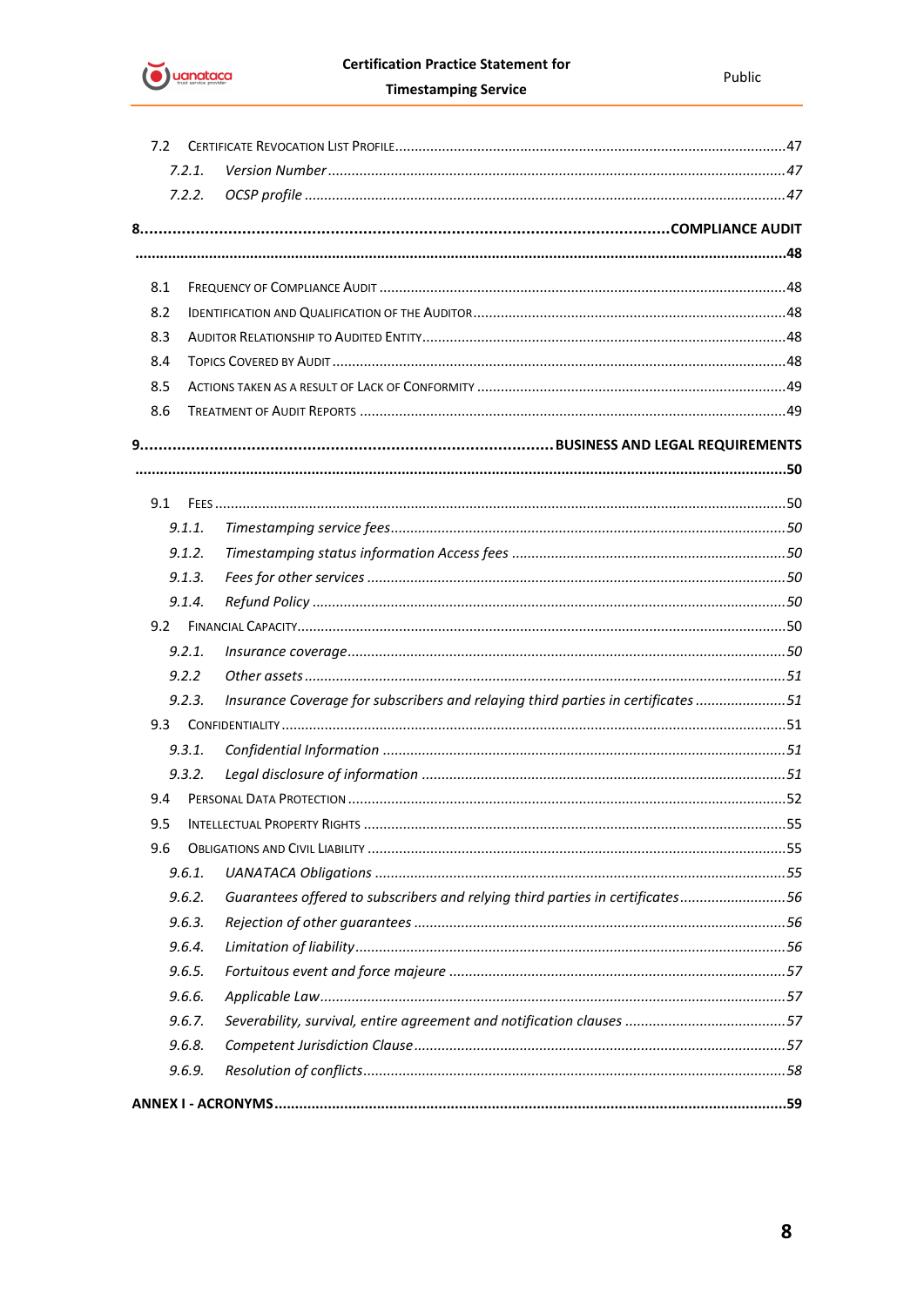# <span id="page-8-0"></span>**1. Introduction**

### <span id="page-8-1"></span>**1.1 Presentation**

This document declares the certification practices for the service of issuing qualified electronic time stamps of UANATACA S.A , hereinafter UANATACA.

# <span id="page-8-2"></span>**1.2 Document Name And Identification**

This document is the "UANATACA Time Stamping Certification Practices Statement".

# <span id="page-8-3"></span>**1.3 Participants in The Certification Services**

#### <span id="page-8-4"></span>**1.3.1. Certification Service Provider**

The electronic certification service provider (TSP / PSC) is the natural or legal person that provides one or more trust service. UANATACA a trust service provider, acting in accordance with Regulation (EU) 910/2014 OF THE EUROPEAN PARLAMENT AND BOARD of 23rd July of 2014 related to the electronic identification and to the relying services for electronic transactions within the domestic market and repealing Directive 1999/93/CE, as well as the technical rules of the ETSI applicable to the issuance of qualified Time-Stamps, mainly the 319 421, in order to facilitate the legal requirements and international recognition of its services.

#### <span id="page-8-5"></span>**1.3.2. Time Stamping Authority**

The Time Stamping Authority (TSA) is the trusted third party that provides the time stamping service. UANATACA is the trust service provider that provides the qualified time stamping service.

#### <span id="page-8-6"></span>**1.3.3. Subscriber of the certification service**

The subscriber are the end users that receives the timestamps issued by UANATACA. The subscribers of the certification services are: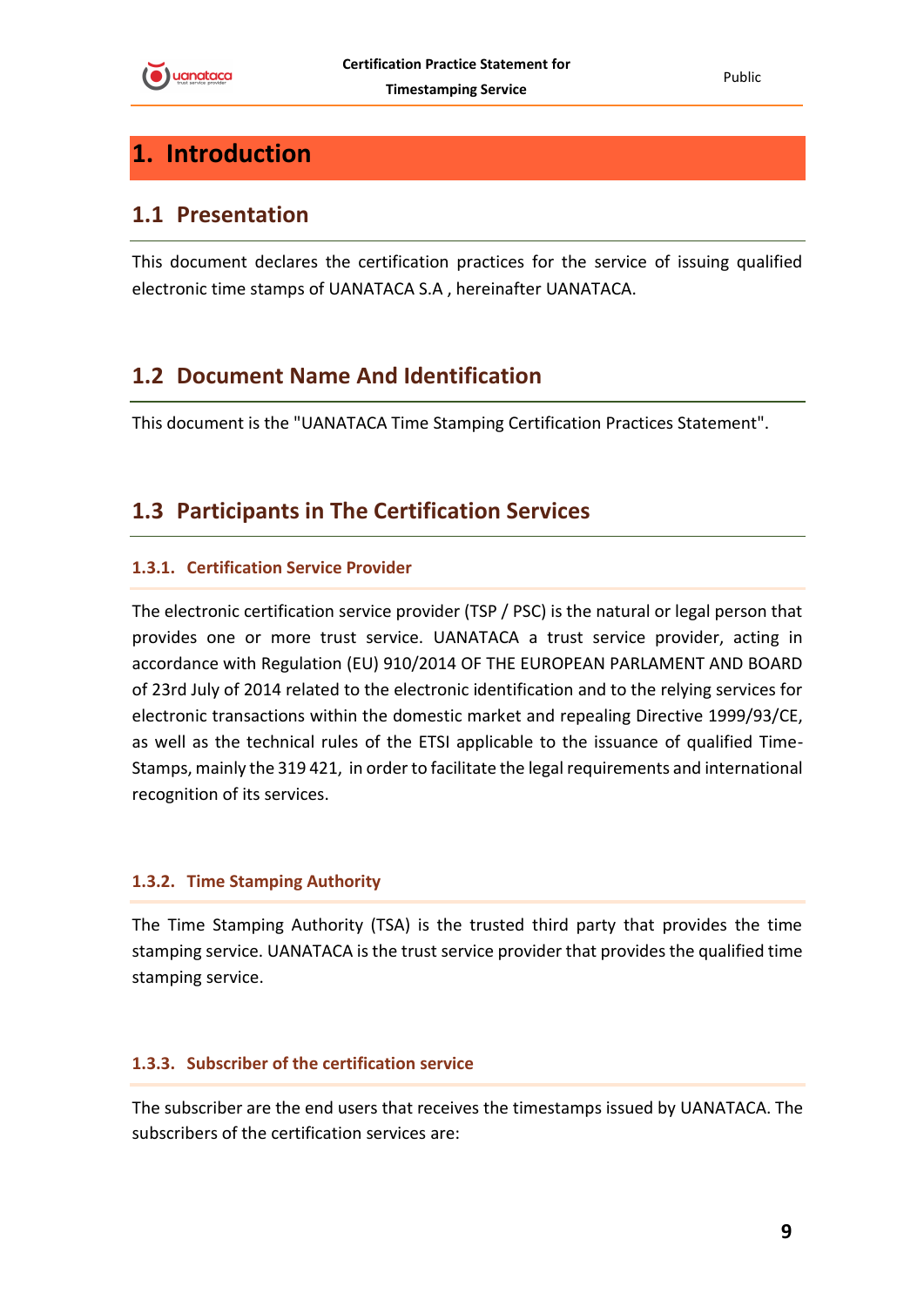

• Companies, entities, corporations and organizations that acquire them from UANATACA for its use in its business or organizational corporate level and which have been identified in the certificates.

Natural persons that acquire the certificates for themselves and they have been identified in the certificates.

The subscriber of the trust service is the client of the Trust Service Provider.

#### <span id="page-9-0"></span>**1.3.4. Relying Parties**

The relying parties are the persons and organizations that receive the qualified time stamps.

To trust certificates, the relying parties must verify them, as it is established in the certification practice statement.

## <span id="page-9-1"></span>**1.4 Use Of Timestamping Service**

#### <span id="page-9-2"></span>**1.4.1. Permitted Uses**

The Time Stamping service issues time stamps in order to prove that a data has existed and has not been altered from a specific moment in time. The use of the time stamping service is limited to the applications and / or systems of clients (individuals or legal entities) that have contracted these services.

The Time Stamping Services from UANATACA are identified with OID: 1.3.6.1.4.1.47286.3.1

#### <span id="page-9-3"></span>**1.4.2. Prohibited Uses**

The Time Stamping Service will not be used for purposes other than those specified in this document. In the same way, the service should only be used in accordance with the applicable regulation.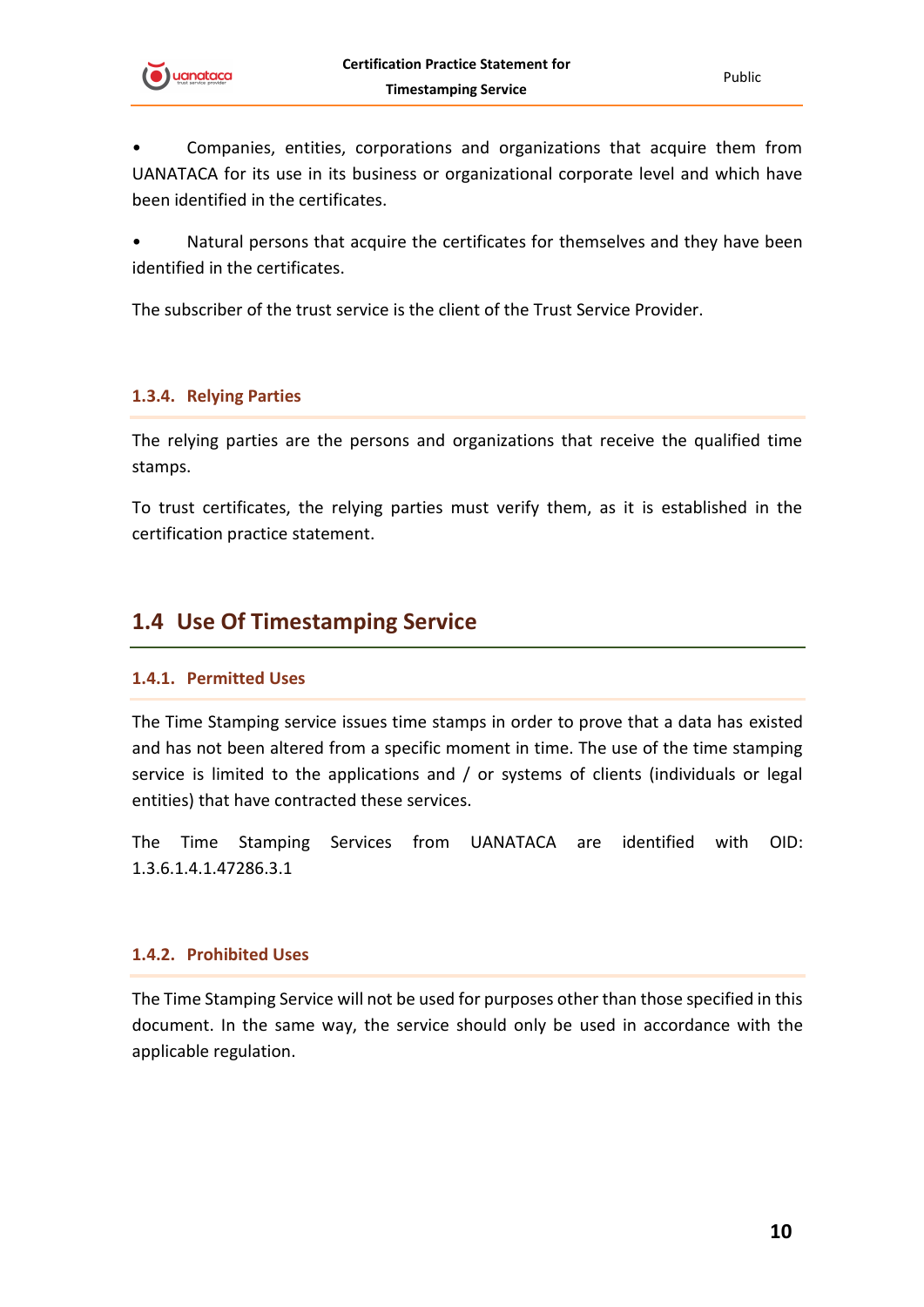

# <span id="page-10-0"></span>**1.5 Policy Management**

<span id="page-10-1"></span>**1.5.1. Organization that administers the document**

Uanataca, S.A. Riera de Can Toda, 24-26, 6º, 1ª 08024 Barcelona

#### <span id="page-10-2"></span>**1.5.2. Contact Information of the Organization**

Uanataca, S.A. Riera de Can Toda, 24-26, 6º, 1ª 08024 Barcelona +34 935 27 22 90 [info@uanataca.com](mailto:info@uanataca.com)

#### <span id="page-10-3"></span>**1.5.3. Document management procedures**

The documental and organization system of UANATACA guarantees, according to the existence and request of the corresponding procedures, the correct maintenance of this document and the specification of the service related to itself.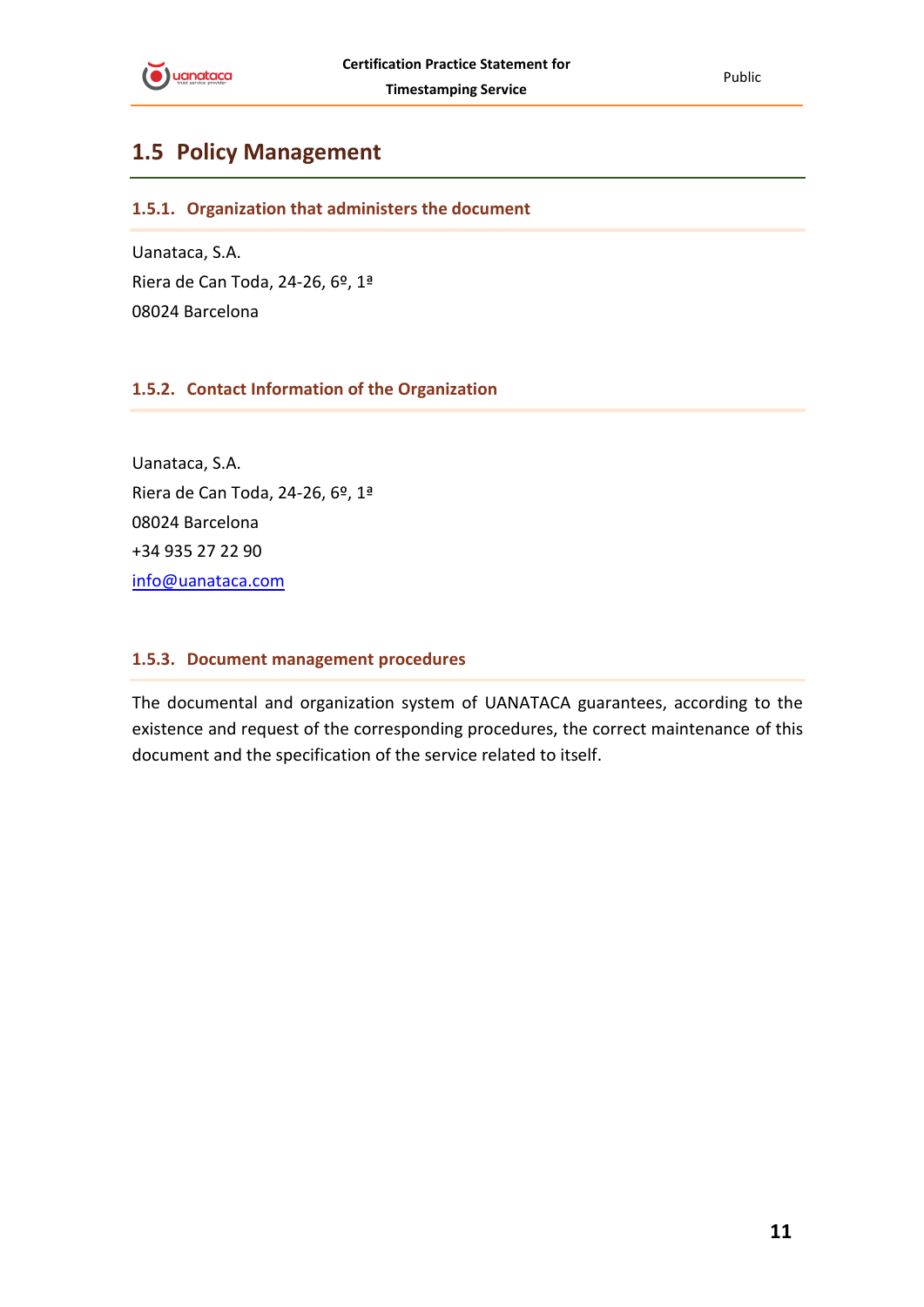# <span id="page-11-0"></span>**2. Publication and Preservation**

### <span id="page-11-1"></span>**2.1 Time Stamp Preservation**

UANATACA safely store all time stamps generated for at least 15 years. Likewise, it has a published deposit, where all the information related with the time stamping service is stored.

That service is available 24 hours, 7 days per week and, in case of the system failure was under UANATACA control, it will make its best efforts to ensure that the service is back available according with established deadlines and procedures with respect the business continuity plan.

# <span id="page-11-2"></span>**2.2 Publication of Information of the Certification Services Provider**

UANATACA publishes the following information, in its Deposit:

- The Certification Practice Statement for time stamping service.
- Policy disclosure statements (PDS).
- The public key of the TSU certificate.
- References to the validation service of Time Stamps.

## <span id="page-11-3"></span>**2.3 Frequency of Publication**

The information of the certification services provides, including the policies and the Certification Practice Statement, is published when available.

The changes on the Certification Practice Statement shall be governed by the stablished in the change management procedure and in accordance with the applicable regulations.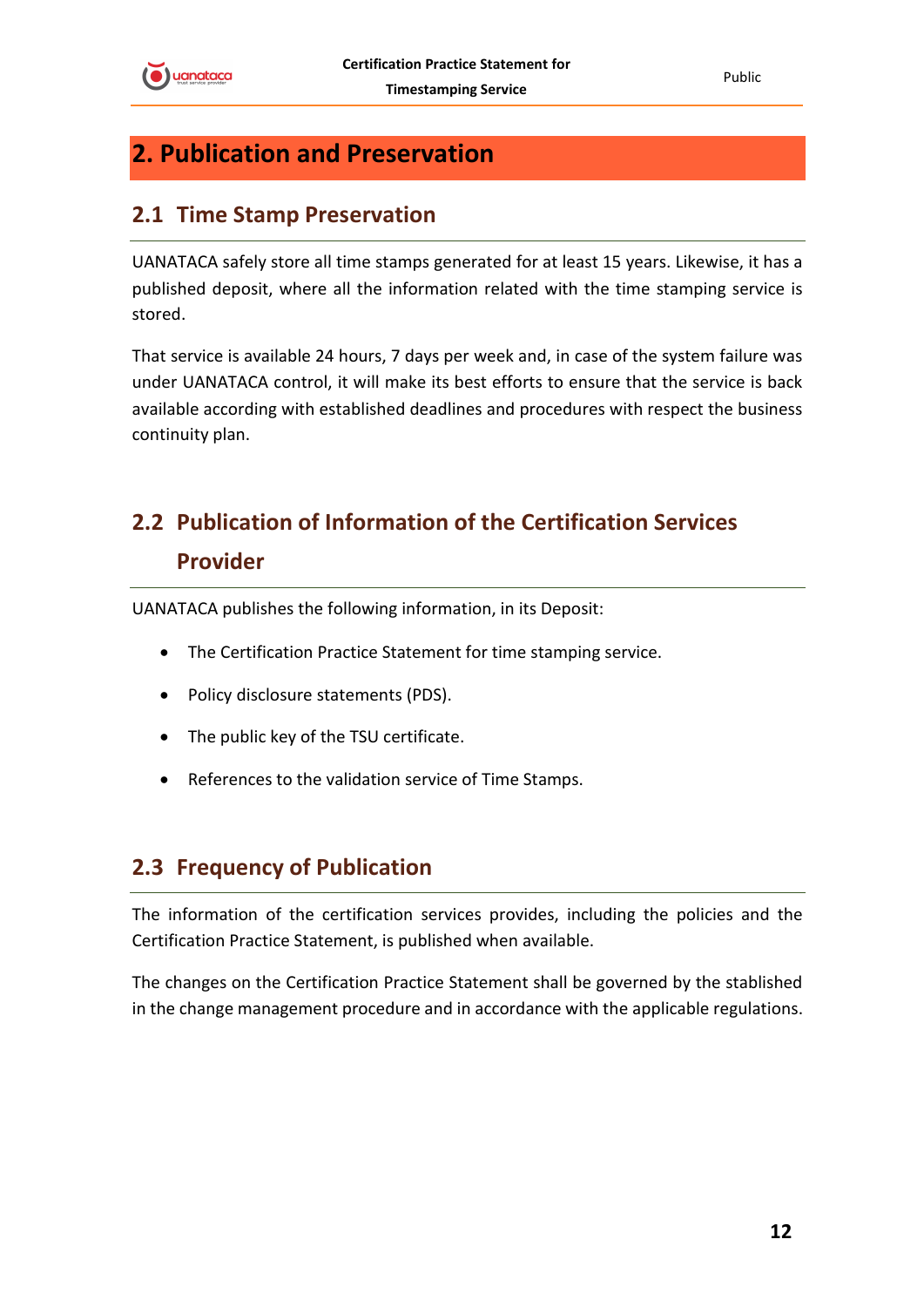

# <span id="page-12-0"></span>**2.4 Access Control**

UANATACA does not limit the read access to the information established in the section 2.2, but establishes controls to prevent non-authorized people to add, modify or delete registrations of the Deposit, to protect the integrity and authenticity of the information.

UANATACA uses reliable systems for the Deposit, in such a way that:

- Only authorized persons could do annotations and modifications.
- The authenticity of the information could be verified.
- Any technical change affecting the security requirements could be detected.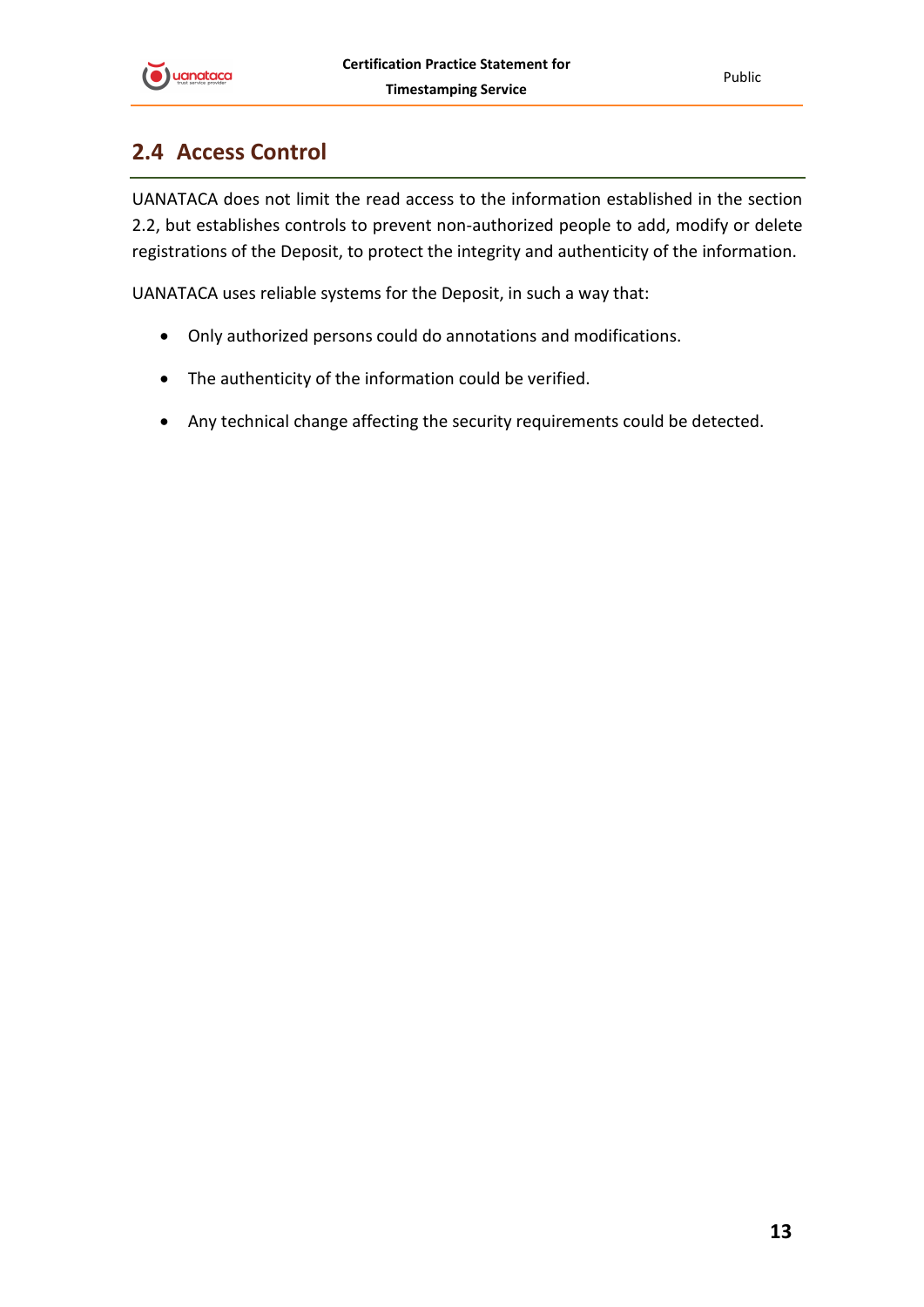

# <span id="page-13-0"></span>**3. Identification and Authentication**

## <span id="page-13-1"></span>**3.1 Initial Registration**

#### <span id="page-13-2"></span>**3.1.1. Type of Names**

All the certificates used in the Time Stamping provision, hereinafter "TSU Certificate", contain a distinguished name (DN) X.501 in the field Subject including a component Common Name (CN=).

The TSU Certificates are issued by Uanataca, S.A., hereinafter "UANATACA", these certificates are issued according to the article 38 and the Annex III of the REGULATION (EU) No 910/2014 OF THE EUROPEAN PARLIAMENT AND OF THE COUNCIL of 23 July 2014 on electronic identification and trust services for electronic transactions in the internal market and repealing Directive 1999/93/EC and they are compliant with the technical regulations identified with the references ETSI EN 319 412-3, ETSI EN 319 421 y ETSI EN 319 422.

#### <span id="page-13-3"></span>**3.1.2. Meaning of the Names**

The names in the fields of the certificates SubjectName and SubjectAlternativeName are understandable in natural language, in accordance with the provisions of the previous section.

#### <span id="page-13-4"></span>**3.1.3. Use of anonymous and pseudonymous**

N/A

#### <span id="page-13-5"></span>**3.1.4. Interpretation of name formats**

UANATACA is compliant with the requirements of the X.500 standard.

#### <span id="page-13-6"></span>**3.1.5. Uniqueness of names**

The distinguished name of the TSU Certificates will be unique.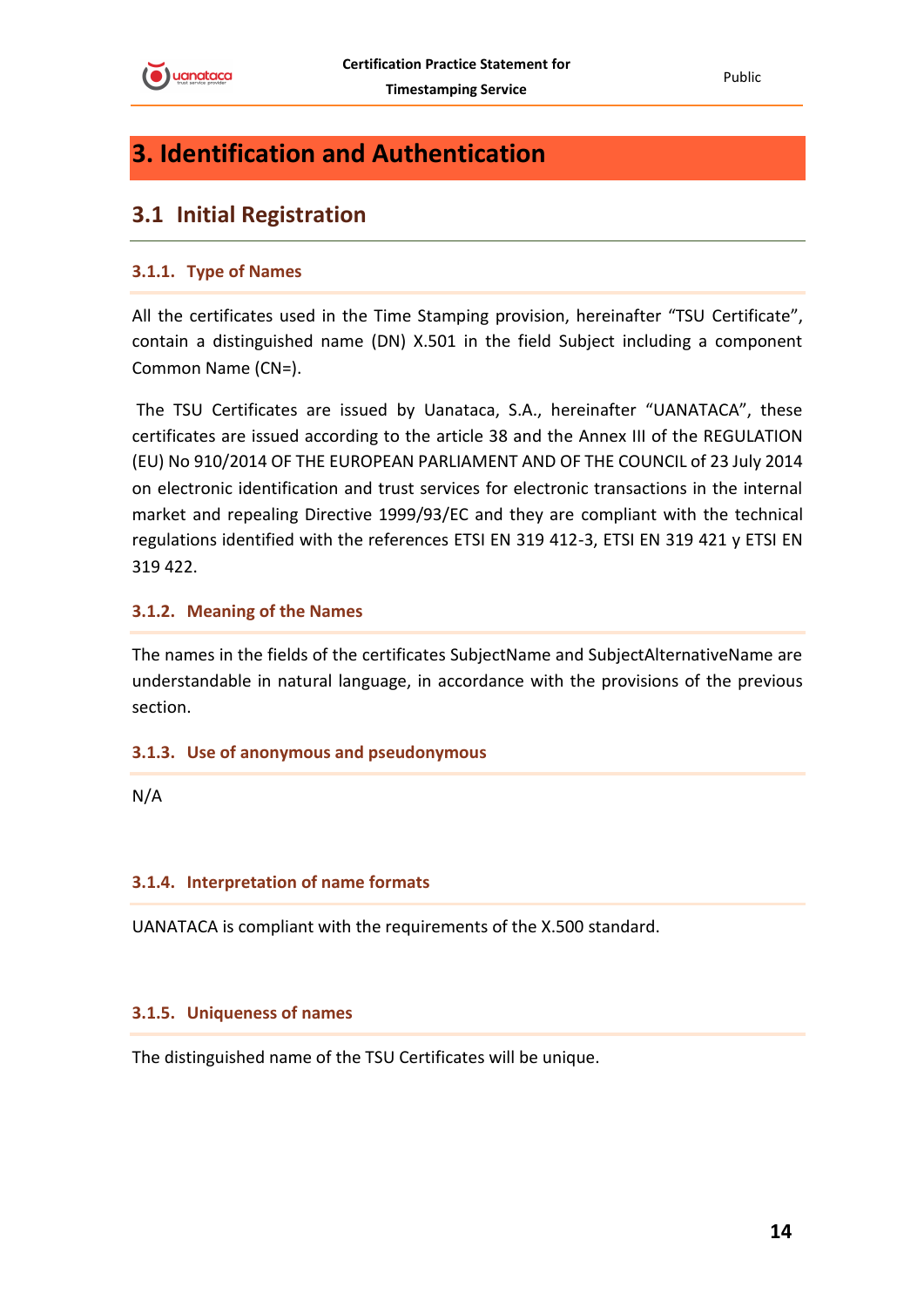

# <span id="page-14-0"></span>**3.2 Initial Identity Validation**

N/A

# <span id="page-14-1"></span>**3.3 Identification and Authentication of Renewal Requests**

N/A

# <span id="page-14-2"></span>**3.4 Identification and Authentication of Revocation, Suspension or Reactivation Request**

N/A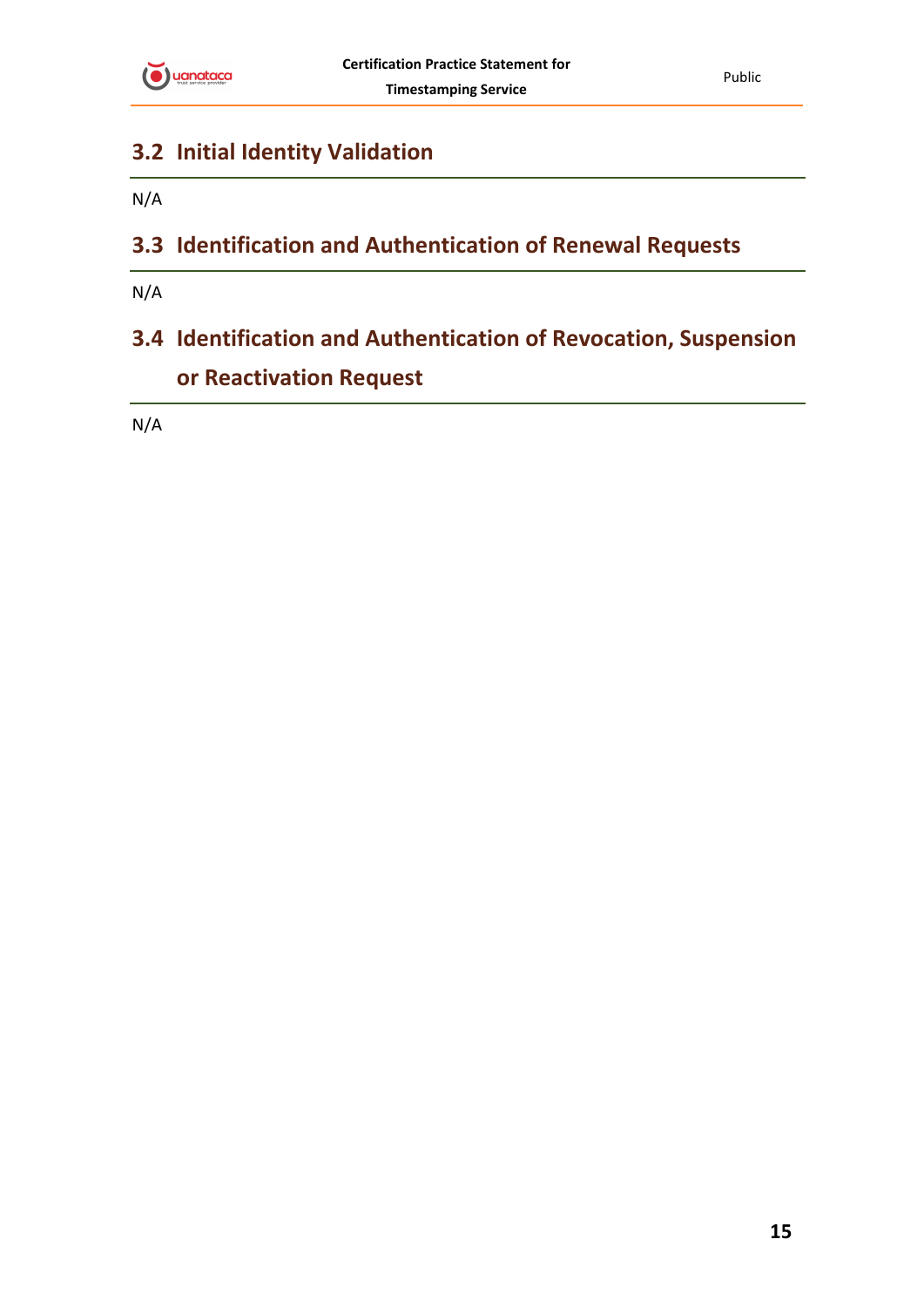

# <span id="page-15-0"></span>**4. Operational Requirements**

# <span id="page-15-1"></span>**4.1 Requests for Time Stamp**

#### <span id="page-15-2"></span>**4.1.1. Legitimation to apply for the issuance**

The requester or user of the Time Stamping service, a natural or legal person, can make a request of a qualified time stamp by a direct request to UANATACA or through the available TSA server, which allow the time stamping of the documents.

The requester or user of the Time Stamping service can use their own application or software through the protocol defined in RFC 1361 and in accordance with ETSI 319 422, all by connecting to a web address and using credentials provided by UANATACA.

Once the request has been accepted, registered and the appropriate verifications have been done, the timestamp is issued and sent to the requester.

#### <span id="page-15-3"></span>**4.1.2. Registration Procedure and Responsibilities**

UANATACA receives requests for the time stamping service, made by persons, entities, companies or organization of public or private law.

Applications are made directly through the UANATACA computer systems.

# <span id="page-15-4"></span>**4.2 Processing the Request**

The requester submits through the established procedures, the application of the time stamp for an electronic document directly to the time stamping service / server in charge of the sealing. First the petition shall be made, after the document shall be send to the corresponding web direction, after the documents will be duly sealed and returned.

## <span id="page-15-5"></span>**4.3 Time Stamp Issue**

The qualified time stamps are automatically issued through the system or server which is providing the time stamping service. After the approval of the time stamp request, the time stamp is issued securely and made available to the subscriber.

During the process, UANATACA:

• Protects the confidentiality and integrity of the registration data that owns.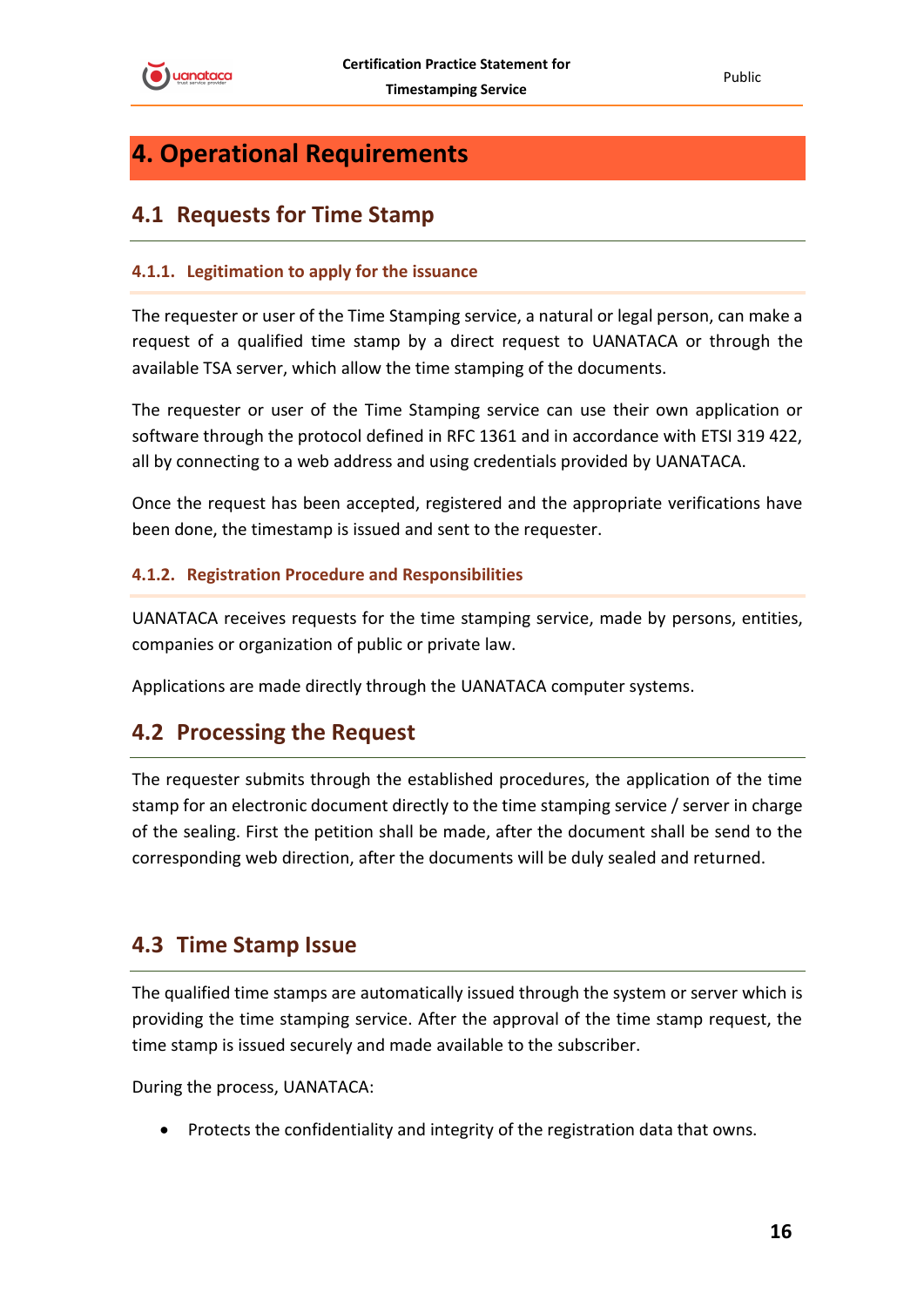

- Uses reliable systems and products that are protected against every disturbance and guarantee the technical security and, in its case, cryptographic security of the processes of certification to which they support.
- Indicates the date and hour in which a time stamp was issued.

# <span id="page-16-0"></span>**4.4 Certificate Delivery and Acceptance**

The delivery and acceptance of the TSU Certificates follow the processes and indications established in the Certification Practice Statements and the PDS of UANATACA as Certification Authority, all available on the website: [www.uanataca.com.](http://www.uanataca.com/)

### <span id="page-16-1"></span>**4.5 Key Pair and Certificate Usage**

The TSU Certificate is exclusively used for the service of issuing qualified electronic time stamps.

## <span id="page-16-2"></span>**4.6 Certificate Modification**

N/A

# <span id="page-16-3"></span>**4.7 Revocation, Suspension or Reactivation of certificates**

The revocation of a certificate means the definitive withdrawal of the certificate and it is irrevocable.

The suspension (or temporal revocation) of a certificate means the temporal withdrawal of it and it is reversible. Only end entity certificates will be able to be stopped.

The reactivation of a certificate is the transition from a hold status to an active state.

The procedures for revocation, suspension and reactivation of the TSU Certificates follow the processes and indications established in the Certification Practice Statements and the PDS of UANATACA, all available on the website: www.uanataca.com.

#### <span id="page-16-4"></span>**4.7.1. Causes of Certificate Revocation**

UANATACA will revoke the TSU Certificate when any of the following causes occur: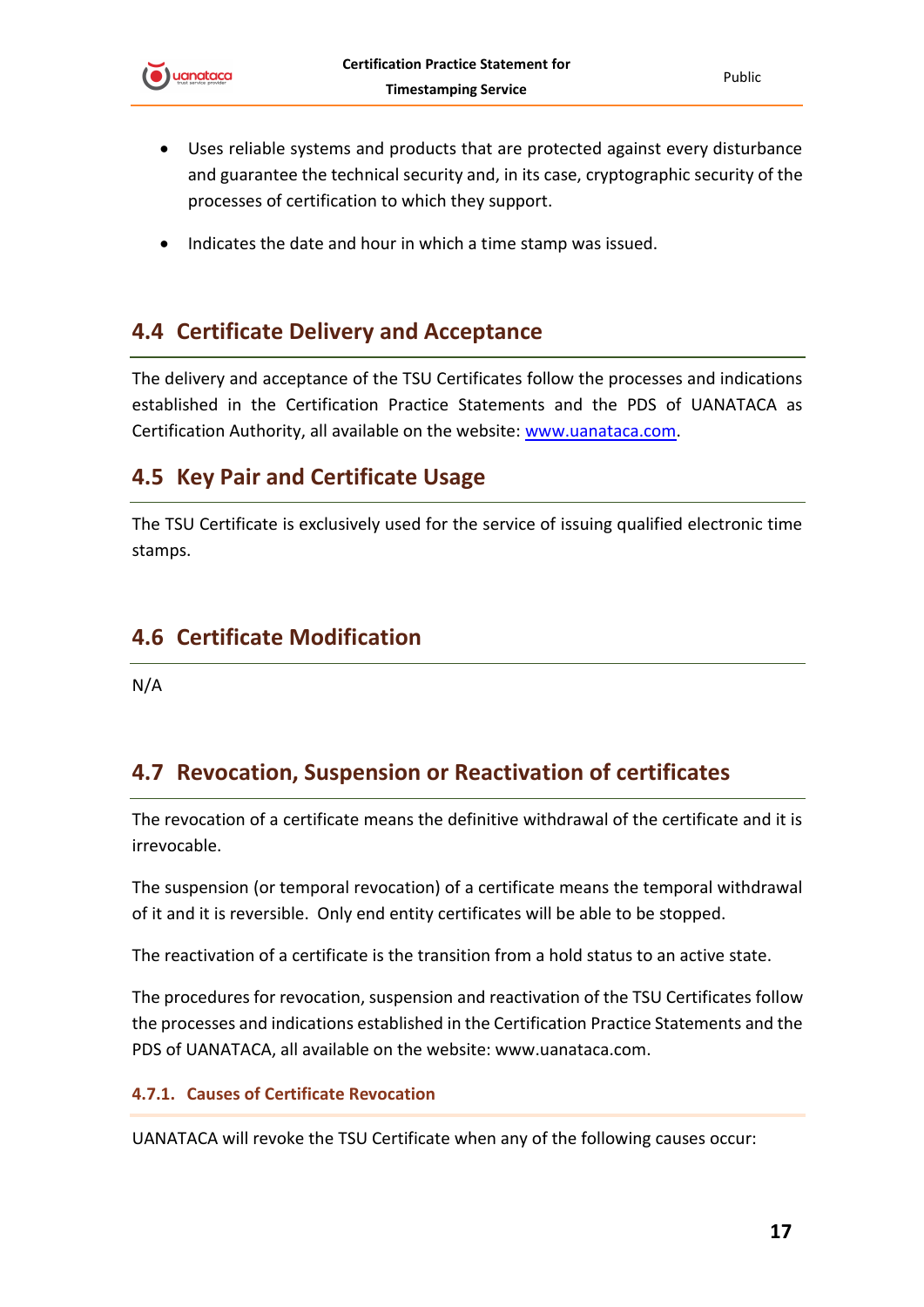

- 1. Circumstances affecting the information contained in the certificate:
	- a. Modification of any of the data contained in the certificate, after the corresponding issue of the certificate including amendments.
	- b. Discovery that any of the data contained in the certificate application is incorrect.
	- c. Discovery that any of the data contained in the certificate is incorrect.
- 2. Circumstances affecting the security of the key or certificate:
	- a. Compromise of the private key, infrastructure or systems certification service provider that issued the certificate, provided that it affects the reliability of the certificates issued from that incident.
	- b. Infringement of the requirements of the certificate management procedures established in this Certification Practice Statement.
	- c. Compromise or suspected compromise of the security key or certificate issued.
	- d. Unauthorized access or use, by a third-party private key corresponding to the public key contained in the certificate.
- 3. Other circumstances:
	- a. Termination of Certification Service of UANATACA
	- b. The use of the certificate that is harmful and continued to UANATACA In this case, it is considered that a use is harmful in terms of the following criteria:
		- i. The nature and number of complaints received.
		- ii. The identity of the entities filing complaints.
		- iii. The relevant legislation in force at all times.
		- iv. The response of the subscriber or of the person identified in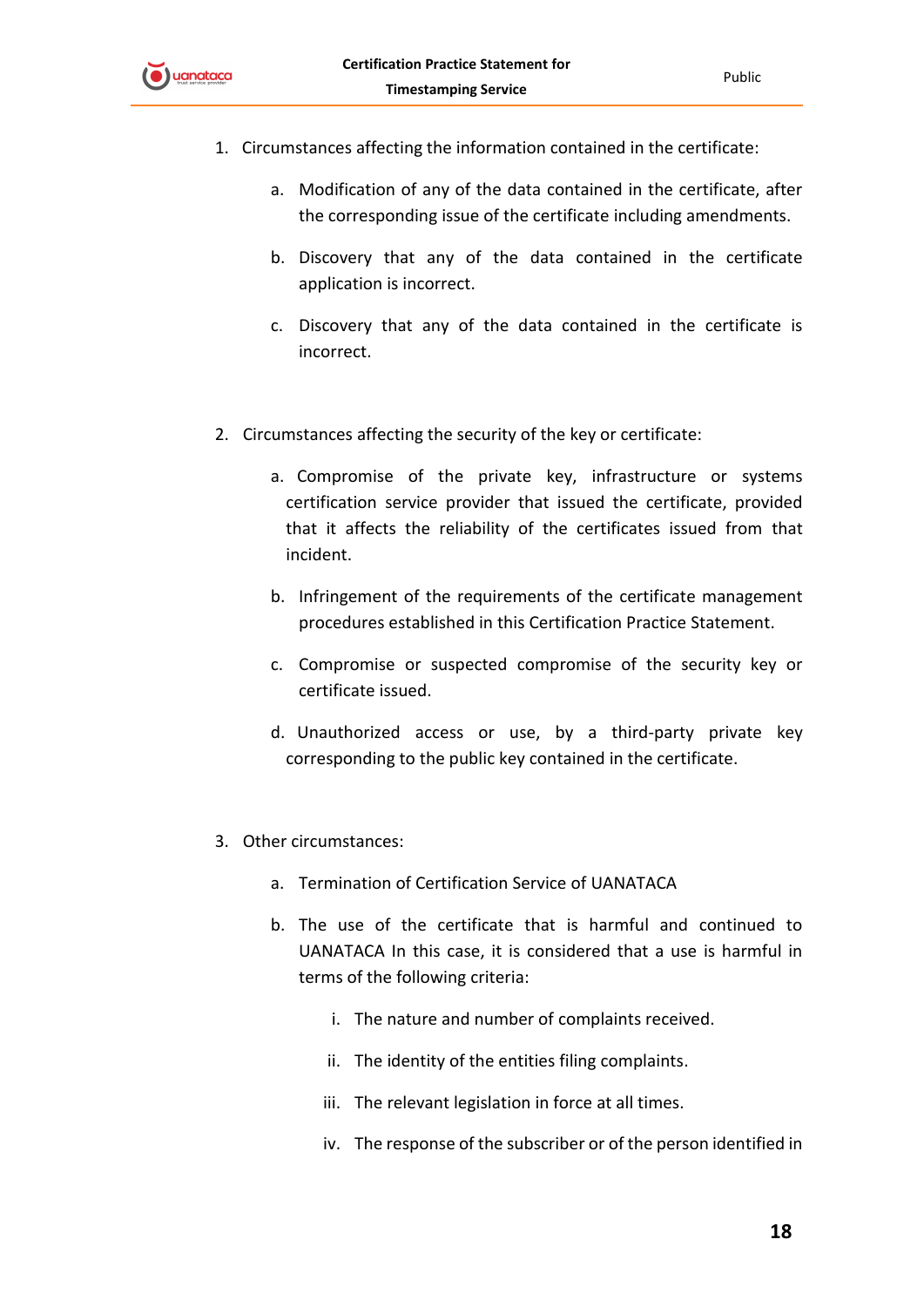

the certificate to complaints received.

#### <span id="page-18-0"></span>**4.7.2. Reasons for suspension of certificates**

TSU Certificates can be suspended if a key compromise is suspected, until it is confirmed. In this case, UANATACA must ensure that the certificate is not suspended for longer than necessary to confirm its compromise.

#### <span id="page-18-1"></span>**4.7.3. Reason for reactivation of certificates**

The TSU Certificates can be reactivated.

#### <span id="page-18-2"></span>**4.7.4. Who can request the revocation, suspension or reactivation**

The revocation, suspension or reactivation will be requested by UANATACA

#### <span id="page-18-3"></span>**4.7.5. Procedures for revocation, suspension or reactivation request**

The procedures for revocation, suspension or reactivation of the TSU Certificates follow the processes and indications established in the Certification Practice Statements and the PDS of UANATACA, all available on the website: www.uanataca.com.

### <span id="page-18-4"></span>**4.7.6. Temporary period of revocation, suspension or reactivation application processing**

The temporary period of revocation, suspension or reactivation application processing follow the processes and indications established in the Certification Practice Statements and the PDS of UANATACA, all available on the website: www.uanataca.com.

#### <span id="page-18-5"></span>**4.7.7. Obligation to consult certificate revocation or suspension information**

Third parties should check the status of those time stamp in which they wish to rely, to do this they shall check the status of the TSU Certificate. A method by which you can check the TSU certificate is by consulting the latest Certificate Revocation List issued by UANATACA.

The Certificate Revocation Lists are published in the Deposit of UANATACA and, as well as the following web addresses indicated in certificates: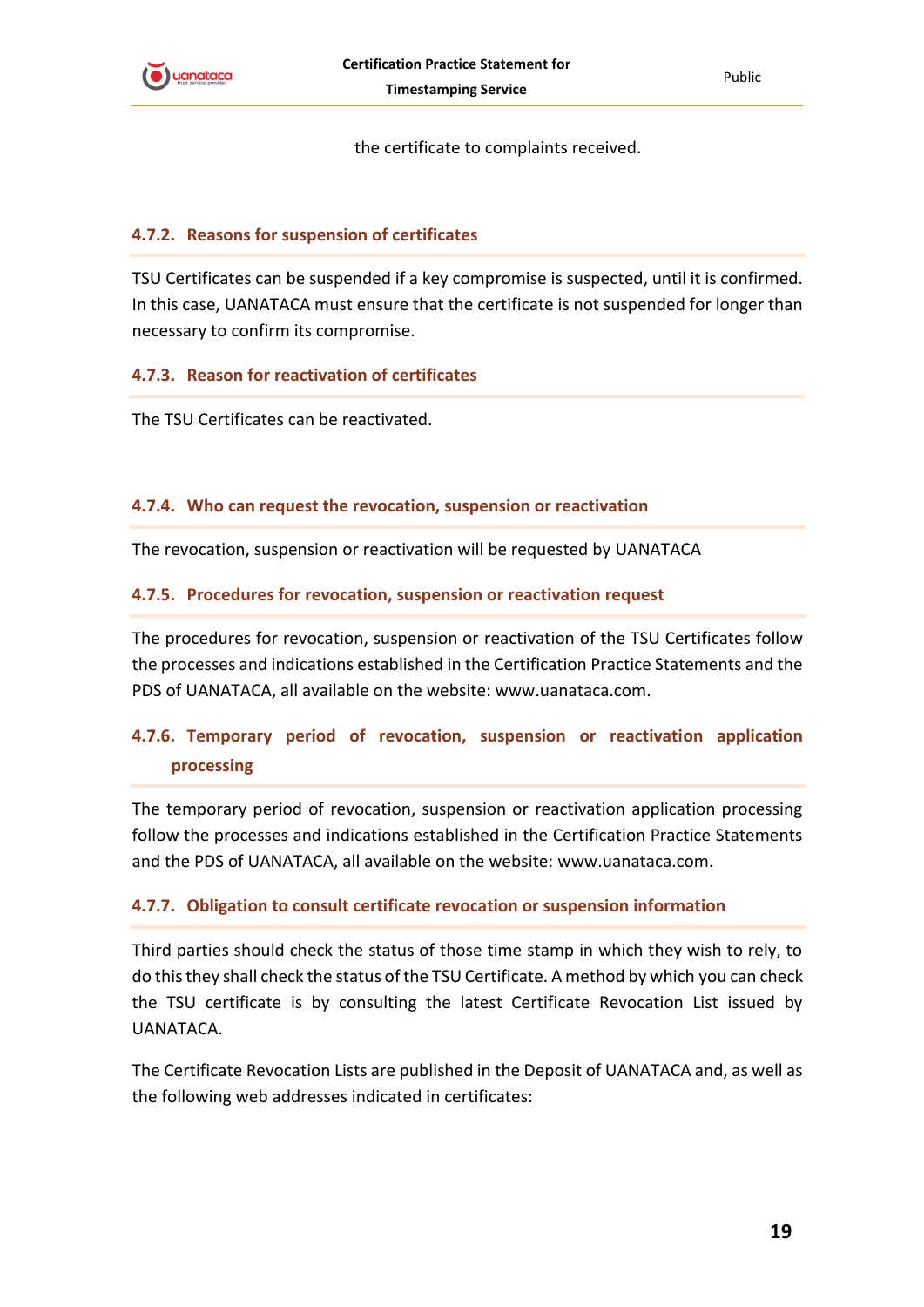

- UANATACA CA1 2016
	- o http://crl1.uanataca.com/public/pki/crl/CA1subordinada.crl
	- o <http://crl2.uanataca.com/public/pki/crl/CA1subordinada.crl>
- UANATACA CA2 2016
	- o http://crl1.uanataca.com/public/pki/crl/CA2subordinada.crl
	- o <http://crl2.uanataca.com/public/pki/crl/CA2subordinada.crl>
- UANATACA CA1 2021
	- o <http://crl1.uanataca.com/public/pki/crl/2021CA1sub.crl>
	- o <http://crl2.uanataca.com/public/pki/crl/2021CA1sub.crl>
- UANATACA CA2 2021
	- o <http://crl1.uanataca.com/public/pki/crl/2021CA2sub.crl>
	- o <http://crl2.uanataca.com/public/pki/crl/2021CA2sub.crl>

The status of the certificate validity can also be checked by the OCSP protocol.

- <http://ocsp1.uanataca.com/public/pki/ocsp/>
- <http://ocsp2.uanataca.com/public/pki/ocsp/>

#### <span id="page-19-0"></span>**4.7.8. Frequency of issuance of certificate revocation lists (CRLs)**

UANATACA issues a CRL at least every 24 hours.

The CRL indicates the scheduled time of issuance of a new CRL, although it may issue an CRL before the deadline stated in the previous CRL, to reflect revocations.

The CRL is obliged to maintain the revoked or suspended certificate until it expires.

#### <span id="page-19-1"></span>**4.7.9. Maximum period of publication of CRLs**

The CRLs are published in the Deposit within a reasonable period immediately after their generation, which in any case is no more than a few minutes.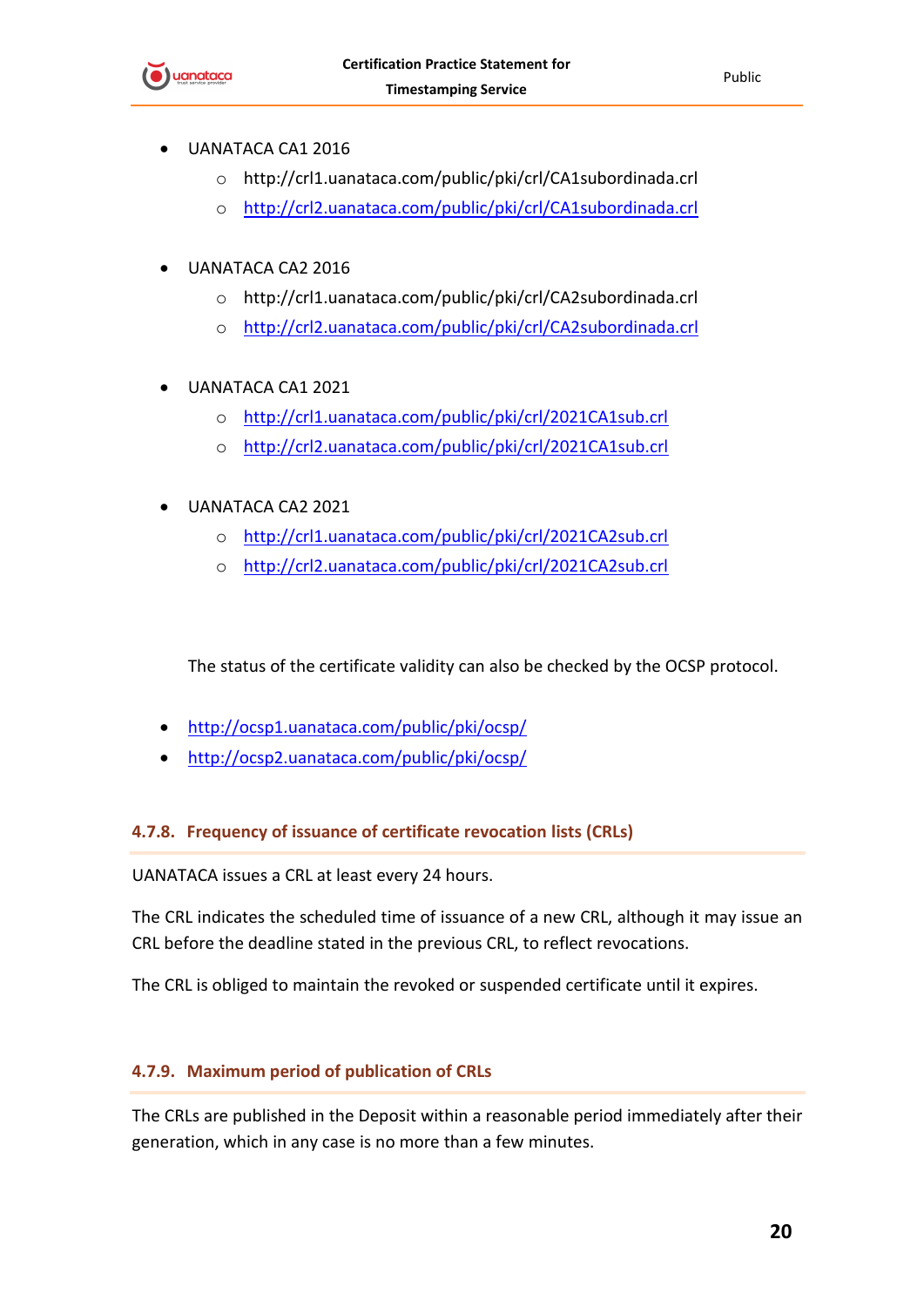

#### <span id="page-20-0"></span>**4.7.10.Availability of the service checking in line with the state of the certificates**

Alternatively, third parties who rely on the Time Stamps issued by UANATACA may consult UANATACA deposit certificates, which is available 24 hours 7 days a week on the web:

• <https://www.uanataca.com/public/pki/crtlist>

To check the latest CRL issued in each CA, the following may be downloaded:

- *Certification Authority (CA) ROOT (UANATACA ROOT 2016):*
- *[http://crl1.uanataca.com/public/pki/crl/arl\\_uanataca.crl](http://crl1.uanataca.com/public/pki/crl/arl_uanataca.crl)*
- *[http://crl2.uanataca.com/public/pki/crl/arl\\_uanataca.crl](http://crl2.uanataca.com/public/pki/crl/arl_uanataca.crl)*
	- *Subordinate Certification Authority - (UANATACA CA1 2016):*
- *http://crl1.uanataca.com/public/pki/crl/CA1subordinada.crl*
- *http://crl2.uanataca.com/public/pki/crl/CA1subordinada.crl*
	- *Subordinate Certification Authority (UANATACA CA2 2016):*
- *http://crl1.uanataca.com/public/pki/crl/CA2subordinada.crl*
- *<http://crl2.uanataca.com/public/pki/crl/CA2subordinada.crl>*
	- *Subordinate Certification Authority – UANATACA CA1 2021*
	- *<http://crl1.uanataca.com/public/pki/crl/2021CA1sub.crl>*
	- *<http://crl2.uanataca.com/public/pki/crl/2021CA1sub.crl>*
	- *Subordinate Certification Authority – UANATACA CA2 2021*
	- *<http://crl1.uanataca.com/public/pki/crl/2021CA2sub.crl>*
	- *<http://crl2.uanataca.com/public/pki/crl/2021CA2sub.crl>*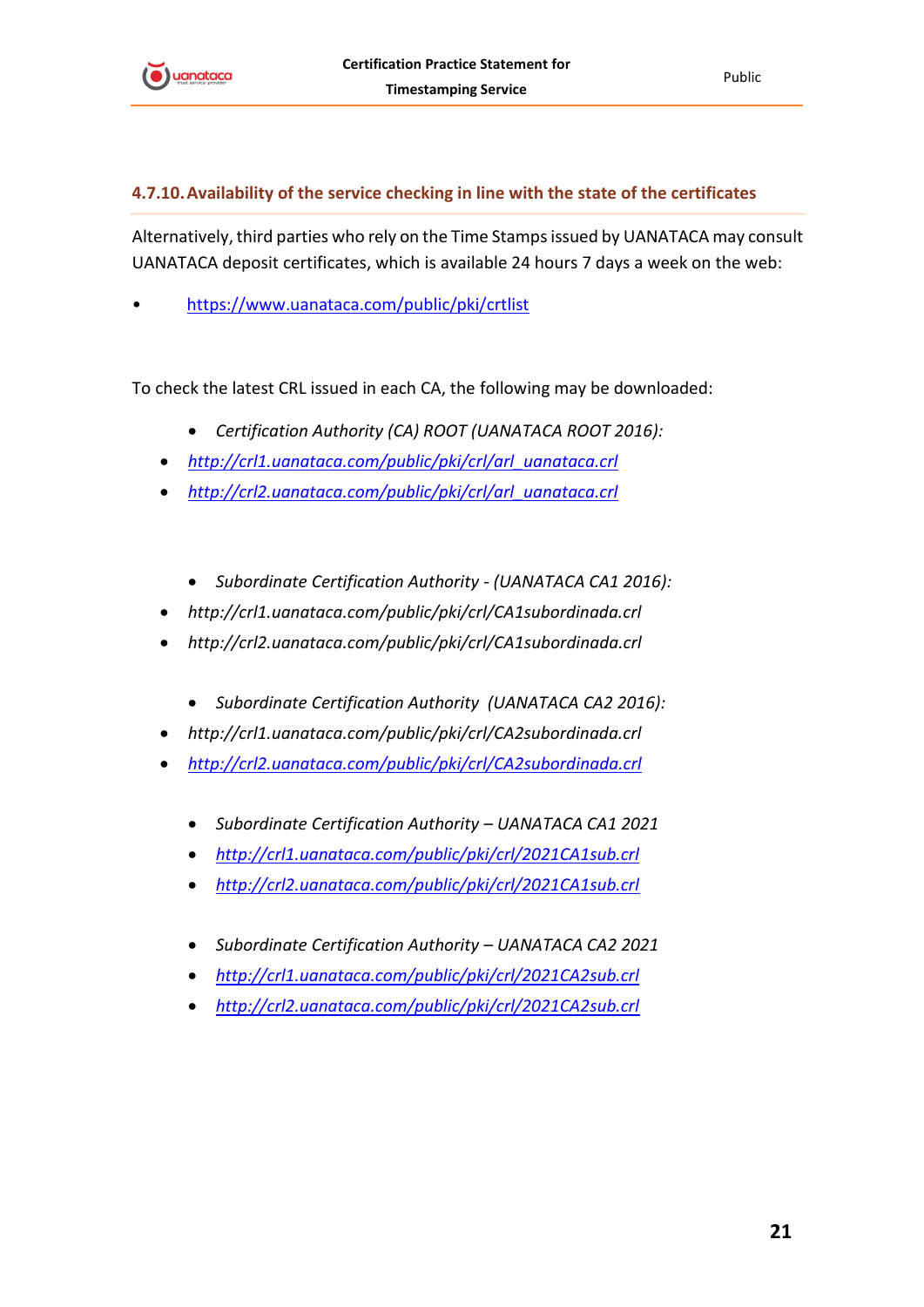

#### <span id="page-21-0"></span>**4.7.11.Obligation to check the consultation certificate status service**

It is mandatory to check the status of the TSU certificates before relying on the Time stamps issued by UANATACA

#### <span id="page-21-1"></span>**4.7.12.Special Requirements in case of compromise of the private key**

The compromise of the private key of TSU Certificate of UANATACA is notified to all participants in certification services, as far as possible, by posting this in the website and, if deemed necessary, in other media, even on paper.

## <span id="page-21-2"></span>**4.8 Completion of the Subscription**

N/A

# <span id="page-21-3"></span>**4.9 Deposit and Recovery of Keys**

<span id="page-21-4"></span>**4.9.1. Policies and practices of deposit and key recovery**

N/A

#### <span id="page-21-5"></span>**4.9.2. Policy and practices of encapsulation and recovery of key session**

N/A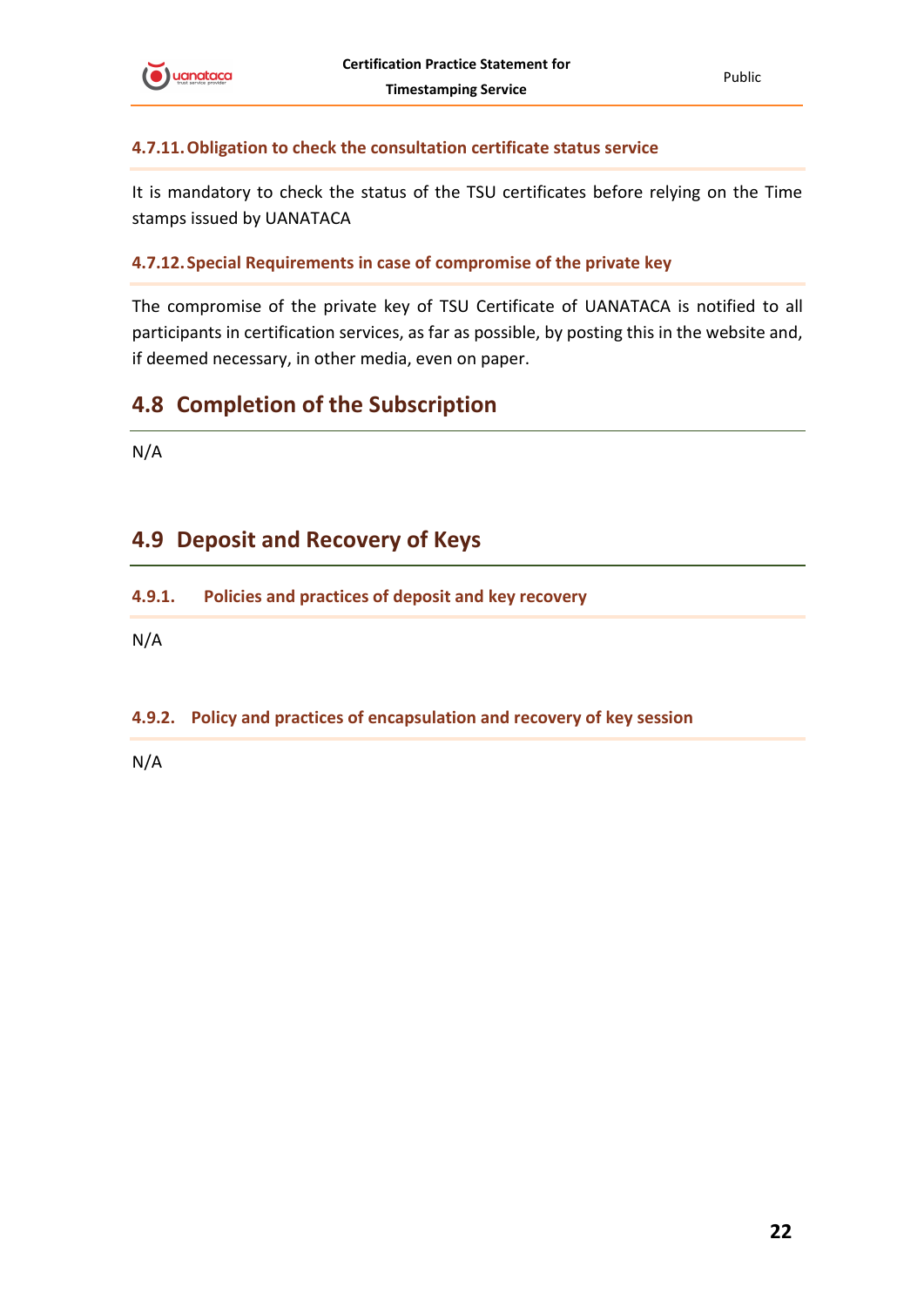Public

# <span id="page-22-0"></span>**5. Physical Security Controls, Management and Operations**

# <span id="page-22-1"></span>**5.1 Physical Security Controls**

UANATACA provides the trust services through the public key infrastructure of UANATACA, which has established physical and environmental security controls to protect the resources of the facilities where the systems are located, the systems and the equipment used for the operations for the provision of trustworthy electronic services.

Specifically, the security policy applicable to the trust electronic services has established requirements for the following contingencies:

- Physical access controls.
- Protection against natural disasters.
- Protective measures against fires.
- Failure of the support systems (electronic energy, telecommunications, etc.)
- Collapse of the building.
- Flooding.
- Antitheft protection.
- Unauthorized removal of equipment, information, media and applications relating to components used for the services of the service provider certification.

These measures are applicable to installations where the trust services are provided, which lends from its both mainstream and, where appropriate, operating in contingency high security installations that are properly audited periodically.

Facilities include preventive and corrective maintenance systems with assistance 24/7 all year round with assistance in the following 24 hours notice.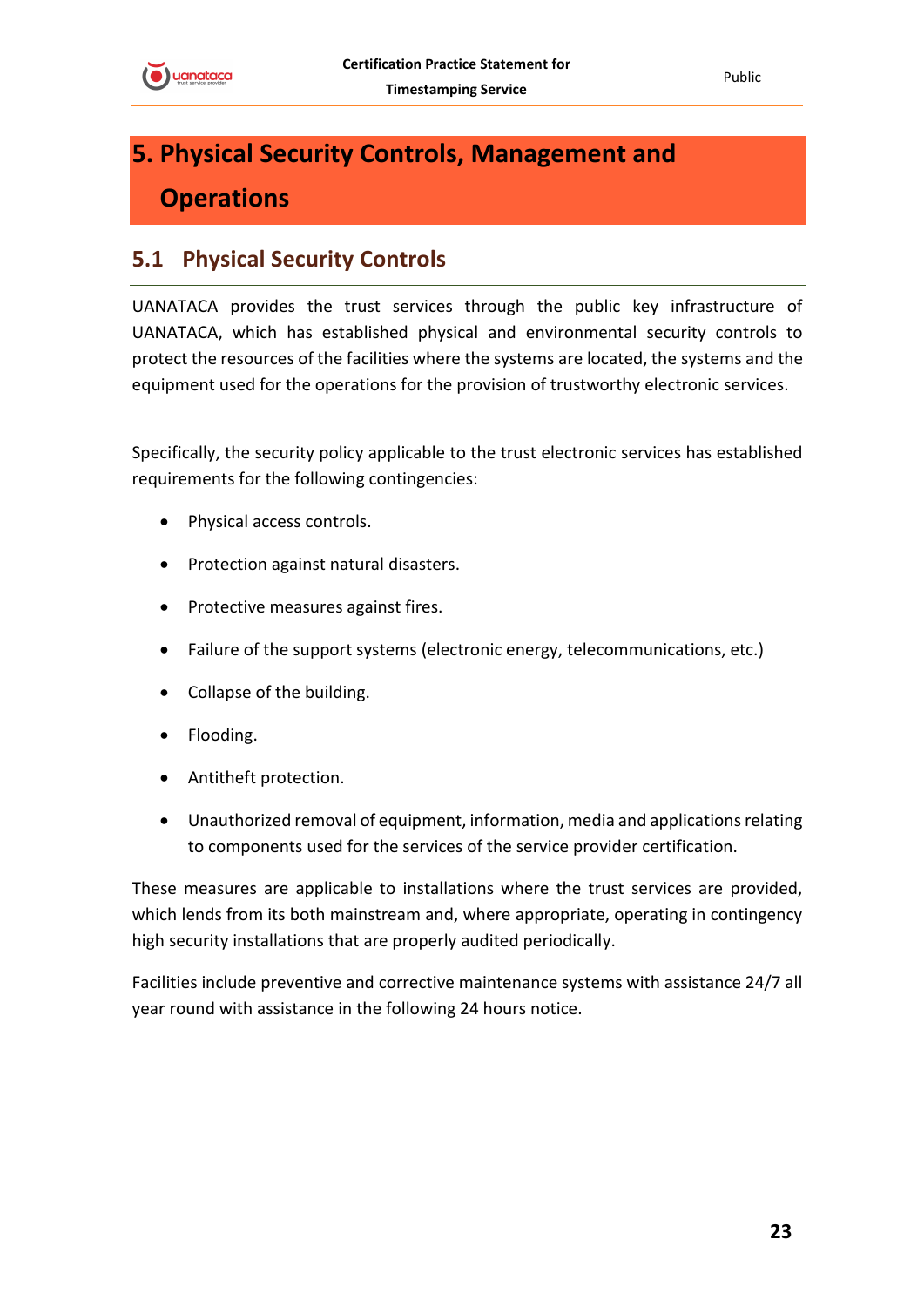

# <span id="page-23-0"></span>**5.2 Location and Construction of Facilities**

The facilities that make up the UANATACA Public Key Infrastructure are located in a rack / cabinet physically isolated from the rest of the infrastructure hosted at the Data Processing Centre of the technology service provider ADAM Ecotech (hereinafter ADAM), located in Barcelona, Spain.

Physical protection is achieved by creating clearly defined security perimeters around services. The quality and strength of building materials facility ensures adequate levels of protection against intrusion by brute force and located in an area of low risk of disasters and allows quick access.

The room where the cryptographic operations are performed in the Data Processing Centre has redundancy in its infrastructure, as well as several alternative sources of power and cooling in an emergency.

Facilities are available to physically protect the provision of services approval of applications for certificates and revocation management, compromise caused by unauthorized access to systems or data access and disclosure thereof.

#### <span id="page-23-1"></span>**5.2.1. Physical Access**

There are three levels of physical security (building entrance where the CPD is found, access to the room of the CPD and access to the rack) for service of protecting the certificate generation and must be accessed from the lower to the upper levels.

Physical access, where certification is processed, is limited and protected by a combination of physical and procedural measures are carried out as such:

- Limited to expressly authorized persons, with identification at the time of access and registration thereof, including filming by CCTV.
- Access to the rooms is done with ID card readers and managed by a computer system that keeps a log of inputs and outputs automatically.
- To access the rack where the cryptographic processes are located, prior authorization is necessary to have the key to open the cage.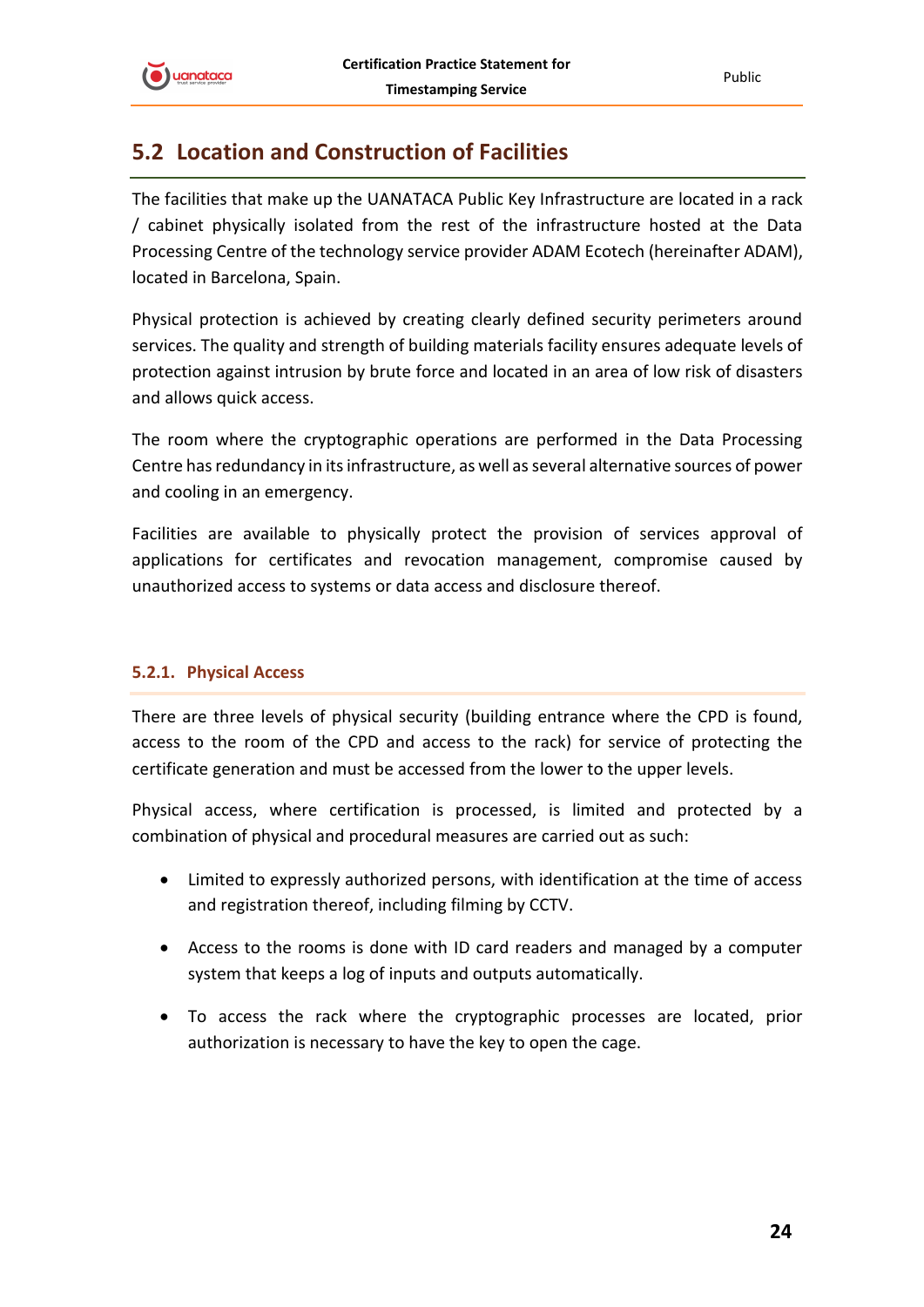

#### <span id="page-24-0"></span>**5.2.2. Electrical Power and Air Conditioning**

The facilities have current-stabilising equipment and power system doubled with generator equipment.

The rooms housing IT equipment have temperature control systems with air conditioners.

#### <span id="page-24-1"></span>**5.2.3. Exposure to water**

The facilities are located in an area of low risk of flooding.

The rooms where computers are housed have a moisture detection system.

#### <span id="page-24-2"></span>**5.2.4. Fire prevention and protection**

The facilities and assets have automatic detection and firefighting systems.

#### <span id="page-24-3"></span>**5.2.5. Backup Storage**

Only authorized individuals have access to support storage.

The most highly classified information is stored in a safe offsite Data Processing Centre.

#### <span id="page-24-4"></span>**5.2.6. Waste Management**

The elimination of media, both paper and magnetic, is made by mechanisms that guarantee the impossibility of retrieving information.

In the case of magnetic media, it proceeds to formatting, permanent deletion, or physical destruction of the support. For paper documents, paper shredders or specially arranged bins for later destruction are used, under supervision.

#### <span id="page-24-5"></span>**5.2.7. Offline Backup**

It is available a secure external storage for the safekeeping of documents, magnetic and electronic devices that are independent of the operations center.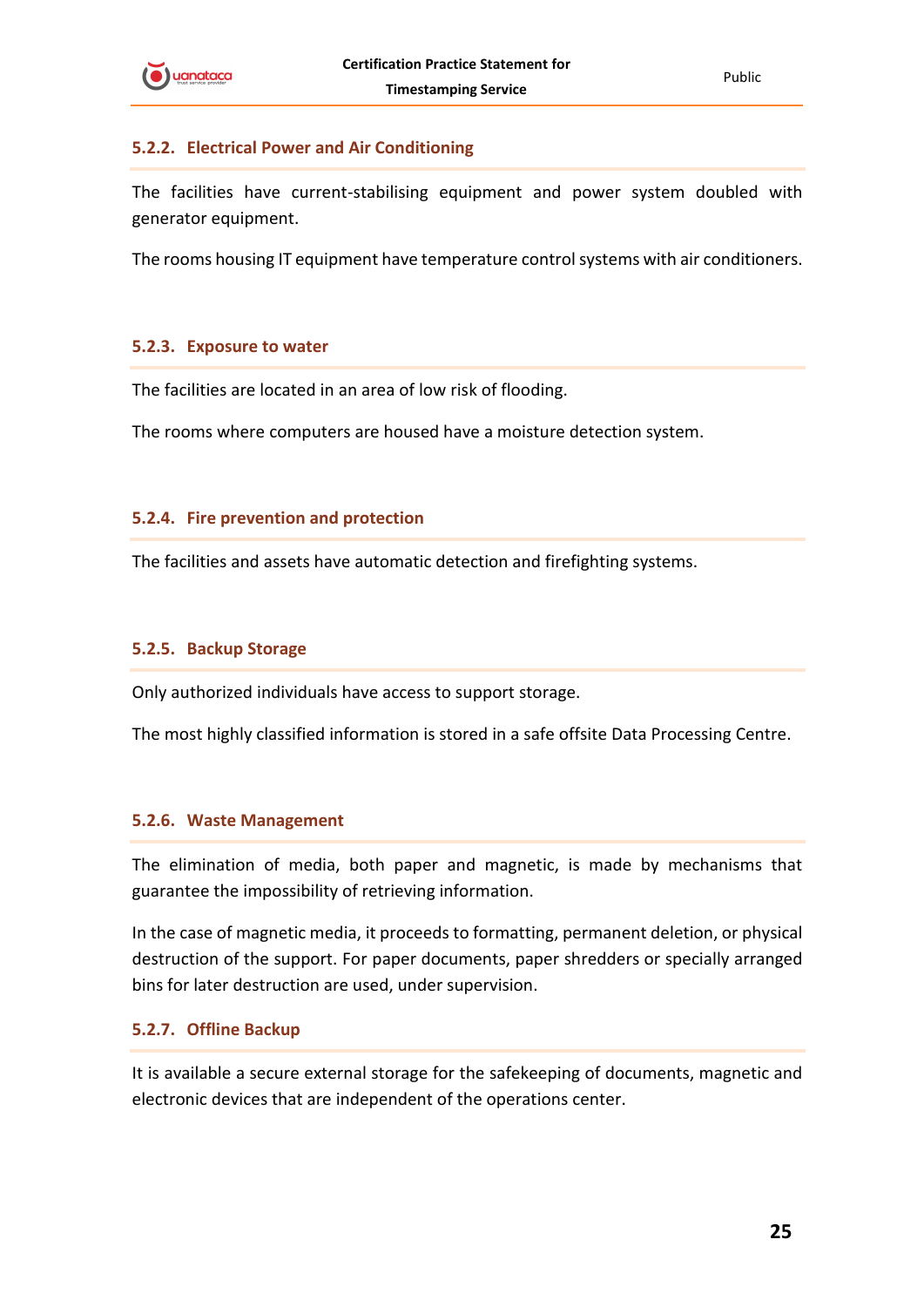

# <span id="page-25-0"></span>**5.3 Procedure Controls**

It is guaranteed that its systems are operated safely, for which it has establish and implemented procedures for the functions which affect the supply of its services.

The staff runs the administrative and management procedures according to the security policy procedures.

#### <span id="page-25-1"></span>**5.3.1. Trust Roles**

It is identified, according with its security policy, the following trust functions and roles:

- Internal Auditor: Responsible for compliance with operating procedures. This is an external person to the Department of Information Systems. The tasks of Internal Auditor are incompatible in time with tasks and incompatible with Certification Systems. These functions will be subordinate to the head of operations, reporting both this technical direction.
- System Administrator: Responsible for the proper functioning of hardware and software support platform certification.
- System Operator: Responsible, together with the Systems Administrator, for the correct functioning of the hardware and software supporting the certification platform. The operator is responsible for backup procedures and maintenance of the daily operations of the systems.
- Security Manager: Responsible for coordinating, monitoring and enforcing security measures as defined by the security policies of UANATACA. This individual should be responsible for aspects related to information security: logic, physics, networking, organization, etc.

Persons holding previous posts are subject to procedures of investigation and specific control. Additionally, it is applied a policy criteria for the segregation of duties, as preventive measure to fraudulent activities.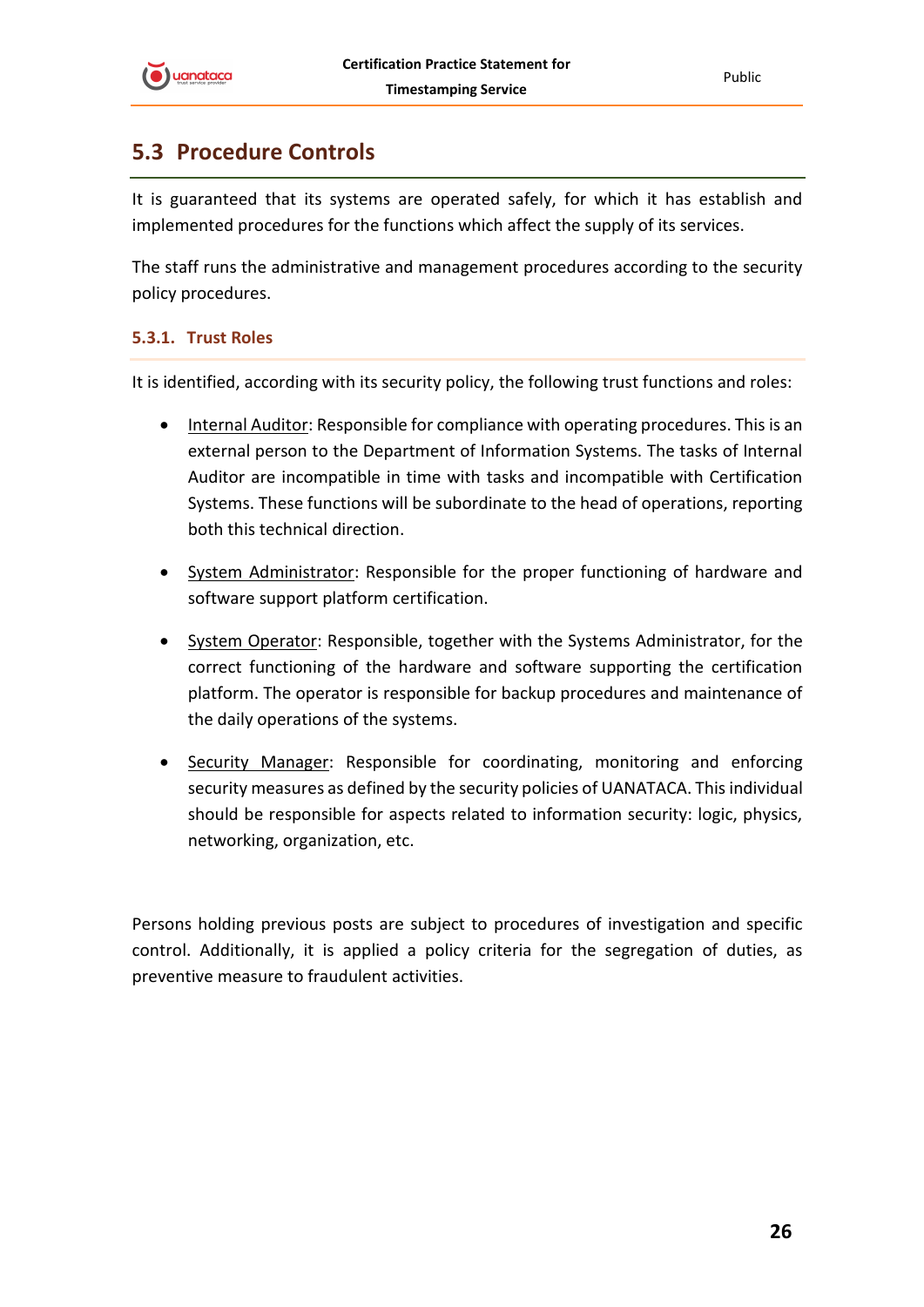

#### <span id="page-26-0"></span>**5.3.2. Identification and authentication for each role**

The individuals assigned for each role are identified by the internal auditor will ensure that each person performs the operations for which they are assigned.

Each person only controls the assets required for its role, ensuring that no person access unallocated resources.

Access to resources is performed depending on the asset through cryptographic cards and activation codes.

#### <span id="page-26-1"></span>**5.3.3. Roles requiring separation of task**

Trust roles are established under the principle of minimum privilege, ensuring a segregation of functions, so that the person holding a role does not have total or especially extensive control of all certification functions, ensuring due control and surveillance, limiting thus any type of fraudulent behavior internally.

The granting of the minimum privilege for trust functions will be done considering the best development of the activity and will be as limited as possible, considering the organizational structure at all times.

## <span id="page-26-2"></span>**5.4 Personnel Controls**

#### <span id="page-26-3"></span>**5.4.1. History, qualification, experience and authorization requirements**

All staff is qualified and has been properly instructed to perform operations that they have been assigned.

Staff in positions of trust has no personal interests that conflict with the development of the role that has been entrusted.

In general, UANATACA withdraws an employee from their duties when knowledge of the existence of the commission of any criminal act that could affect the performance of its functions.

UNATACA does not assign to a reliable site management a person who is not suitable for the position, especially for having been convicted of a crime or minor affecting their suitability for the position. For this reason, a previous investigation, to the extent permitted by applicable law, on the following is done: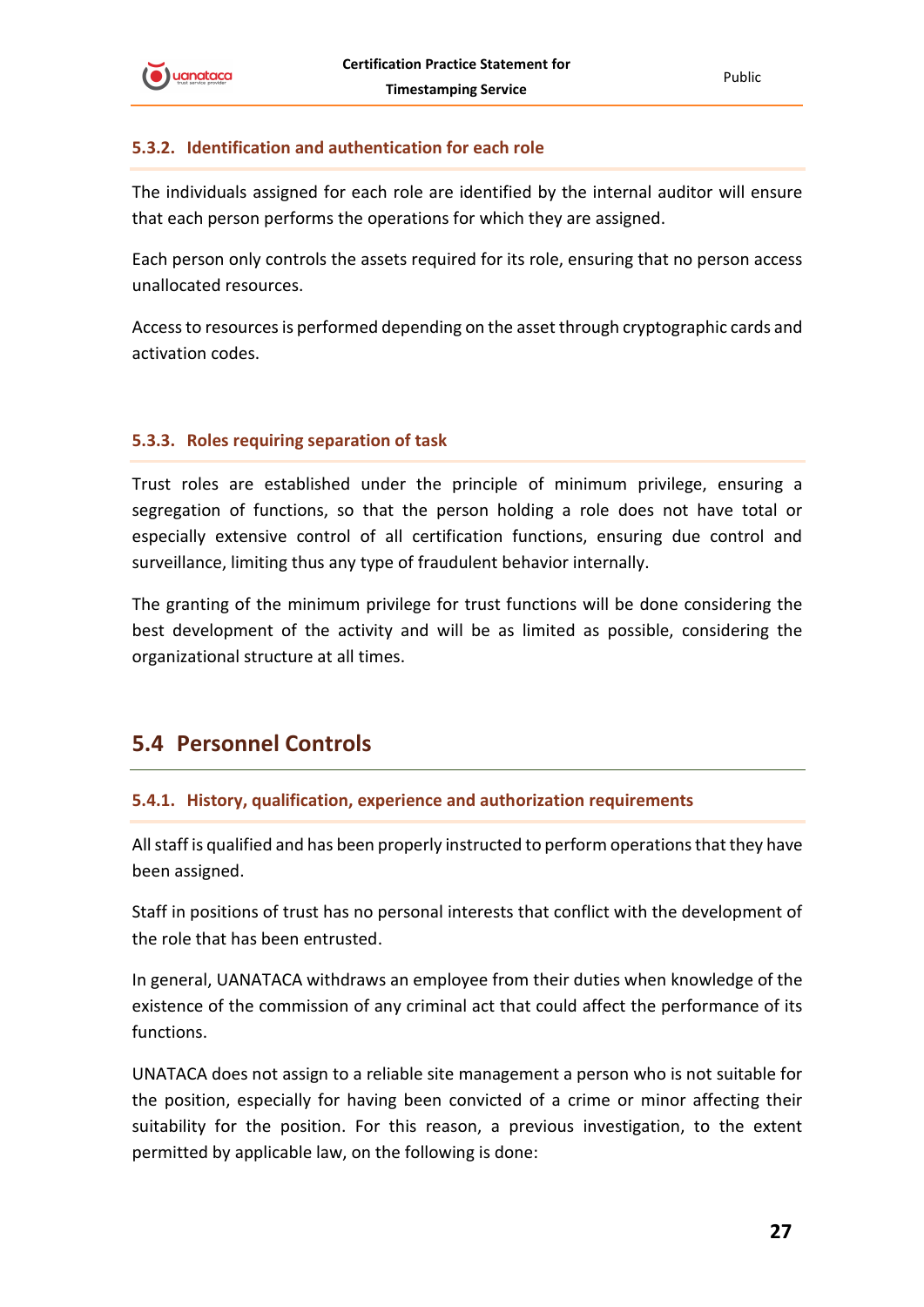

- Studies, including alleged degree.
- Previous work up to five years, including professional references.
- Professional references.

#### <span id="page-27-0"></span>**5.4.2. Procedures of history investigation**

Before hiring a person or before that person has access to the job, performs the following checks:

- References of the past years jobs
- Professional references
- Studies, including qualifications

UANATACA obtains the unequivocal consent of the affected to such previous research, and processes and protects all his personal data in accordance with General Data Protection Regulation and every national regulations applicable.

All checks are made up to be allowed by the applicable law. The reasons that may lead the candidate rejection of a job are the followings:

- Falsehoods on the job application, done by the candidate.
- Very negative professional references or not very reliable.

#### <span id="page-27-1"></span>**5.4.3. Training requirements**

UANATACA trains the staff in reliable and management jobs, until they reach the required qualification, keeping reports of the training.

Training programs are updated and improved periodically.

Training includes, at least, the following contents:

- Principles and mechanisms of security of the certification hierarchy, and the user environment of the person to train.
- Tasks the person must do.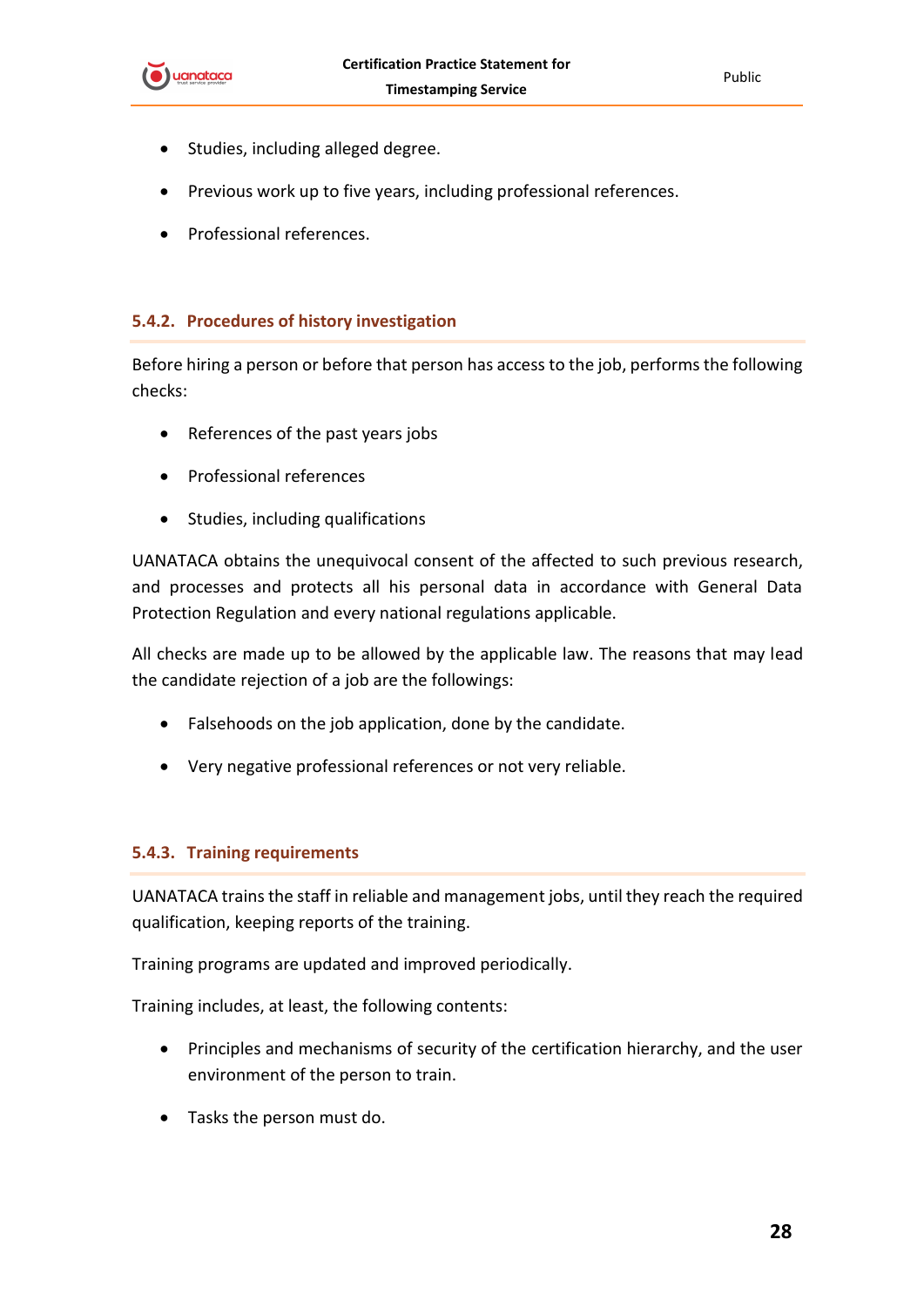

- Policies and security procedures of UANATACA. Use and operation of machinery and installed applications.
- Management and processing of incidents and security compromise.
- Procedures of business continuity and emergency.
- Process management and security regarding the processing of personal data.

#### <span id="page-28-0"></span>**5.4.4. Retraining frequency and requirements**

UANATACA, updates the staff training in accordance with the needs, and with enough frequency to comply their functions in a competent and satisfactory way, especially when doing the substantial modifications in the certification tasks.

#### <span id="page-28-1"></span>**5.4.5. Job rotation frequency and sequence**

N/A

#### <span id="page-28-2"></span>**5.4.6. Sanctions and authorized action**

UANATACA has a disciplinary system, to debug the responsibilities arising from unauthorized actions, appropriate to the applicable labor legislation.

Disciplinary actions include suspension and loss of employment of the person responsible for the harmful action, proportionate to the gravity of the unauthorized action.

#### <span id="page-28-3"></span>**5.4.7. Professional contracting requirements**

The staff hired to perform reliable tasks sign a previous confidentially agreement and the operational requirements used by UANATACA. Any action that may compromise the security of the accepted processes could, once evaluated, lead to the termination of the employment contract.

In case all or part of the certification services were performed by a third party, the previsions and controls performed in this section, or other parts of the Certification Practice Statement, will be applied and complied by the third party who performs the operation functions of the certification services, notwithstanding, the certification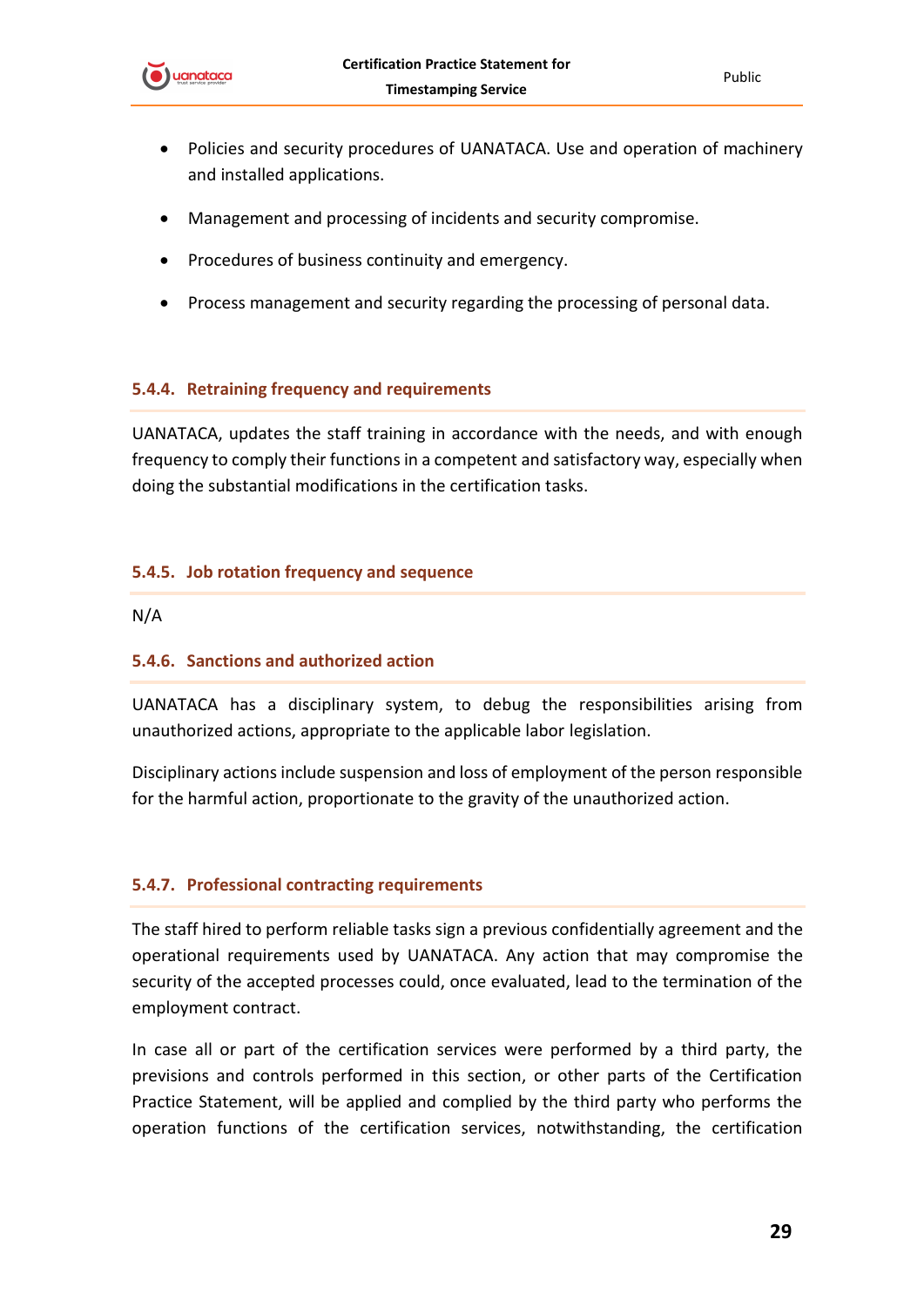

authority will be responsible in any case for the effective implementation. These aspects are concretized in the legal instrument used to arrange the certification services provision by a third party different tan UANATACA.

#### <span id="page-29-0"></span>**5.4.8. Documentation supplied to personnel**

The certification services provider will provide the documentation strictly needed by the staff at any moment, to perform their job in a competent and satisfactory form.

### <span id="page-29-1"></span>**5.5 Security Audit Procedures**

#### <span id="page-29-2"></span>**5.5.1. Types of recorded events**

It is produced and safely registered, at least, of the following events related to the entity security:

- Booting and shutting down of systems.
- Attempts to create, delete, set passwords or change privileges.
- Attempts to login and logout.
- Attempted unauthorized access to the TSA system through the network.
- Attempts of unauthorized access to the file system.
- Physical access to the logs.
- Changes in the configuration and maintenance of the system.
- Records of TSA applications.
- Turning on and off the TSA application.
- Changes in the details of the TSA and / or its codes.
- Records of the destruction of the media containing the keys, activation data.
- Events related to the life cycle of the cryptographic module, such as receiving, using and uninstalling it.
- The key generation ceremony and the key management databases.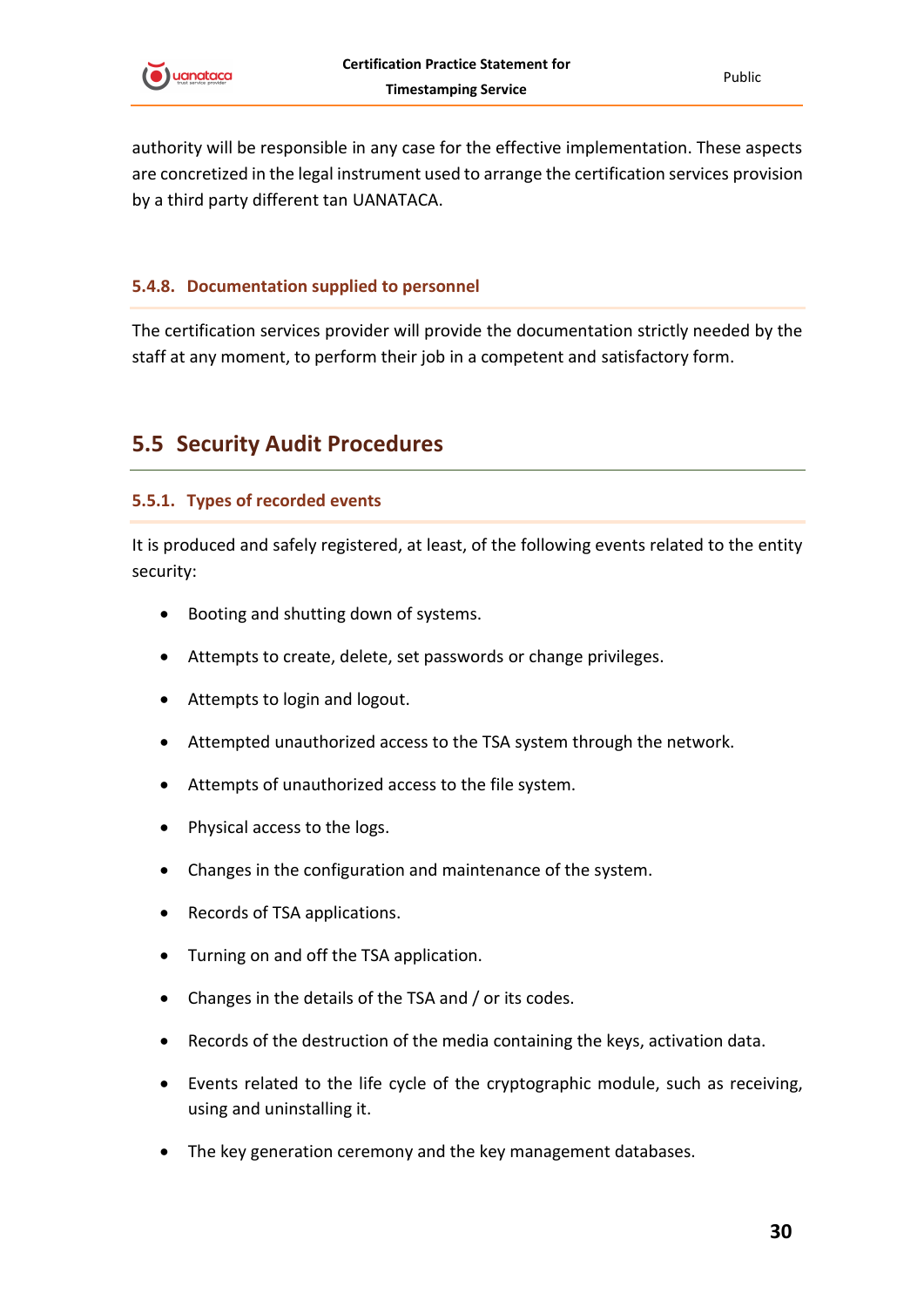

- Physical access records.
- Maintenance and system configuration changes.
- Staff changes.
- Commitments and discrepancies reports.
- Records of the destruction of material containing key information, activation data or personal information of the subscriber, in case of individual certificates, or of the natural person identified in the certificate, in case of organization certificates.
- Complete reports of physical intrusion attempts in the infrastructures that support the service.
- Events related to synchronization and recalibration of the clock.

Log entries include the following elements:

- Login date and time.
- Serial number or entry sequence, in the automatic records.
- Identity of the entity entering in the register.
- Type of entrance.

#### <span id="page-30-0"></span>**5.5.2. Frequency of processing Audit Logs**

It is reviewed its logs when a system alert motivated by the existence of any incident occurs.

Processing audit logs is a review of the records including the verification that confirm they have not been tampered, a brief inspection of all log entries and a deeper investigation of any alert or irregularities in the logs. The actions from the audit review are documented.

It is kept a system that guarantees:

- Enough space for logs storage.
- Logs files are not rewritten.
- Information held includes, at least: type of event, date and time, user running the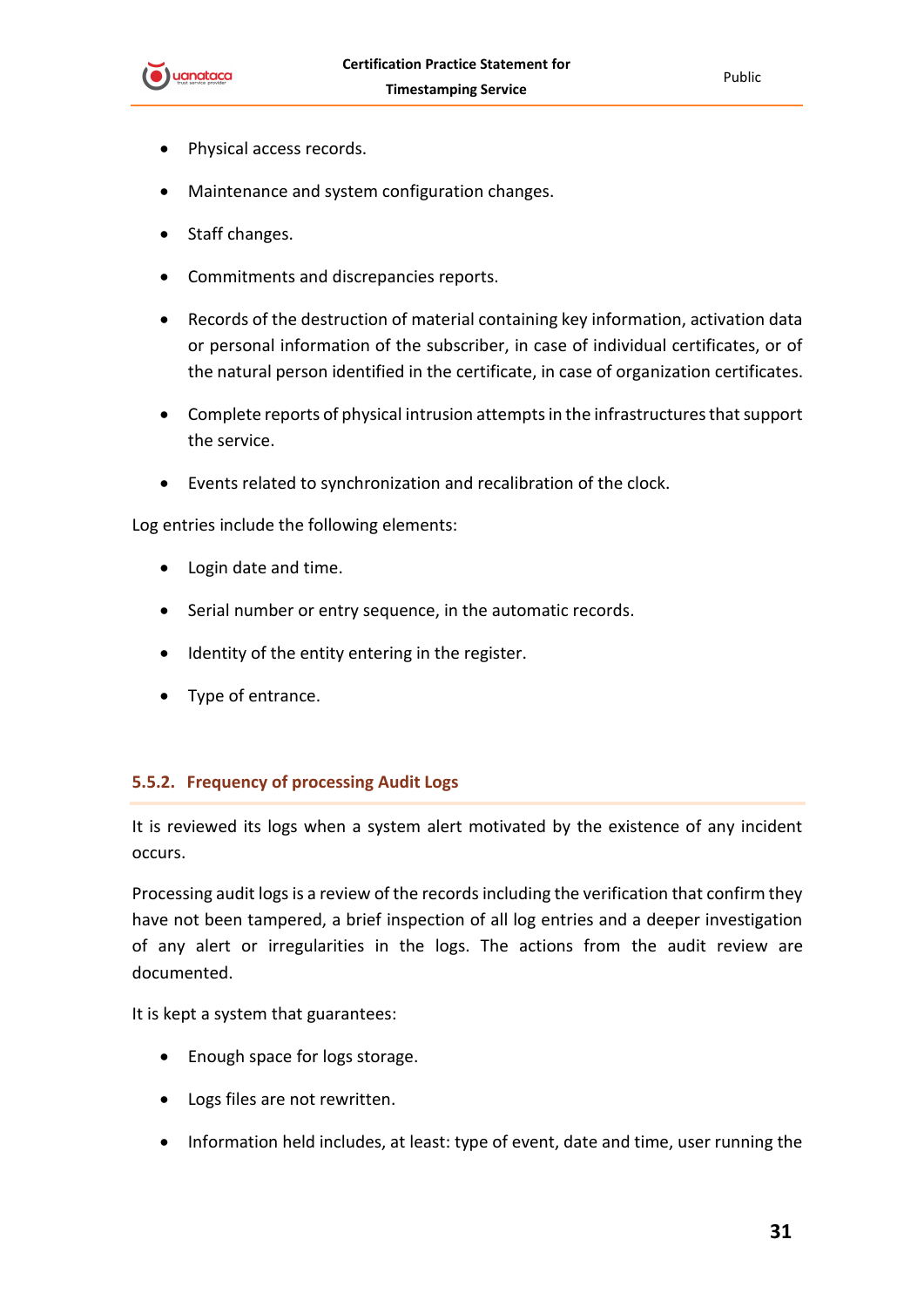

event and result of the operation.

• Logs files will be held in structured files susceptible to incorporate into a DB for further exploration.

#### <span id="page-31-0"></span>**5.5.3. Period of retention of audit logs**

It is held the logs information for a period of between 1 and 15 years, depending on the type of information recorded.

#### <span id="page-31-1"></span>**5.5.4. Audit logs protection**

The systems logs:

- Are protected from manipulation by signing the files that contain them.
- Are stored in fireproof devices.
- Availability is protected through its storage in facilities out of the center where the CA is located.

Access to logs files is reserved only to authorized persons. Also, devices are handled at all times by authorized personnel.

There is an internal procedure where management processes devices containing the data of the audit logs are detailed.

#### <span id="page-31-2"></span>**5.5.5. Audit log backup procedures**

There is a proper backup procedure so that, in case of loss or destruction of relevant files, were available in a short period of time the corresponding logs backup.

It is implemented a secure backup procedure of audit logs, making a copy of all logs weekly in an external source. Additionally, a copy is held in a custody external center.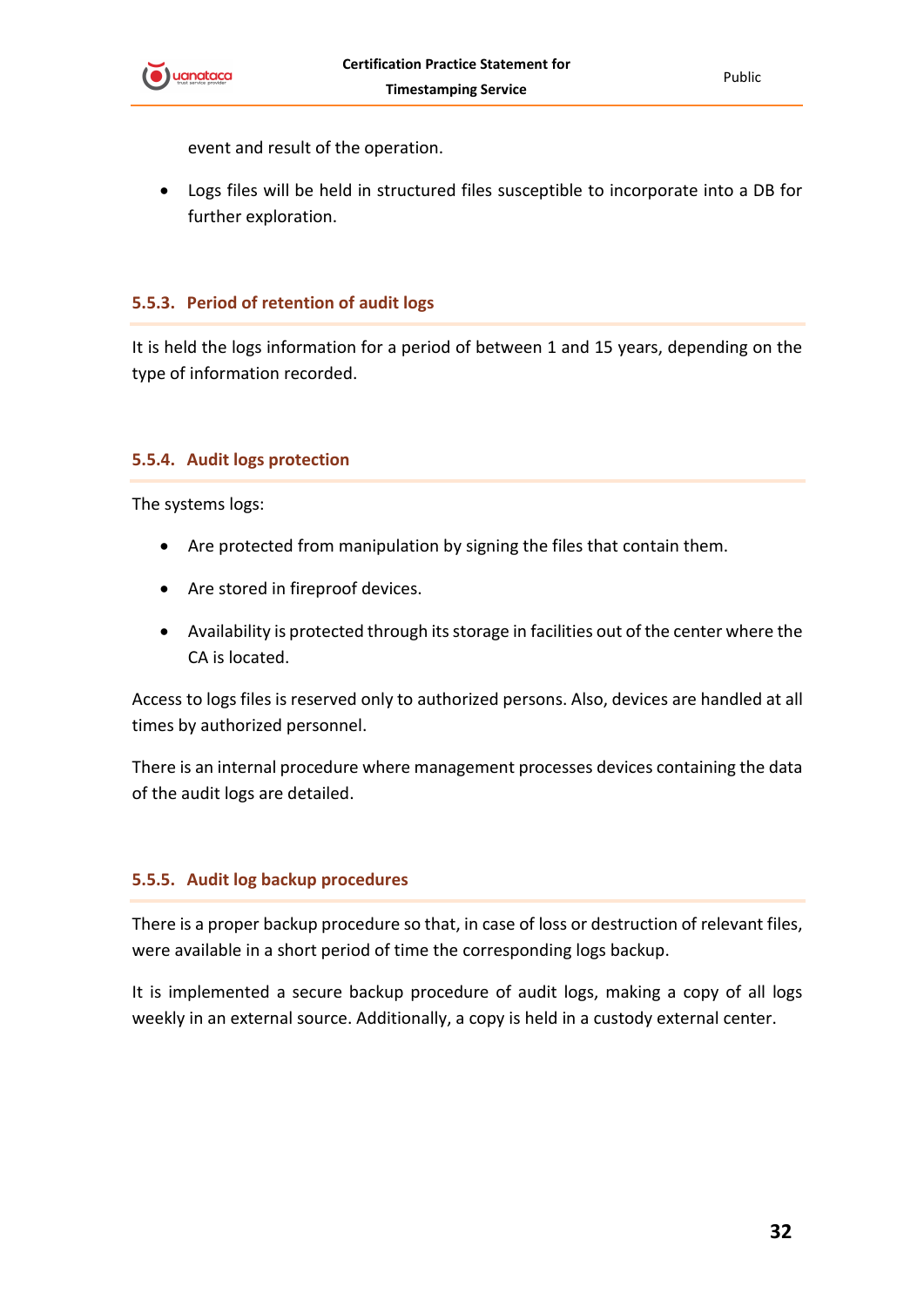#### <span id="page-32-0"></span>**5.5.6. Location of the audit logs storage system**

The information of the audit events is collected internally and in an automated way by the operating system, network communications and software certificate management, in addition to the data generated manually, will be stored by the authorized personnel. All this composes the storage system of audit logs.

#### <span id="page-32-1"></span>**5.5.7. Notification of the audit event to the subject that caused the event.**

When the log audit accumulation system records an event, it is not necessary to send a notification to the individual, organization, device or application that caused the event.

#### <span id="page-32-2"></span>**5.5.8. Vulnerability analysis**

The audit processes cover vulnerability analysis. Vulnerability analysis must be run, reviewed and revised by an examination of these monitored events. This analysis must be run daily, monthly and annually in accordance with the internal procedure intended for this purpose.

Audit data systems are stored in order to be used in the investigation of any incident and to locate vulnerabilities.

### <span id="page-32-3"></span>**5.6 Information Files**

#### <span id="page-32-4"></span>**5.6.1. Retention period for the files**

It is saved the mentioned logs above for at least 15 years, or the period defined in the current law.

#### <span id="page-32-5"></span>**5.6.2. Protection of the file**

The file is protected so only the duly authorized persons can access to it. The file is protected against visualization, modification erased or any other manipulation through its storage in a reliable system.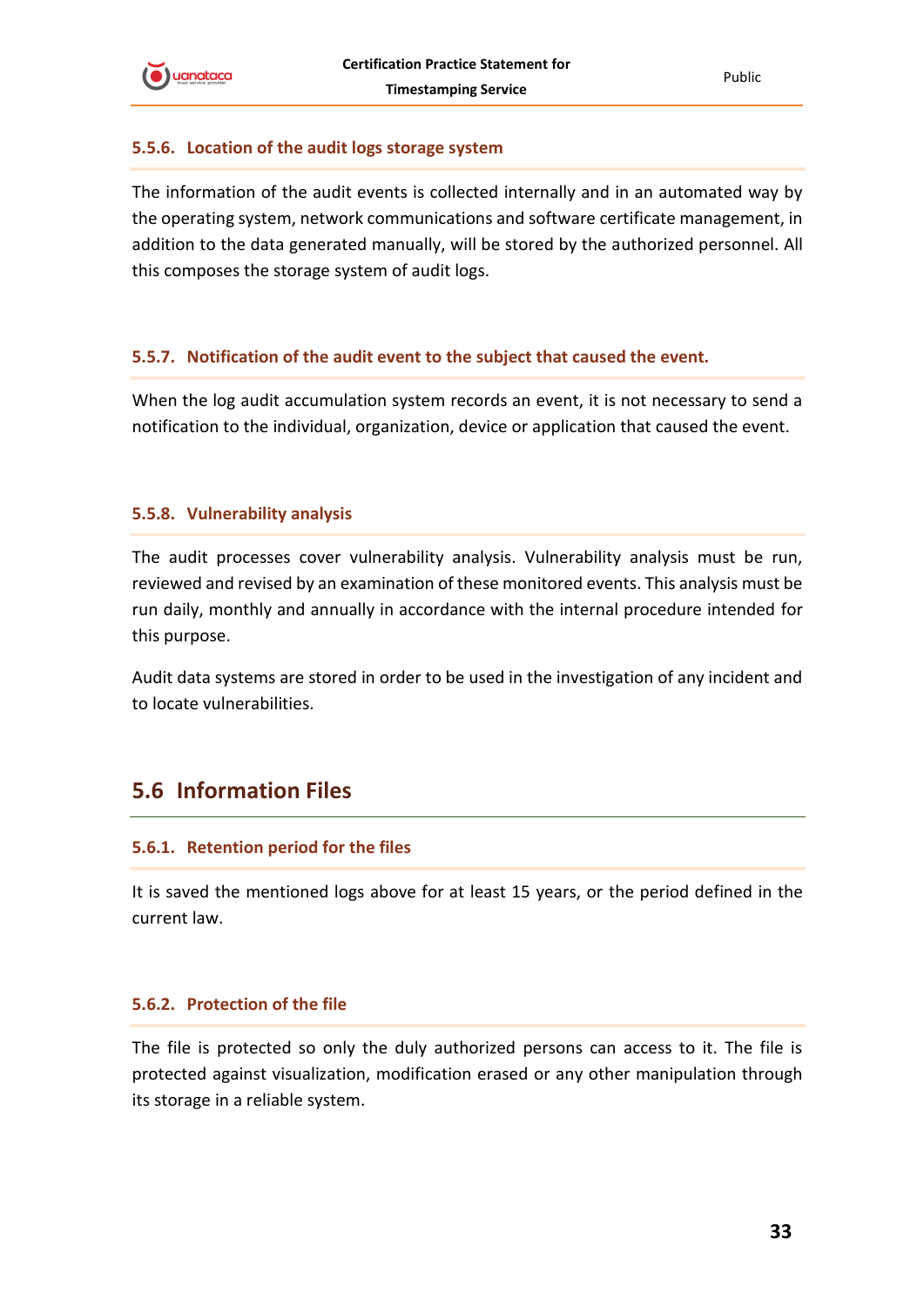

It is ensured a proper protection of the files by assigning qualified personnel for its treatment and its storage in secure fireproof boxes and external facilities.

#### <span id="page-33-0"></span>**5.6.3. File Backup procedures**

There is an external storage center to ensure the availability of the file backups of electronic files. The physical documents are stored in safe places restricted to authorized personnel.

At least, It is made incremental daily backups of support of all its electronic documents and makes weekly full backups for data recovery cases.

In addition, in cases where there is a need to keep a copy of the documents on paper, they are stored in a safe place.

#### <span id="page-33-1"></span>**5.6.4. Requirements of timestamping**

Records are dated with a reliable source via NTP.

There is no need to sign this information digitally.

#### <span id="page-33-2"></span>**5.6.5. Location of the file system**

It is available a centralized system of gathering information of the activity of the equipment involved in the certificate management service.

#### <span id="page-33-3"></span>**5.6.6. Procedures to obtain and verify file information**

It is available a procedure where describes the process to verify that the stored information is correct and reachable. UANATACA provides the information and means of verification to the auditor.

### <span id="page-33-4"></span>**5.7 Key Renewal**

Each key pair of the TSU Certificates used for the time stamping service is associated with the system that provides such service. Prior to the use of the private key of the TSU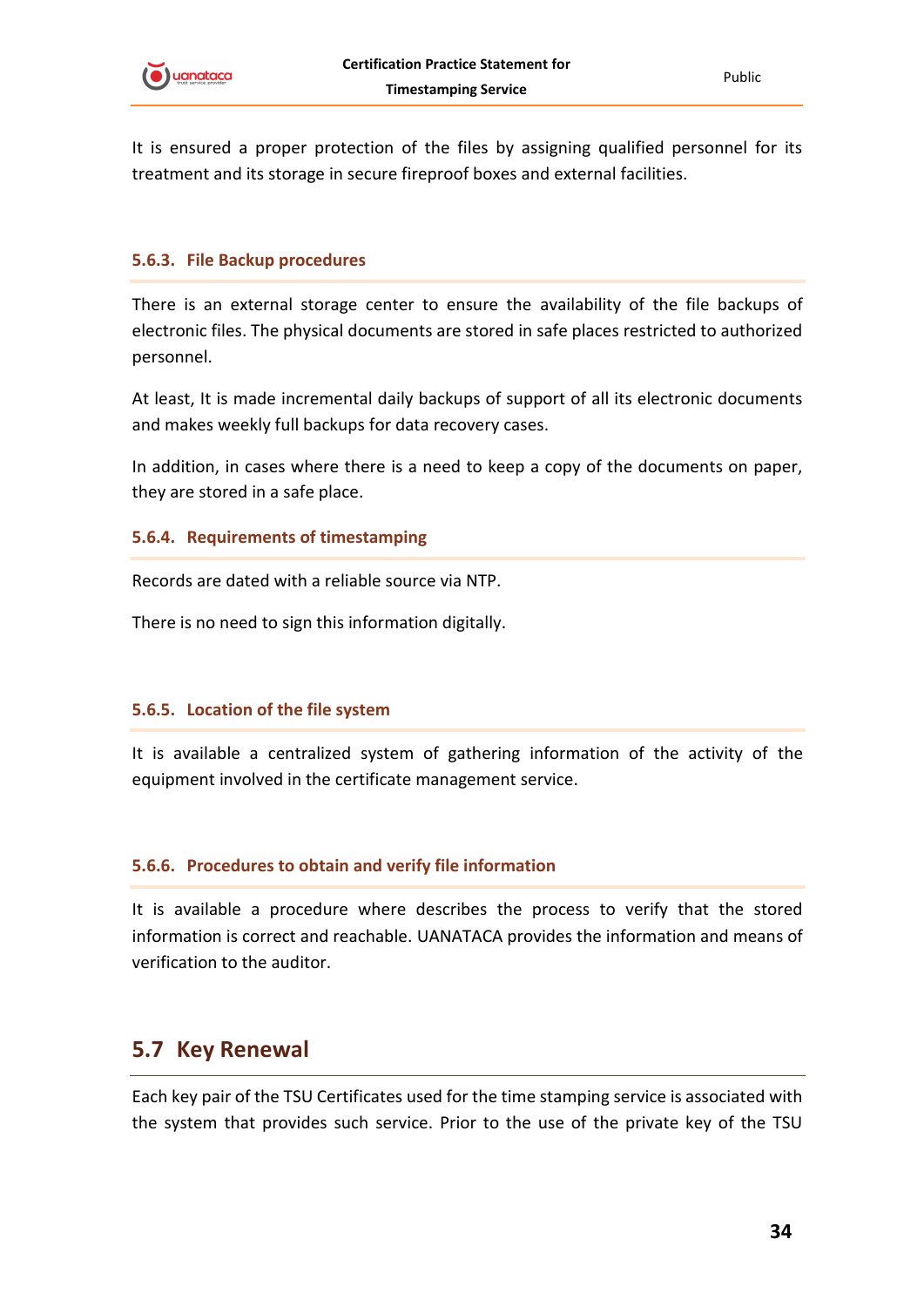

certificate expire, a key change is made before the expiration or revision of the current ones.

# <span id="page-34-0"></span>**5.8 Compromised Key and Disaster Recovery**

#### <span id="page-34-1"></span>**5.8.1. Management procedures of incidents and compromise**

It is developed security policies and business continuity, which allows the management and backup of the systems in case of compromise or disaster of its operations.

#### <span id="page-34-2"></span>**5.8.2. Resources, applications or data corruption**

When resources, applications or data corruption events happen, the proper management procedures will begin, which contemplate scaling, investigation and response to the incident. Procedures of compromise of the keys or disaster recovery will begin, if necessary.

#### <span id="page-34-3"></span>**5.8.3. Compromised private key of the entity**

In case of suspicion or knowledge of the compromise, key compromise procedures will be activated in accordance to the security policies, incident management and business continuity, which allow the recovery of the critical systems, and if necessary, in an alternative data center.

#### <span id="page-34-4"></span>**5.8.4. Business continuity capabilities after a disaster**

It will be restored the critical services in accordance with the contingency and business continuity plan restoring the normal operation of the previous services within 24 hours of the disaster.

It is available an alternative center for the operation of certification schemes described in the business continuity plan, if necessary.

## <span id="page-34-5"></span>**5.9 Service Termination**

UANATACA ensures that possible interruptions to subscribers of the service and to third parties are minimal as a consequence of the cessation of the services of the certification service provider. In this sense, UANATACA guarantees a continuous maintenance of the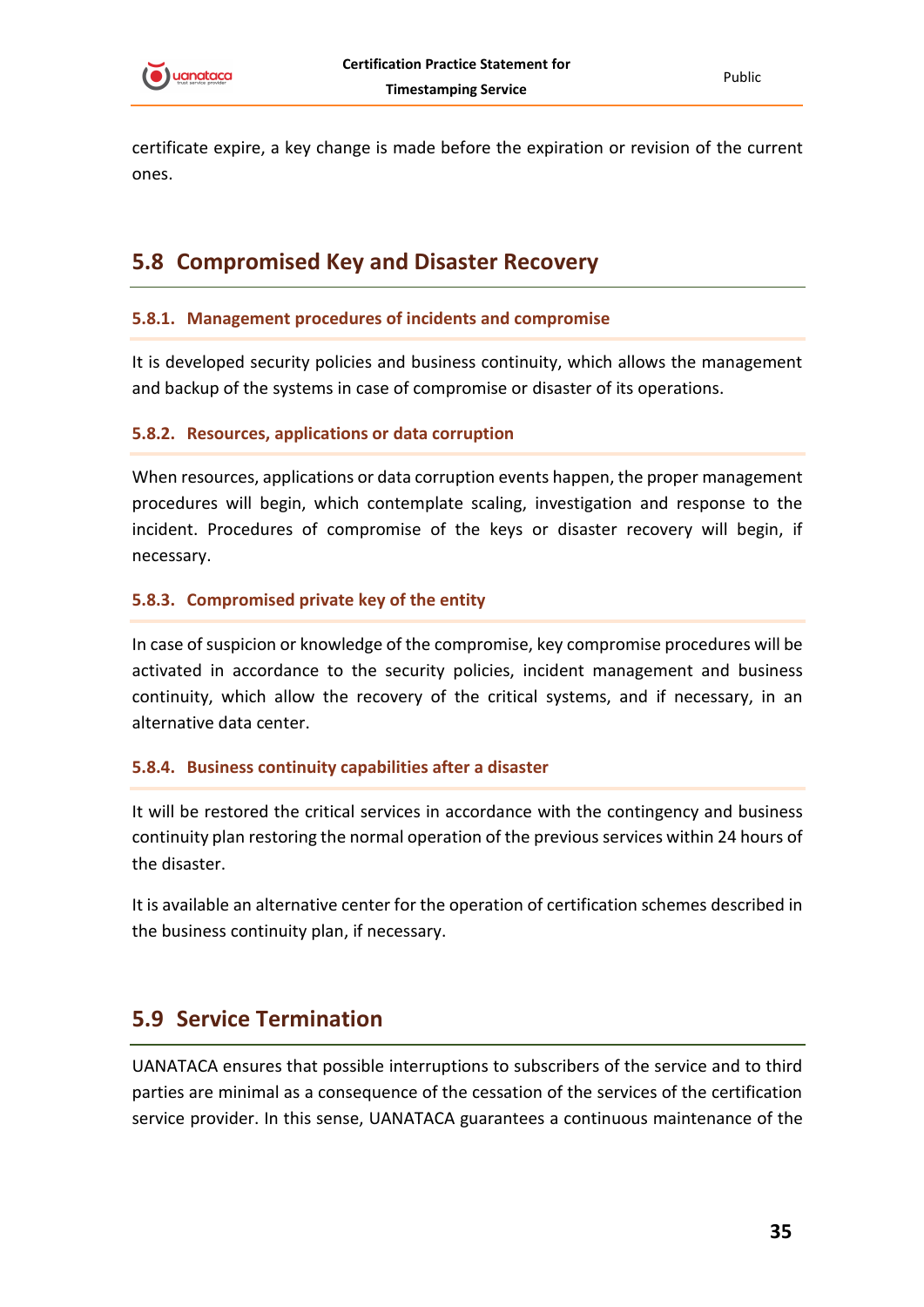

defined records and for the time established in accordance with this Time Stamping Certification Practices Statement.

Notwithstanding the foregoing, if applicable, UANATACA will execute all actions necessary to transfer to a third party or a notarial repository, the maintenance obligations of the specified records during the corresponding period according to this Time Stamping Certification Practices Statement or the corresponding legal forecast.

Before the services cessation, UANATACA develops a termination plan, with the following provisions:

- Provide the necessary funds, including civil liability insurance, to continue the completion of the revocation activities.
- Inform all Subscribers of the service, Third party that they trust and, in general, any third party with whom they have agreements or other type of termination relationship with a minimum anticipation of 2 months.
- Destroy or disable for use the private keys in charge of the time-stamping service.
- Execute the tasks necessary to transfer the maintenance obligations of the registration information and the event log files during the respective time periods.
- Communicate to the corresponding Spanish Supervisory Body, at least 2 months in advance, the cessation of its activity.
- Likewise, it will inform you of the opening of any bankruptcy proceeding against UANATACA, as well as any other relevant circumstance that may prevent the continuation of the activity.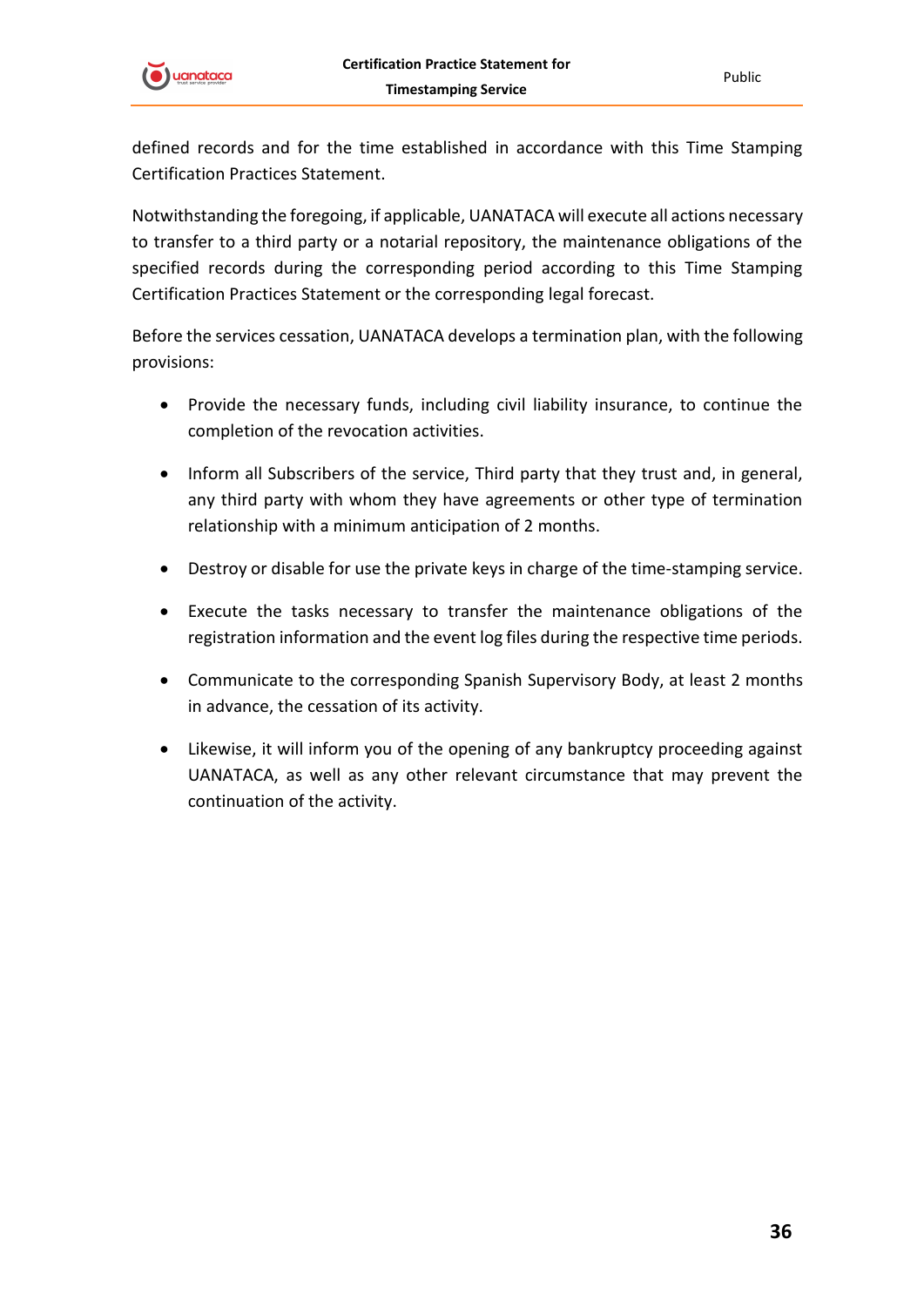

Public

# <span id="page-36-0"></span>**6. Technical Security Controls**

In the provision of trust services, reliable systems and products are used, protected against any alteration and that guarantee the technical and cryptographic security of the certification, which are used as support.

# <span id="page-36-1"></span>**6.1 Generation and Installation of Their Pair Keys**

#### <span id="page-36-2"></span>**6.1.1. Generation of the key pair**

The key pair of the TSU Certificate is generated by the Trust Service Provider Uanataca, S.A., in accordance with its Certification Practices Statement and its disclosure text, available on the website: www.uanataca.com.

Likewise, the key ceremony procedures have been followed, within the high security perimeter assigned to this task. The activities carried out during the key generation ceremony have been registered, dated and signed by all the individuals participating in it, with the presence of an Auditor. These records are kept for audit and monitoring purposes during an appropriate period determined by UANATACA

For the generation of the key of the TSU certificate, devices with the certifications FIPS 140-2 level 3 and Common Criteria EAL4 + are used.

The keys are generated using the RSA public key algorithm, with a minimum length of 2048 bits

| TSU certificates | 2.048 bits | Up to 8 years |
|------------------|------------|---------------|
|                  |            |               |

#### <span id="page-36-3"></span>**6.1.2. Sending of the public key to the certificate issuer**

The method of remission of the public key to the relying electronic certification services provider is PKCS#10, other equivalent cryptographic test or any other method approved by UANATACA.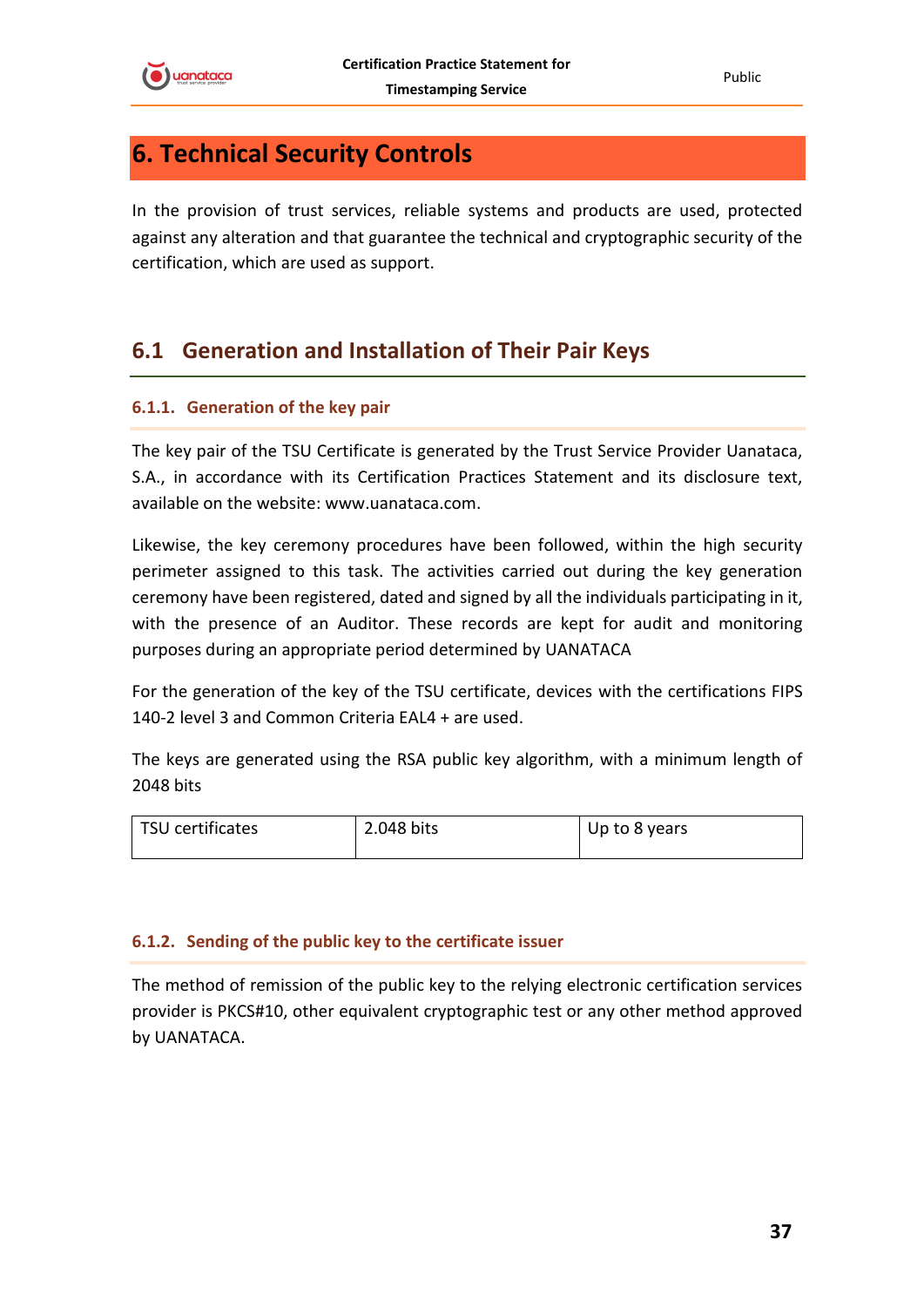

#### <span id="page-37-0"></span>**6.1.3. Public key distribution of the certification services provider**

UANATACA's keys are communicated to third parties who trust in certificates, ensuring the integrity of the key and authenticating its origin, through its publication in the Deposit.

Users can access to the Deposit to obtain the public keys, and additionally, in applications S/MIME, the data message may contain a chain of certificates, which are distributed to the users in this way.

The certificate of the CA root and subordinated will be available on the UANATACA web page.

#### <span id="page-37-1"></span>**6.1.4. Key Sizes**

The length of the TSU Certificates keys are 2048 bits.

#### <span id="page-37-2"></span>**6.1.5. Generation of public key parameters**

The TSU certificates public key are encrypted in accordance with RFC 5280.

#### <span id="page-37-3"></span>**6.1.6. Quality check of the public key parameters**

- Module Length= 4096 bits
- Algorithm of keys generation: rsagen1
- Cryptographic functions of Summary: SHA256.

#### <span id="page-37-4"></span>**6.1.7. Key generation in IT applications or in equipment goods**

All keys are generated in equipment goods, in accordance with the indicated in section 6.1.1.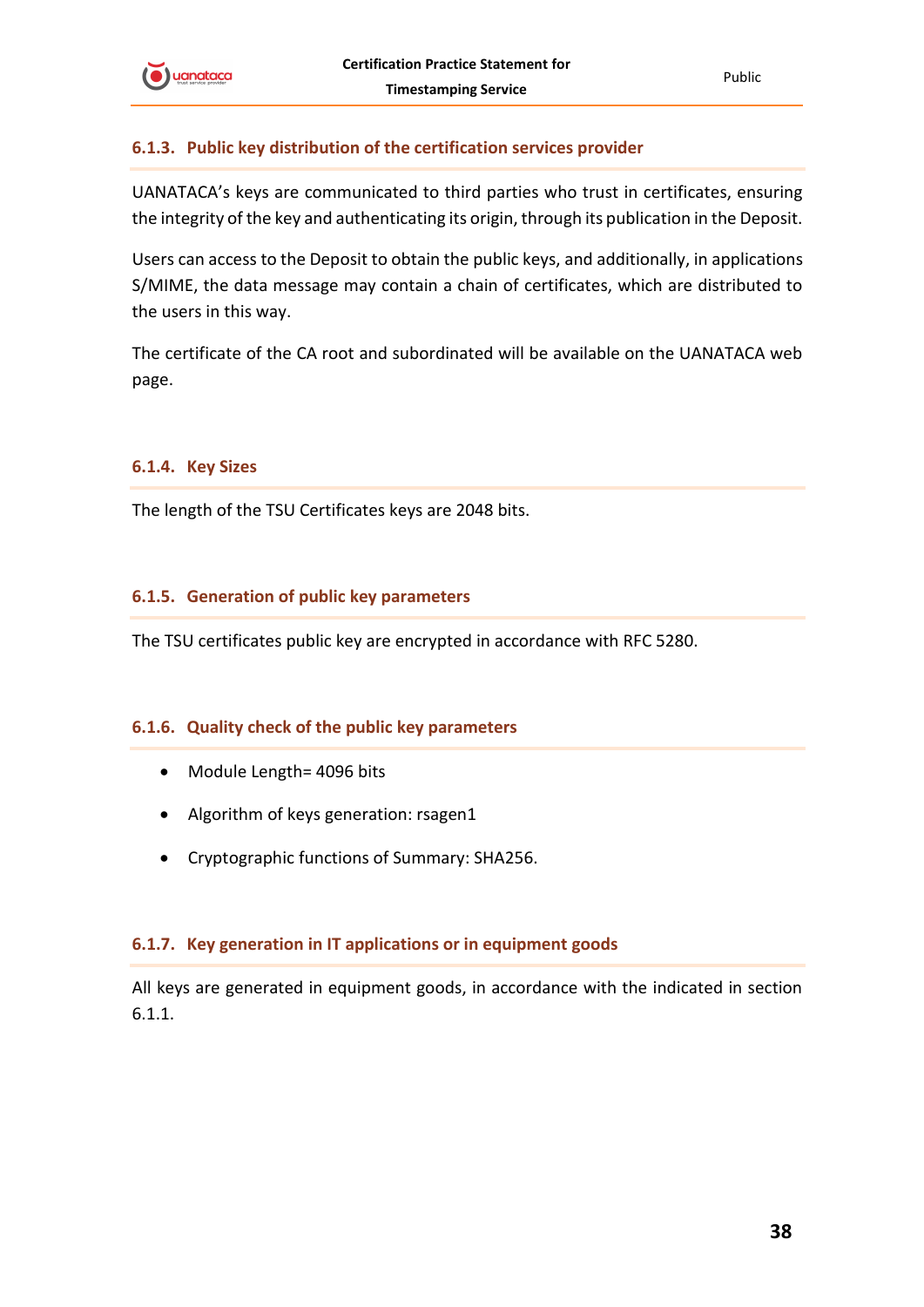

# <span id="page-38-0"></span>**6.2 Private Key Protection**

#### <span id="page-38-1"></span>**6.2.1. Cryptographic modules standards**

The modules that manage the keys of UANATACA are compliant with the certification FIPS 140-2 level 3 and Common Criteria EAL4+.

#### <span id="page-38-2"></span>**6.2.2. Private key multi-person (n of m) control**

A multi-person control is required for activating the private key of the TSU Certificate. In case of this Certification Practice Statement, in detail there is a policy of 3 of 6 persons for the keys activation.

Cryptographic devices are physically protected, as determined in this document.

#### <span id="page-38-3"></span>**6.2.3. Private key backup**

It is made a backup copy of the TSU certificate private key that makes their recovery in case of disaster, loss or deterioration thereof. Both generation of the copy and the recovery thereof need at least two people participation.

These recovery files are stored in fireproof cabinets and in the external custody center.

#### <span id="page-38-4"></span>**6.2.4. Private key transfer into a cryptographic module**

Private keys are directly generated in the cryptographic modules in the public key infrastructure.

The private keys of the TSU Certificates are stored encrypted in the cryptographic modules of the public key infrastructure.

#### <span id="page-38-5"></span>**6.2.5. Method of activating the private key**

The private key management procedures of the UANATACA's TSU Certificate is activated by executing the corresponding secure start procedure of the cryptographic module, by people who perform reliable functions.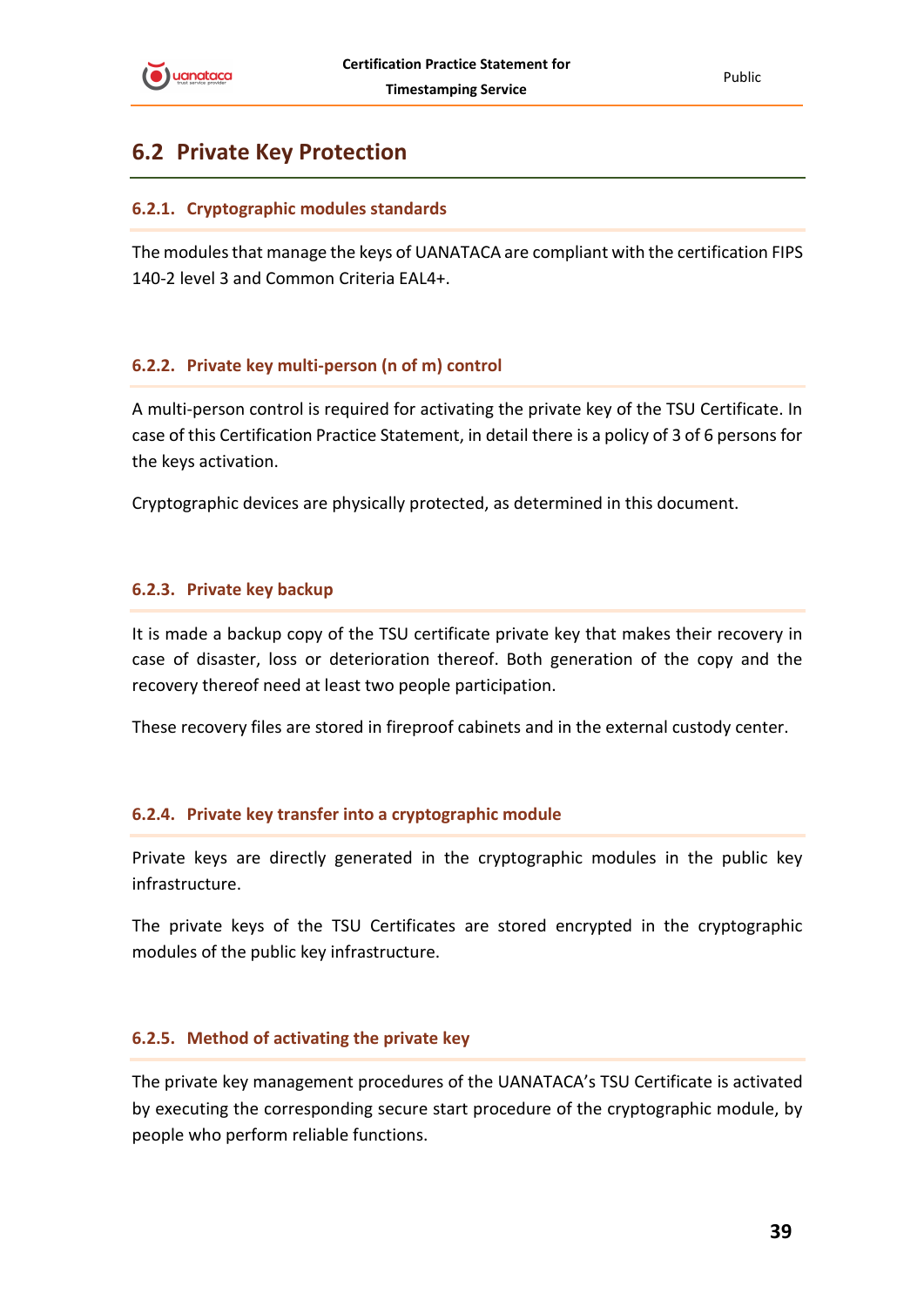

#### <span id="page-39-0"></span>**6.2.6. Method of deactivating the private key**

Before destroying the keys, a revocation of the certificate of the public keys associated with them will be issued.

Devices that have stored any part of UANATACA private keys are physically destroyed or reset to low level. For disposal, the same steps outlined in the corresponding manual of the cryptographic equipment are followed.

Finally, the backups will be destroyed in a safety way.

#### <span id="page-39-1"></span>**6.2.7. Cryptographic modules classification**

See section 6.2.

# <span id="page-39-2"></span>**6.3 Computer Security Controls**

It is used reliable systems to provide certification services. It has made controls and computer audits to establish its proper computer activity management with the level of security required in the system management of electronic certification.

Regarding the information security, UANATACA as the Public Key Infrastructure provider applies the certification scheme controls on management systems ISO 27001.

Used equipment's are initially configured with appropriate security profiles of UANATACA staff system, in the following aspects:

- Setting up the operating system.
- Setting up the application security.
- Correct sizing of the system.
- User and permissions settings.
- Setting event Log.
- Backup and recovery plan.
- Antivirus settings.
- Requirements of network traffic.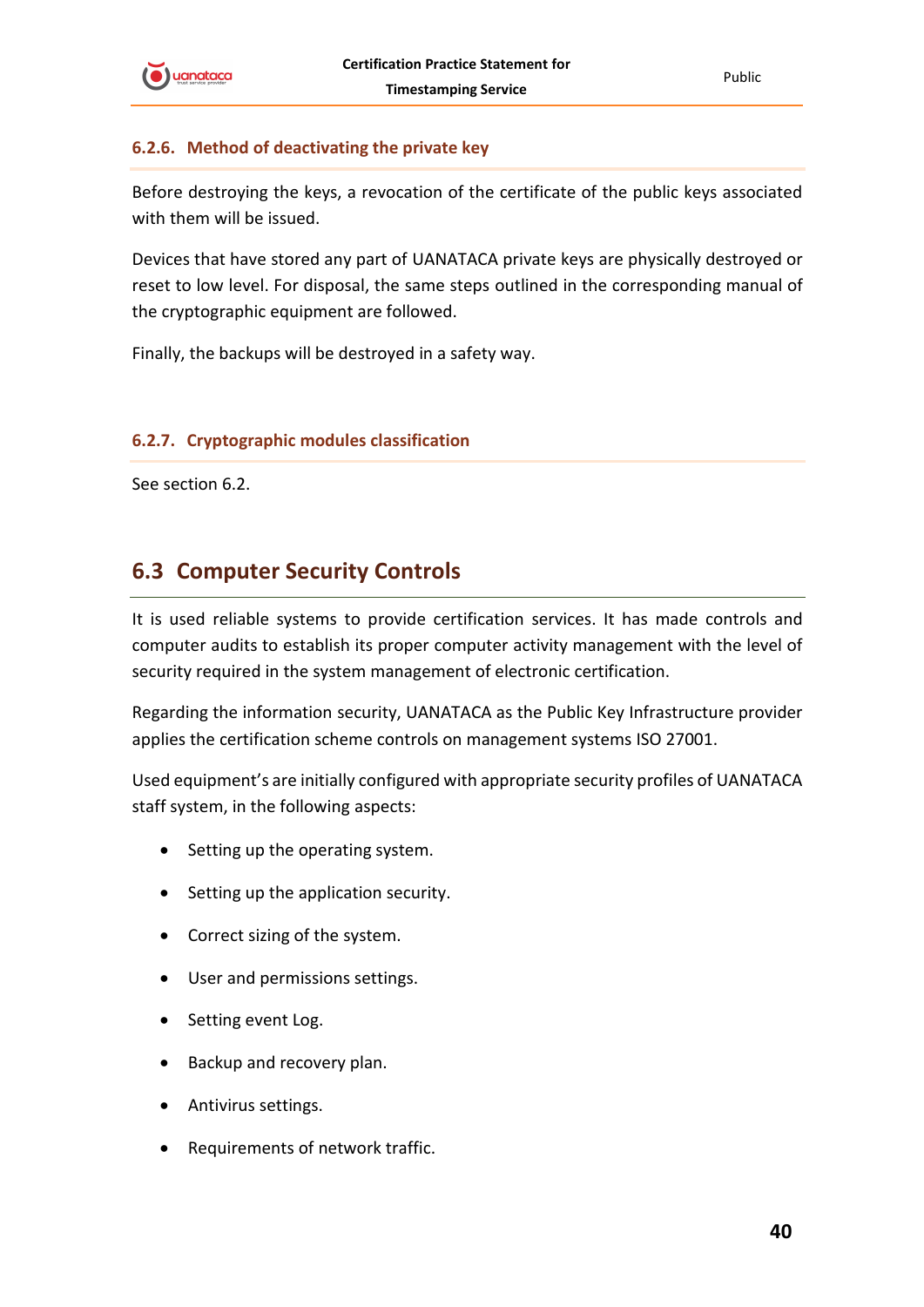

Public

Each server includes the following features:

- Imposition of separation of tasks for the management of privileges.
- Identification and authentication of roles associated with identities.
- Audit of events related to security.
- Key recovery mechanisms and the TSA system.

The exposed functionalities are realized through a combination of operating system, PKI software, physical protection and procedures.

# <span id="page-40-0"></span>**6.4 Life Cycle Technical Controls**

#### <span id="page-40-1"></span>**6.4.1. System development controls**

The applications are developed and implemented in accordance with the development and change control standards.

The applications have methods for verifying the integrity and authenticity, as well as the correction of the version to use.

#### <span id="page-40-2"></span>**6.4.2. Security management controls**

It is developed activities for training and employee awareness of security. The materials used for training and descriptive documents processes are updates after approval by a group for security management. An annual training plan is used.

It is required by contract security measures equivalent to any external provider involved in the certification tasks of the relying electronic service.

#### <span id="page-40-3"></span>6.4.2.1. Classification and management of information and goods

There is an inventory of assets and documentation and a procedure for the management of this material to guarantee its use.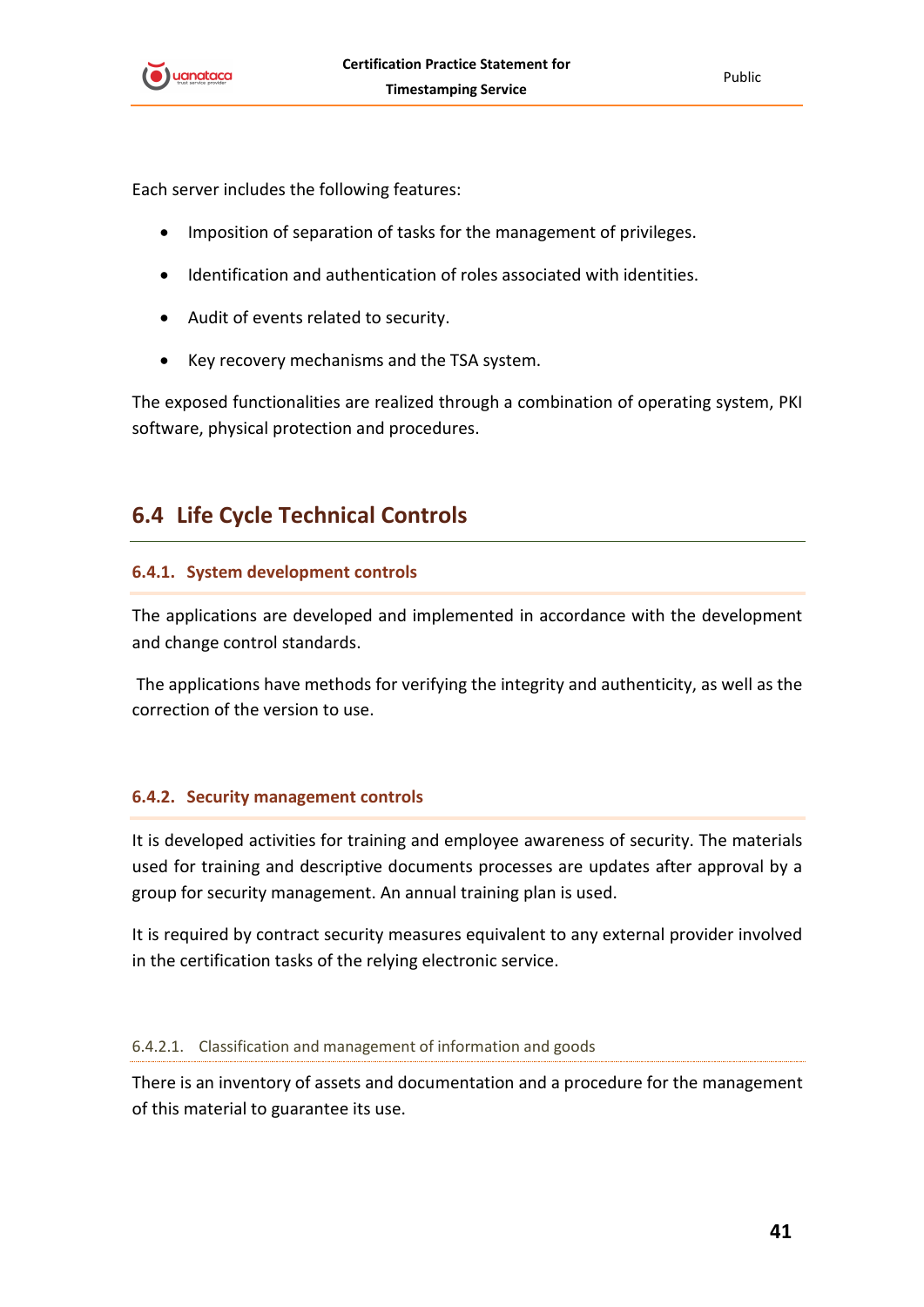

There is a security policy details the procedures of information management where it is classified according to its level of confidentiality.

The documents are classified into three levels: UNCLASSIFIED, INTERNAL USE and CONFIDENTIAL.

#### <span id="page-41-0"></span>6.4.2.2. Management Operations

There is an appropriate process management and incident response, by implementing a warning system and the generation of periodic reports.

In the security document the incident management process is developed in detail.

UANATACA has documented all the procedure relative to the roles and responsibilities of the staff involved in the control and manipulation of elements contained in the certification process.

#### <span id="page-41-1"></span>6.4.2.3. Treatment of support and safety

All supports are treated safely in accordance with the requirements of the classification of information. The supports that contain sensitive information are destroyed safely if they are not going to be required again.

#### <span id="page-41-2"></span>6.4.2.4. Planning Systems

Systems department keeps track of the capabilities of the equipment. In conjunction with the implementation of resources control each system can provide a possible downsizing.

#### <span id="page-41-3"></span>6.4.2.5. Reports of incidents and response

There is a procedure for follow-up of incidents and its resolution, where the answers and an economic evaluation are registered, which supposes the resolution of the incident.

#### <span id="page-41-4"></span>6.4.2.6. Operational proceedings and Liabilities

It is defined activities assigned to persons with a role of trust, other than those responsible for performing daily operations that do not have character of confidentiality.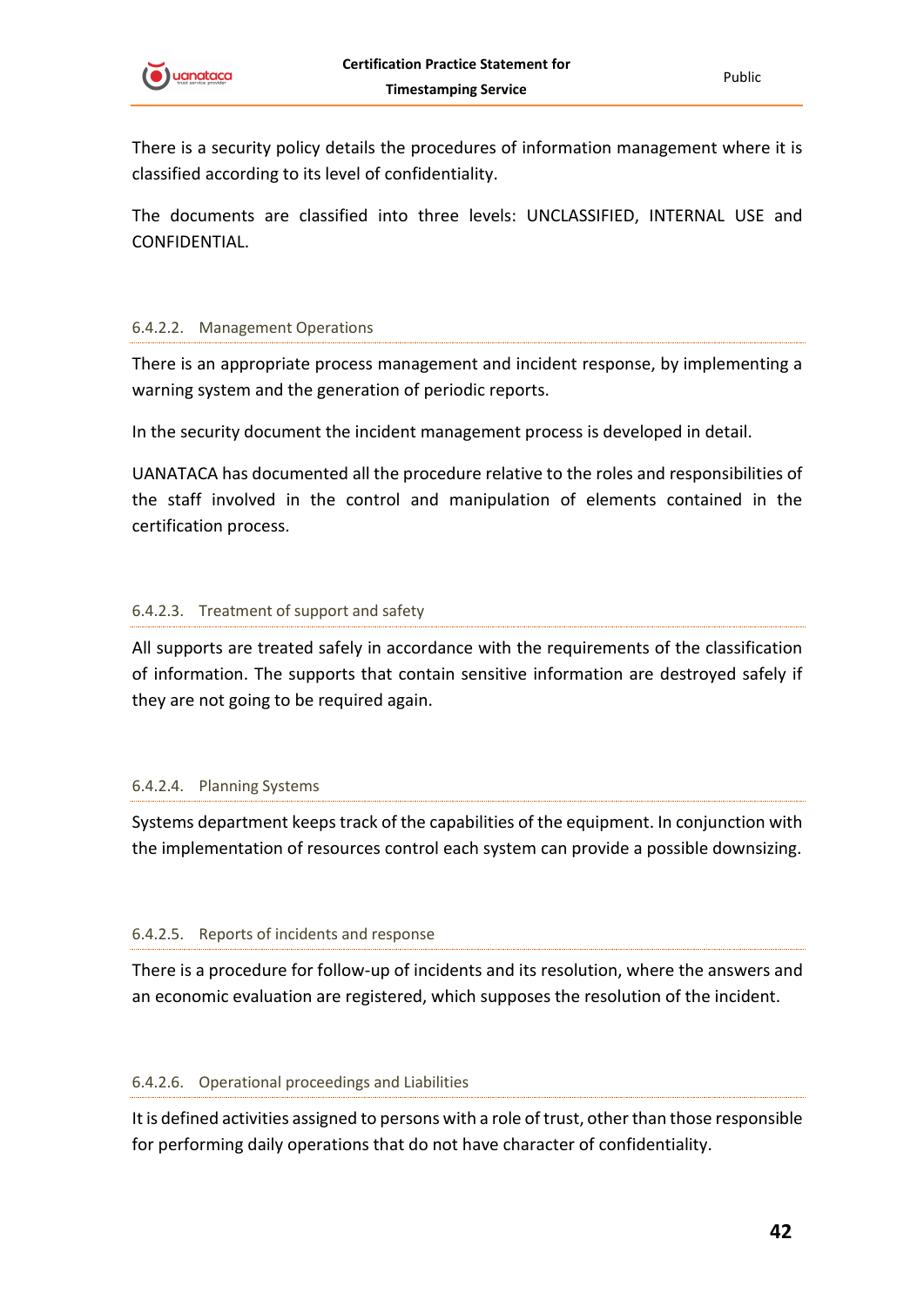

#### <span id="page-42-0"></span>6.4.2.7. Access system management

It is made all efforts that are reasonable available to confirm that the system access is limited to authorized persons.

In particular:

- There are controls based on firewalls, antivirus and IDS in high availability.
- Sensitive data is protected by cryptographic techniques or access controls with strong identification.
- A data management procedure is taken into account.
- Procedures are in place to ensure that operations are respected in the role policy.
- Each person has a role to perform the certification operations.
- The staff is responsible for their actions through the commitment of confidentiality with the company.

#### <span id="page-42-1"></span>6.4.2.8. Life cycle management of cryptographic hardware

UANATACA ensures that the cryptographic hardware used for signing certificates is not handled during its transport by inspecting the delivered material.

The cryptographic hardware moves on prepared supports to prevent any manipulation.

It is recorded all relevant device information to add to the catalogue of assets.

The use of cryptographic hardware for signature certificates requires the use of at least two trusted employees.

It is made periodic tests to ensure the correct functionality of the device.

Only reliable personnel manipulate the cryptographic hardware device.

UANATACA TSU Certificate private key stored in the cryptographic hardware will be erased once the device is removed.

The system configuration, as well as its modifications and updates are documented and controlled.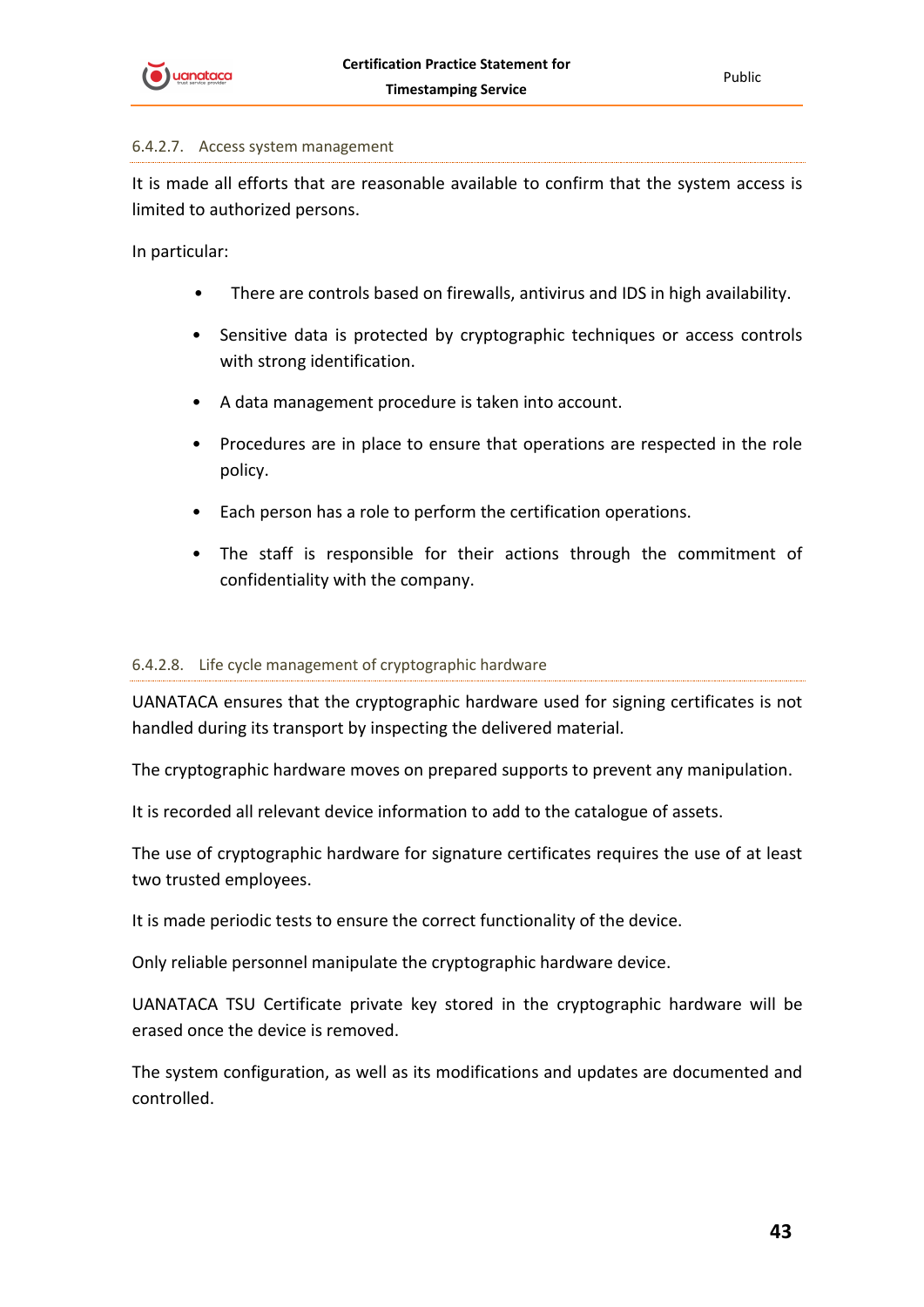

Changes or updates are authorized by the security officer and they are reflected in the corresponding team's working minutes. At least, two reliable persons perform these settings.

# <span id="page-43-0"></span>**6.5 Network Security controls**

There is protection to the physical access to network management devices and has an architecture that directs the traffic generated based on its features of security, creating clearly defined network sections. This division is performed with firewalls.

Confidential information is transferred through unsecured networks; it is performed in an encrypted way using SSL protocols or VPN system with dual factor authentication.

# <span id="page-43-1"></span>**6.6 Engineering controls of Cryptographic Modules**

Cryptographic modules are subject to engineering controls provided in the standards indicated along this section.

The key generation algorithms used are commonly accepted for the use of the key to which they are intended.

All cryptographic operations are performed in modules with FIPS 140-2 level 3 certification.

# <span id="page-43-2"></span>**6.7 Time Sources**

It is available a procedure of time synchronization coordinated via NTP, that has access to two independent services:

- The first synchronization is a service based on GPS antennas and receivers that allow a level of trust of STRATUM 1 (with two high availability systems).
- The second one has a complementary synchronization, via NTP, with the Spanish Royal Institute and Observatory of the Navy (ROA).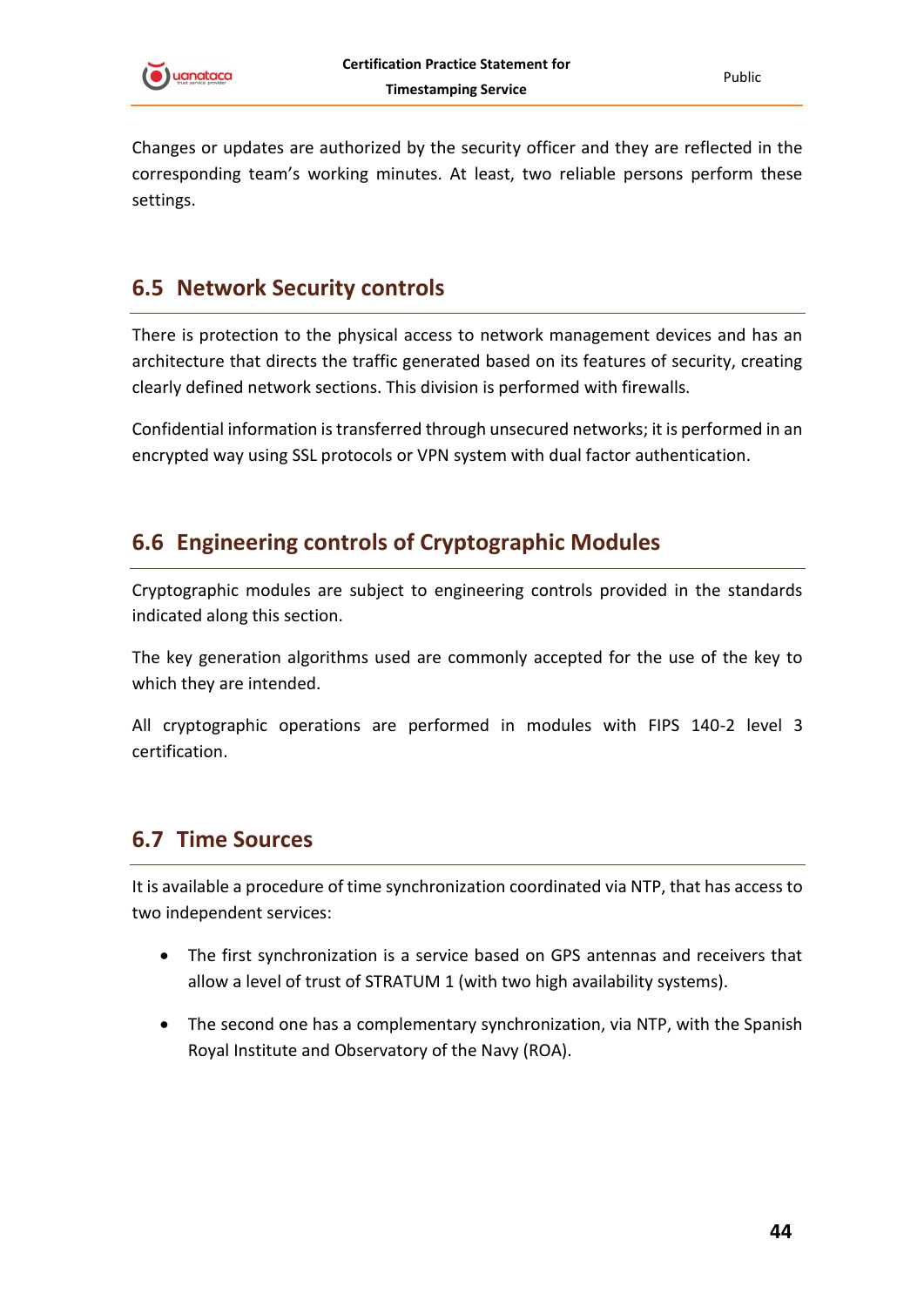

# <span id="page-44-0"></span>**6.8 Electronic Qualified Time Stamp Time Accuracy**

UANATACA's Qualified Time Stamping service is based on the use of the TSP protocol over HTTP, defined in the RFC 3161 standard "Internet X.509 Public Key Infrastructure Time-Stamp Protocol (TSP)".

UANATACA has a reliable source of time in high availability that allows a confidence level of STRATUM 3, via NTP, with the CSUC.

The accuracy of the UANATACA Qualified Time Stamping service is 1 second with respect to UTC.

# <span id="page-44-1"></span>**6.9 Change of State of a Qualified Signature Creation Device**

In the case of modification of the status of the certification of the qualified signature creation devices (QSCD) that support the provision of trust services, the following procedure will be followed:

- 1. A list of certified QSCDs is available, as well as a close relationship with suppliers of said devices, in order to guarantee alternatives to possible loss of certification status of QSCD devices.
- 2. In the event of termination of the period of validity or loss of certification, said QSCDs will not be used for the provision of the time-stamping service.
- 3. Proceed immediately to change to QSCD devices with valid certification.
- 4. In the event that it is proven that a QSCD device has never been a qualified device, either by falsification or any type if fraud, it will proceed immediately to inform the clients and the national regulator about the revocation of the electronics certificates issued by these devices. Subsequently it will proceed to replace them by a valid QSCD device.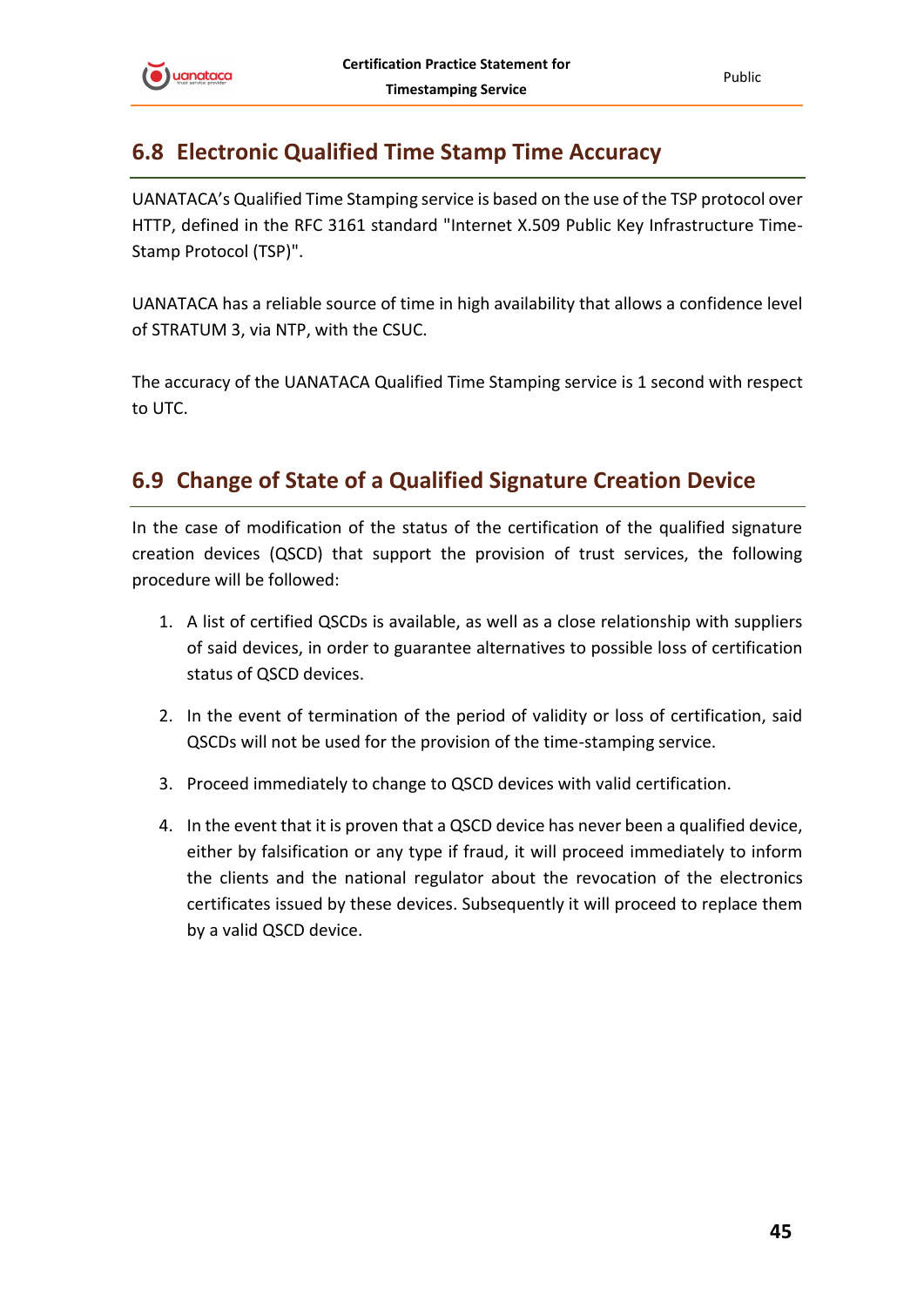

Public

# <span id="page-45-0"></span>**7. TSU Certificate Profile**

The TSU certificate profile for the provision of the time stamp service follows the processes and indications established in the Certification Practice Statements (CPS) of UANATACA and its disclosure text (PDS), all available on the website: [www.uanataca.com.](http://www.uanataca.com/)

# <span id="page-45-1"></span>**7.1 Certificate Profile**

The TSU Certificates are compliant with the standard X.509 version 3, RFC 3739 and the ETSI EN 319 422.

#### <span id="page-45-2"></span>**7.1.1. Version Number**

The certificate is X.509 Version 3.

#### <span id="page-45-3"></span>**7.1.2. Certificate extensions**

Certificates extensions are detailed in the profile's documents, which are accessible from UANATACA's web (https://www.uanataca.com).

In this way, it is allowed to keep more stable versions of the Certification Practice Statement and decouple them from frequent adjustments in the profiles.

#### <span id="page-45-4"></span>**7.1.3. Object Identifier (OID) of the algorithms**

The object identifier of the signature algorithm is:

• 1.2.840.113549.1.1.11 sha256WithRSAEncryption

The object identifier of the public key algorithm is:

• 1.2.840.113549.1.1.1 rsaEncryption

#### <span id="page-45-5"></span>**7.1.4. Names Format**

Certificates must contain the required information for its use, as determined by the appropriate policy.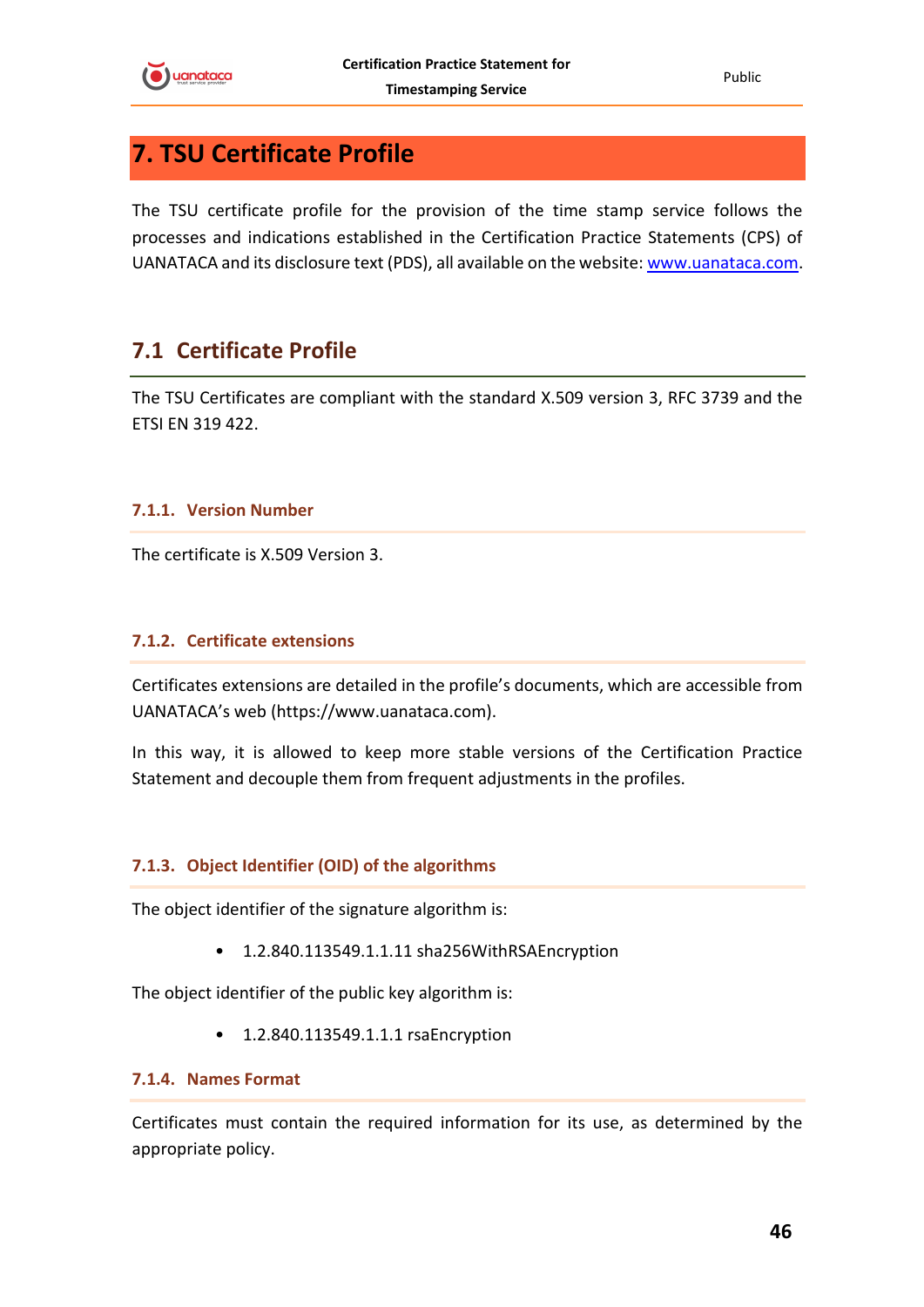

#### <span id="page-46-0"></span>**7.1.5. Names Restriction**

The names contained in the certificates are restricted to X.500 "Distinguished Names", which are unique and unambiguous.

#### <span id="page-46-1"></span>**7.1.6. Object Identifiers (OID) of certificate types**

All certificates include an identifier of the certificates policy under which they have been issued.

# <span id="page-46-2"></span>**7.2 Certificate Revocation List Profile**

The procedure of revocation, suspension and / or reactivation of TSU certificates follow the processes and indications established in the Certification Practice Statement and Disclosure Text (PDS) of UANATACA, all available on the website: www.uanataca.com.

#### <span id="page-46-3"></span>**7.2.1. Version Number**

CRLs issued by UANATACA are from version 2.

#### <span id="page-46-4"></span>**7.2.2. OCSP profile**

According to standard IETF RFC 6960.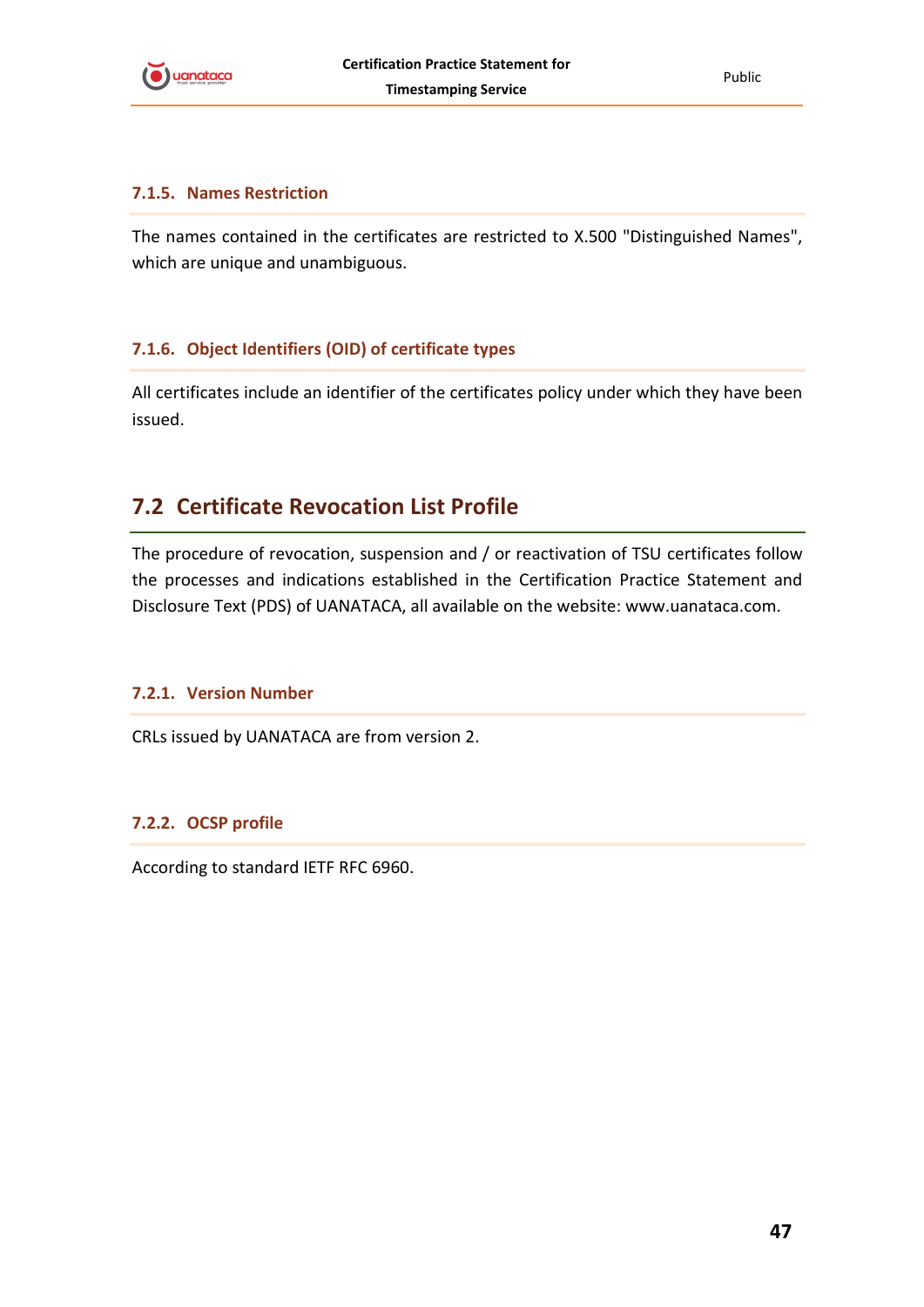

Public

# <span id="page-47-0"></span>**8. Compliance Audit**

UANATACA has communicated the beginning of its activity as a trust service provider by the National Supervisory Body, currently the Ministry of Industry, Trade and Tourism, and is subject to the control reviews that this body considers necessary.

# <span id="page-47-1"></span>**8.1 Frequency of Compliance Audit**

UANATACA conducts a compliance audit annually, in addition to internal audits carried out at its own discretion or at any time, due to a suspected breach of any security measure.

# <span id="page-47-2"></span>**8.2 Identification and Qualification of the Auditor**

An external independent audit signature performs the audits, demonstrating technical competence and experience in computer security, information systems security and compliance audits of public key certification services and related elements.

# <span id="page-47-3"></span>**8.3 Auditor Relationship to Audited Entity**

Audit firms are of renowned prestige, with specialized departments in conducting IT audits, so there is no conflict of interest that could undermine its performance in relation to AVIVA.

# <span id="page-47-4"></span>**8.4 Topics Covered by Audit**

The Audit verifies with reference to UANATACA that:

- 1. The entity has a management system, which ensures the quality of service.
- 2. The entity complies with the requirements of the Certification Practice Statement and other documentation related to the issuance of the various digital certificates.
- 3. The Certification Practice Statement and other related legal documentation comply with the agreed with UANATACA and the established in the current regulation.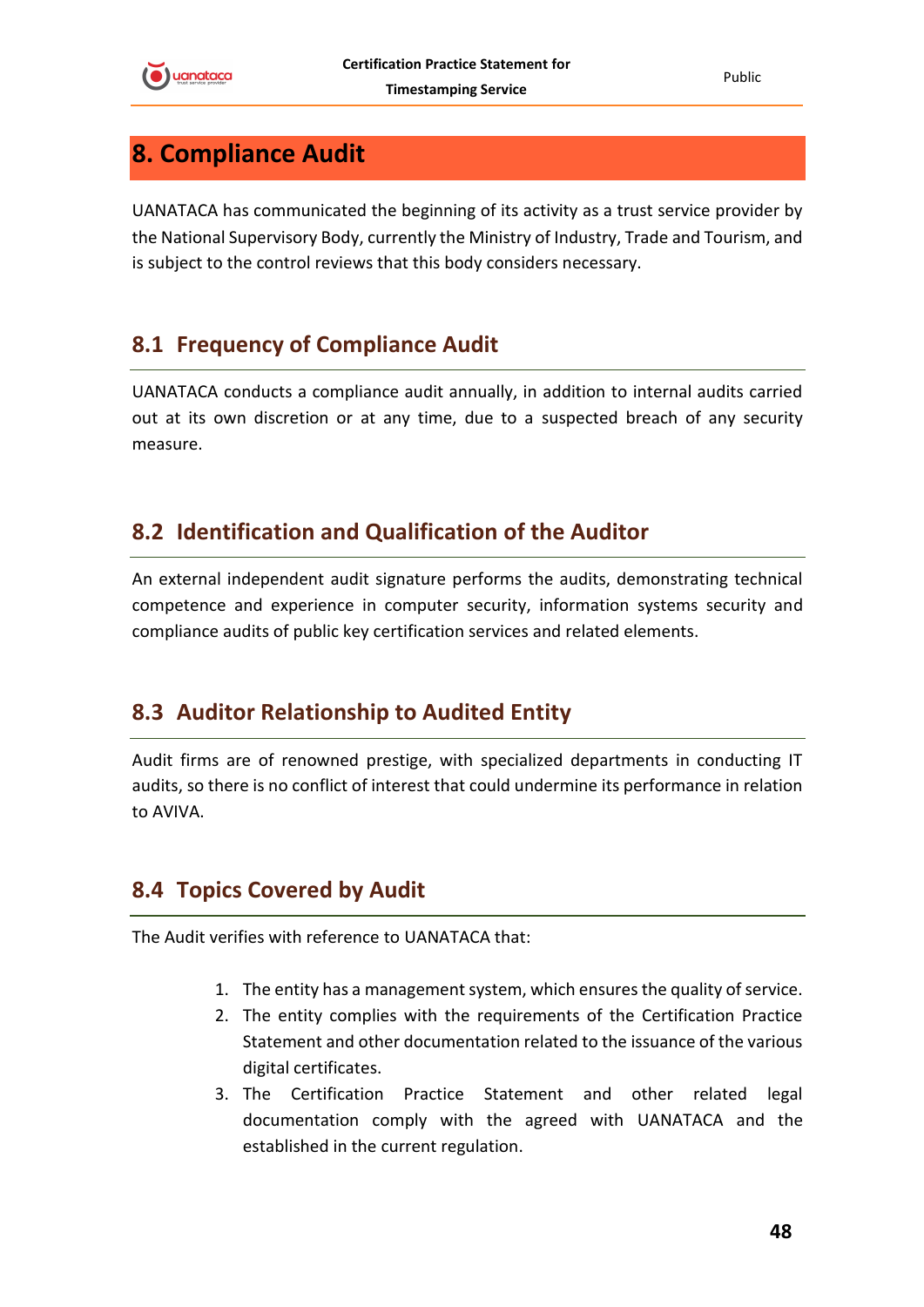

4. The entity properly manages its information systems.

# <span id="page-48-0"></span>**8.5 Actions taken as a result of Lack of Conformity**

Once the management has received the auditor's compliance report, the deficiencies found are analyzed with the audit entity. This report also develops and implements the corrective policies that tackle these deficiencies.

If UANATACA is unable to develop and/or implement the corrective measures or if the deficiencies found suppose an immediate threat to the system security or integrity, shall immediately inform to the security responsible which can perform the following actions:

- Cease operation temporarily.
- Revoke the TSU certificate key and regenerate the infrastructure.
- Terminate the TSA service.
- Other complementary actions needed.

## <span id="page-48-1"></span>**8.6 Treatment of Audit Reports**

The audit reports are delivered to the responsible team of the security in a time limit of 15 days after the audit.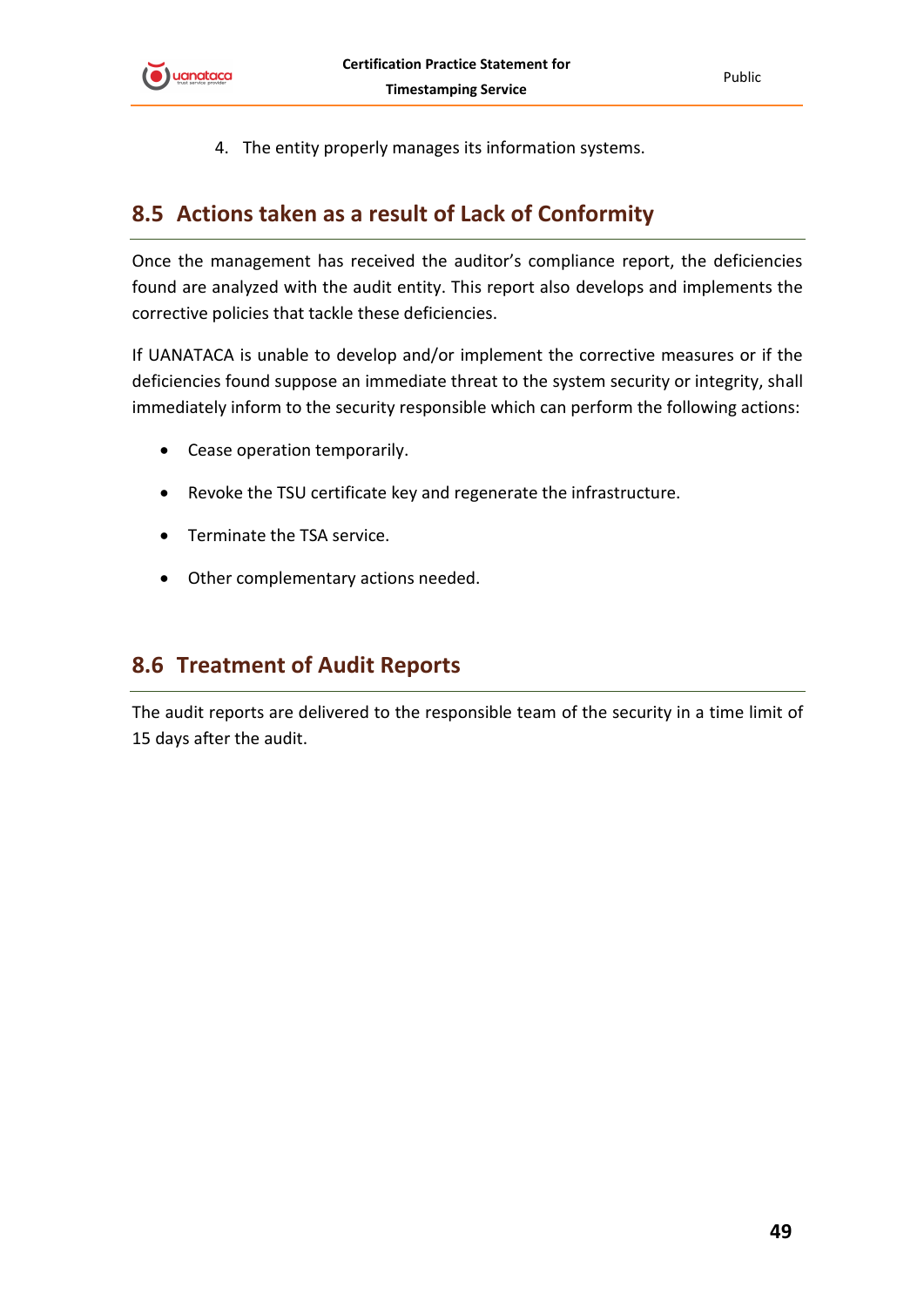

# <span id="page-49-0"></span>**9. Business and Legal Requirements**

### <span id="page-49-1"></span>**9.1 Fees**

#### <span id="page-49-2"></span>**9.1.1. Timestamping service fees**

UANATACA can establish a fee for the time-stamping service, from which, if applicable, the subscribers will be informed in a timely manner.

#### <span id="page-49-3"></span>**9.1.2. Timestamping status information Access fees**

UANATACA has not established any fee for access to status information for time stamps.

#### <span id="page-49-4"></span>**9.1.3. Fees for other services**

Not Stipulated.

#### <span id="page-49-5"></span>**9.1.4. Refund Policy**

Not Stipulated.

# <span id="page-49-6"></span>**9.2 Financial Capacity**

UANATACA has enough economic resources to keep its operations, to comply with its obligations and to confront the risk of liability for claim and damages, as established in the applicable regulation, in relation to the management of the services finalization and termination plan.

#### <span id="page-49-7"></span>**9.2.1. Insurance coverage**

UANATACA has warranty coverage of its civil liability, with an insurance of professional civil liability that complies with the current regulation applicable.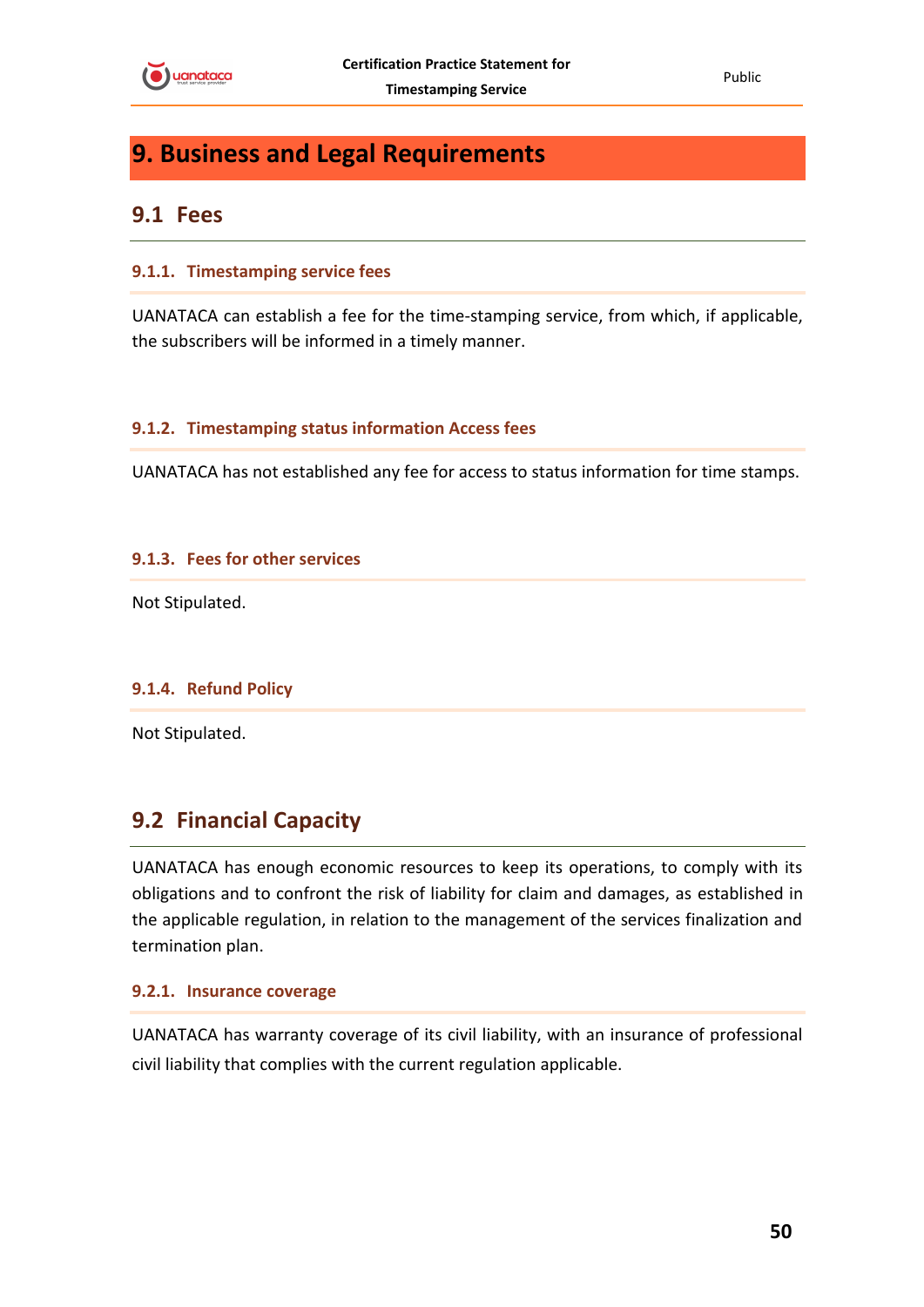#### <span id="page-50-0"></span>**9.2.2 Other assets**

Not stipulated.

#### <span id="page-50-1"></span>**9.2.3. Insurance Coverage for subscribers and relaying third parties in certificates**

UANATACA has a warranty coverage of its civil liability, with an insurance of professional civil liability, for relying electronic services, with the minimum insured of 6.000.000 Euros.

# <span id="page-50-2"></span>**9.3 Confidentiality**

#### <span id="page-50-3"></span>**9.3.1. Confidential Information**

The following information is kept confidential by UANATACA:

- The service requests, as well as any other personal information obtained for the provision of the service, except for the information indicated in the following section.
- Transaction records, including complete records and audit records of transactions.
- Internal and external audit records.
- Business continuity and emergency plans.
- Security plans.
- Documentation of operations, file, monitoring and other analogous.
- All other information identified as "Confidential".

#### <span id="page-50-4"></span>**9.3.2. Legal disclosure of information**

UANATACA only discloses the confidential information in the cases legally foreseen.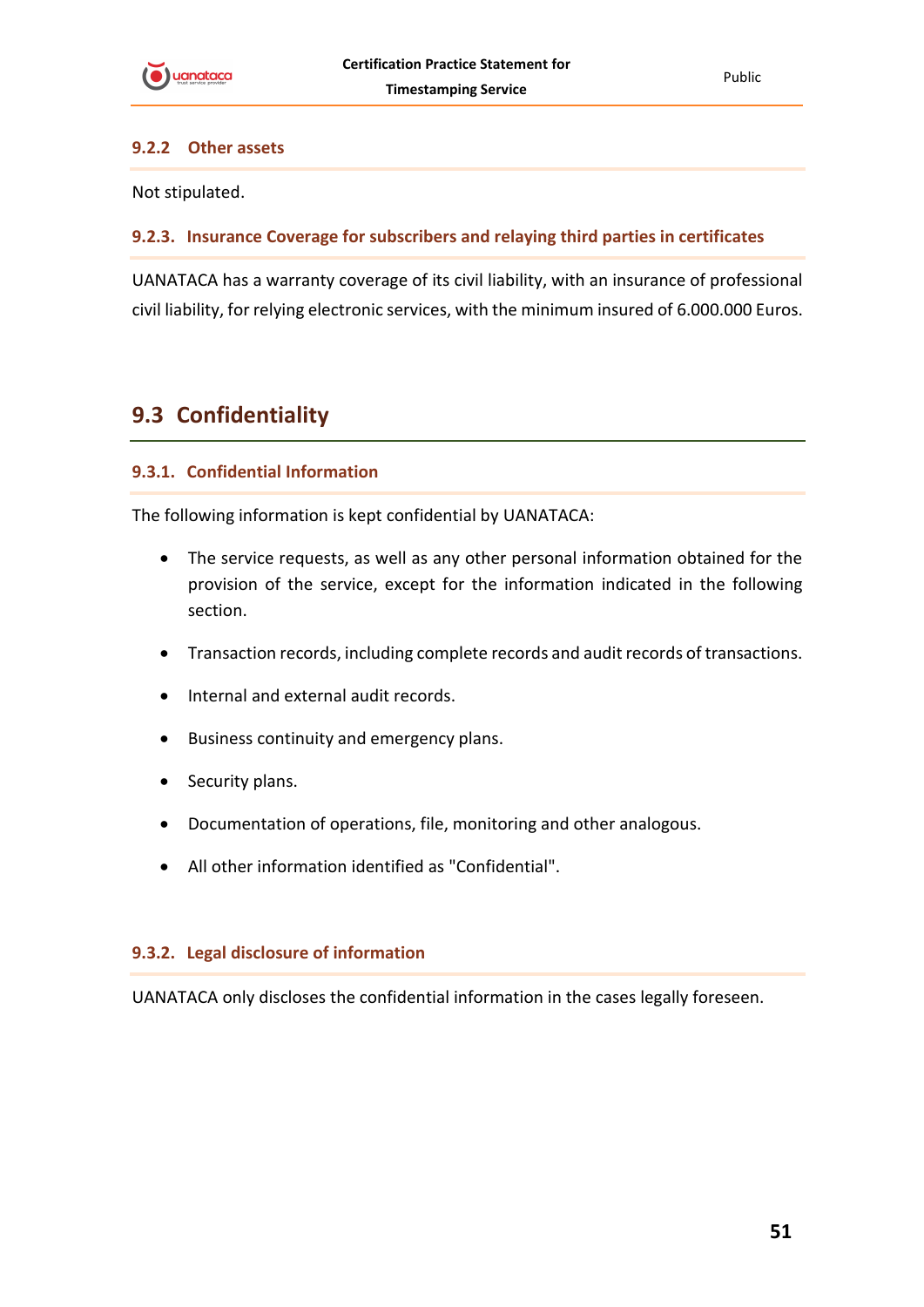

# <span id="page-51-0"></span>**9.4 Personal Data Protection**

UANATACA is compliance with current regulations on the protection of personal data, as reflected in the General Data Protection Regulation No. 2016/679 and in general any applicable national regulations.

In compliance with, UANATACA has documented in this Certification Practice Statement the security and organizational aspects and procedures, in order to guarantee that all the personal data to which it has access are protected against its loss, destruction, damage, forgery and illegal or unauthorized processing.

The following is a detail of all the necessary information regarding the processing of personal data made by UANATACA:

#### Data Processor

The personal data provided for the SERVICE will be processed by Uanataca, S.A., who is configured as the Data Controller and whose data is detailed below:

Uanataca, S.A.

NIF: A66721499

Address: Calle Riera de Can Todà nº24, 6º 1a, 08024 Barcelona, Spain

Registration data: Mercantile Registry of Barcelona, according to registration dated March 15, 2016, in volume 45264, folio 6, page B 482242, entry 1.

Data Protection Officer (DPO)

Telephone: (+34) 93 527 22 90

Email: legal@uanataca.com

UANATACA treats the personal data provided to carry out the requested electronic services, specifically the issuance of electronic certificates, all in accordance with the provisions of the UANATACA Certification Practices Statement (CPS), which is available at the following link: https://www.uanataca.com/public/cps/.

The purposes of data processing related to the SERVICE are the following: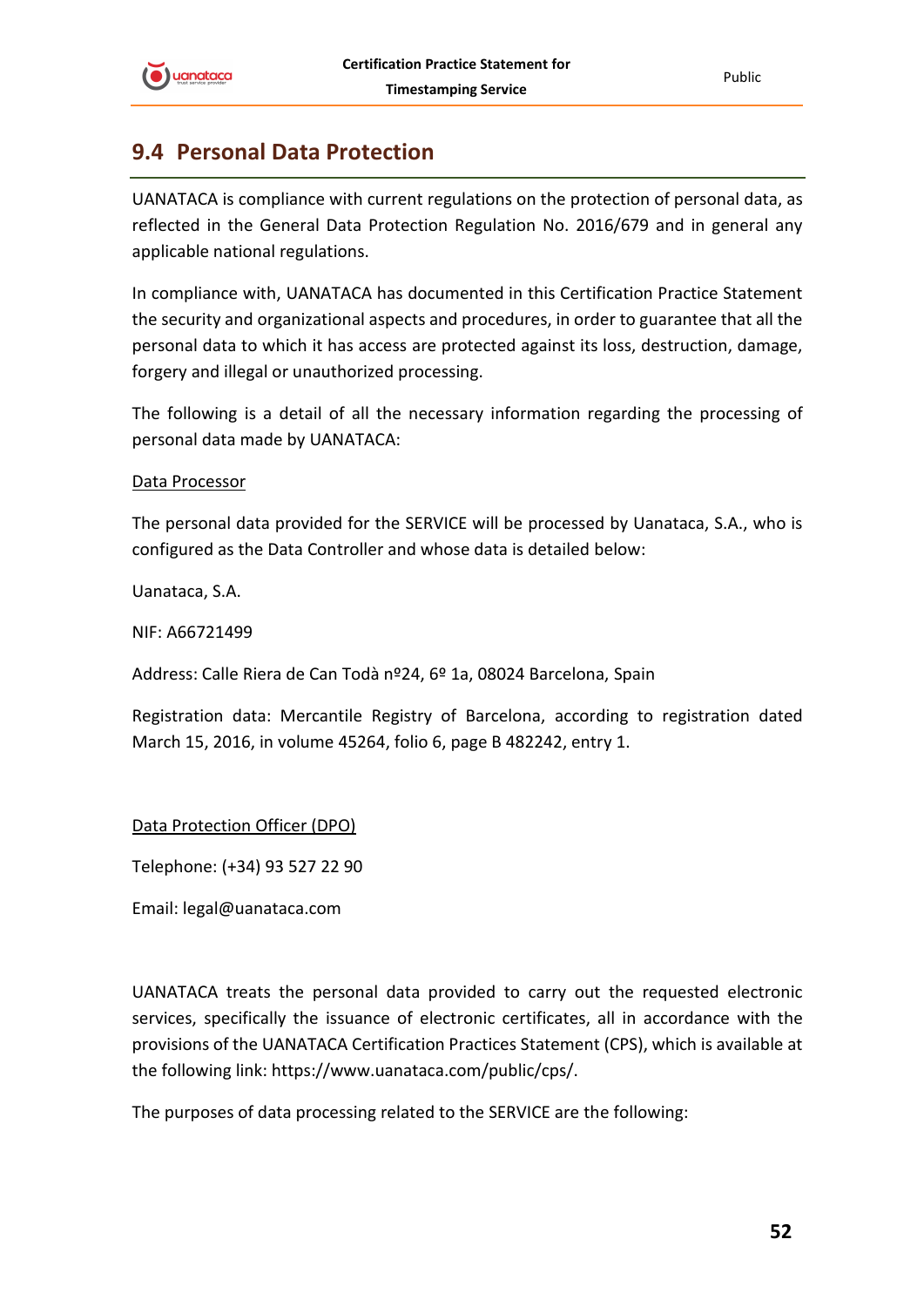

- Identification of service subscribers.
- Communications related to the service.
- Custody and maintenance of the file related to the service.
- Administrative, accounting and billing management derived from the hiring.

#### Lawfulness of processing

In accordance with the indicated treatment purposes, the legal basis for the treatment of users' personal data is:

• The legitimation of the treatment for the Provision of Electronic Services of Trust is the execution of the contract of the requested services, where the user is part of it.

#### Processed data and conservation

The categories of personal data processed by UANATACA, by way of example but not limited to, include:

- Identification data: name, surname and official identity number.
- Professional data: organization, department and / or position.
- Contact information: postal address, email and telephone number.

Personal data will be kept until the end of the contractual relationship and subsequently, during the legally required periods according to each case. As a general rule, personal data related to the service will be kept for 15 years from the end of the contract or provision of the service.

Personal data will be stored in UANATACA's secure facilities located in Spain and Italy, which make up UANATACA's public key infrastructure.

#### Data transfer

The data may be made available to third parties, within the territory of the European Union, for the provision of services contracted by the user (for example data hosting providers (CPD), identification support services, companies of the group, etc.), all under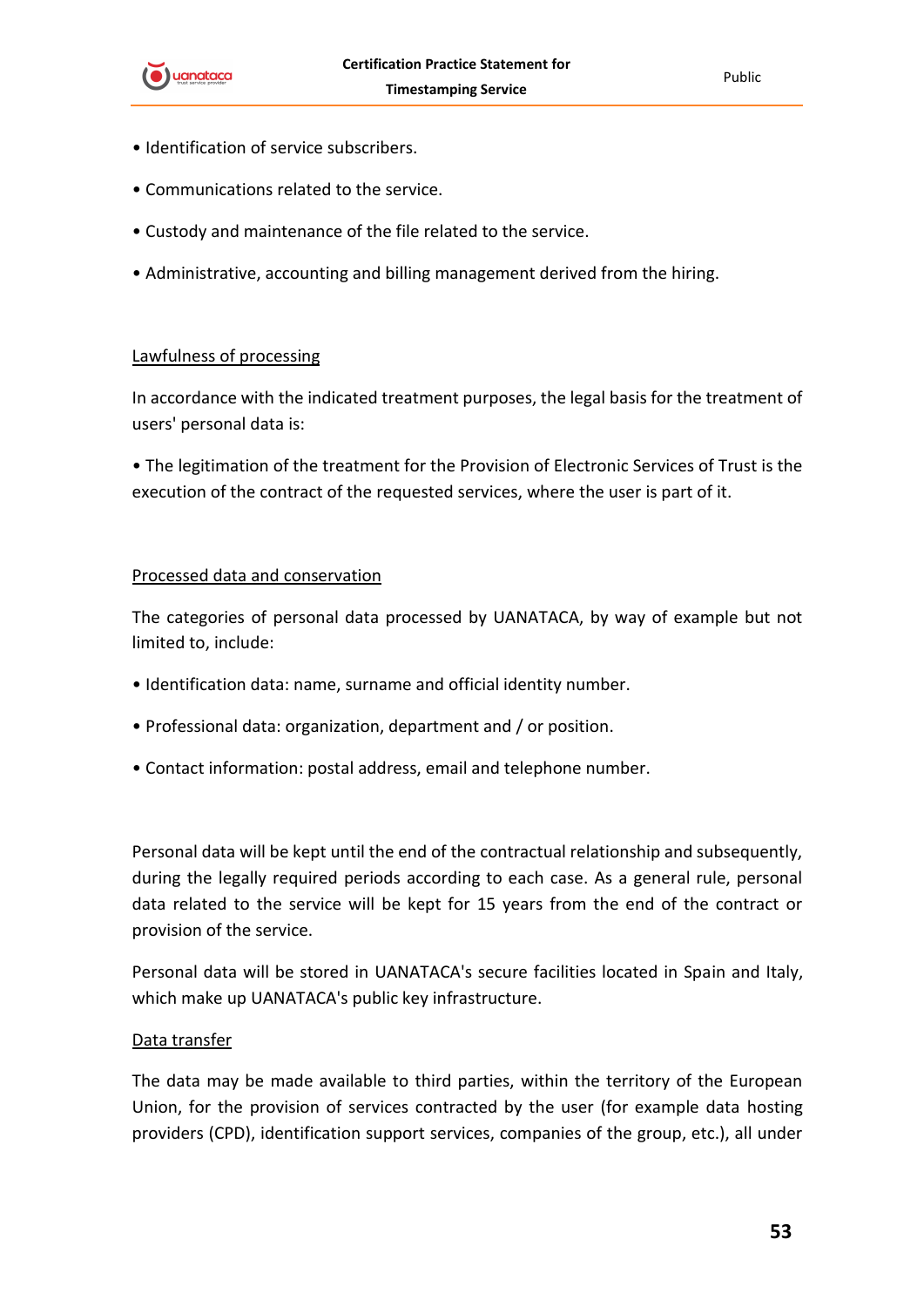

the protection of the corresponding contract for the processing of personal data, guaranteeing at all times suitable security measures that ensure the due protection of users' personal data.

Notwithstanding the foregoing, as a general rule, personal data will only be transferred to third parties under legal obligation.

As a general rule, international transfers will not be made.

#### User Rights

Users may exercise their rights of confirmation, access, rectification, deletion, cancellation, limitation, opposition and portability.

- Confirmation. All users have the right to obtain confirmation on whether UANATACA is treating personal data that concerns them.
- Access and rectification. Users have the right to access all their personal data, as well as request the rectification of those that are inaccurate or erroneous.
- Suppression / cancellation. Users may request the deletion / cancellation of data when, among other reasons, these are not necessary for the purposes for which they were collected.
- Limitation and opposition. The user may request the limitation of the treatment so that their personal data is not applied in the corresponding operations. In certain circumstances and for reasons related to their particular situation, the user may object to the data processing, being UANATACA obliged to stop treating them, except for compelling legitimate reasons, or the exercise or defense of possible claims.
- Portability Interested parties may request that their personal data be sent to them or else be transmitted to another person in charge, in a structured electronic format and of habitual use.

To exercise their rights, users can send a request to the email address legal@uanataca.com or send a letter to the address: Street Marie Curie nº8-14, Edf. Bcn Advanced Industry Park, 08042 Barcelona, Spain. In this request, they must attach a copy of their identity document and clearly indicate the right they wish to exercise.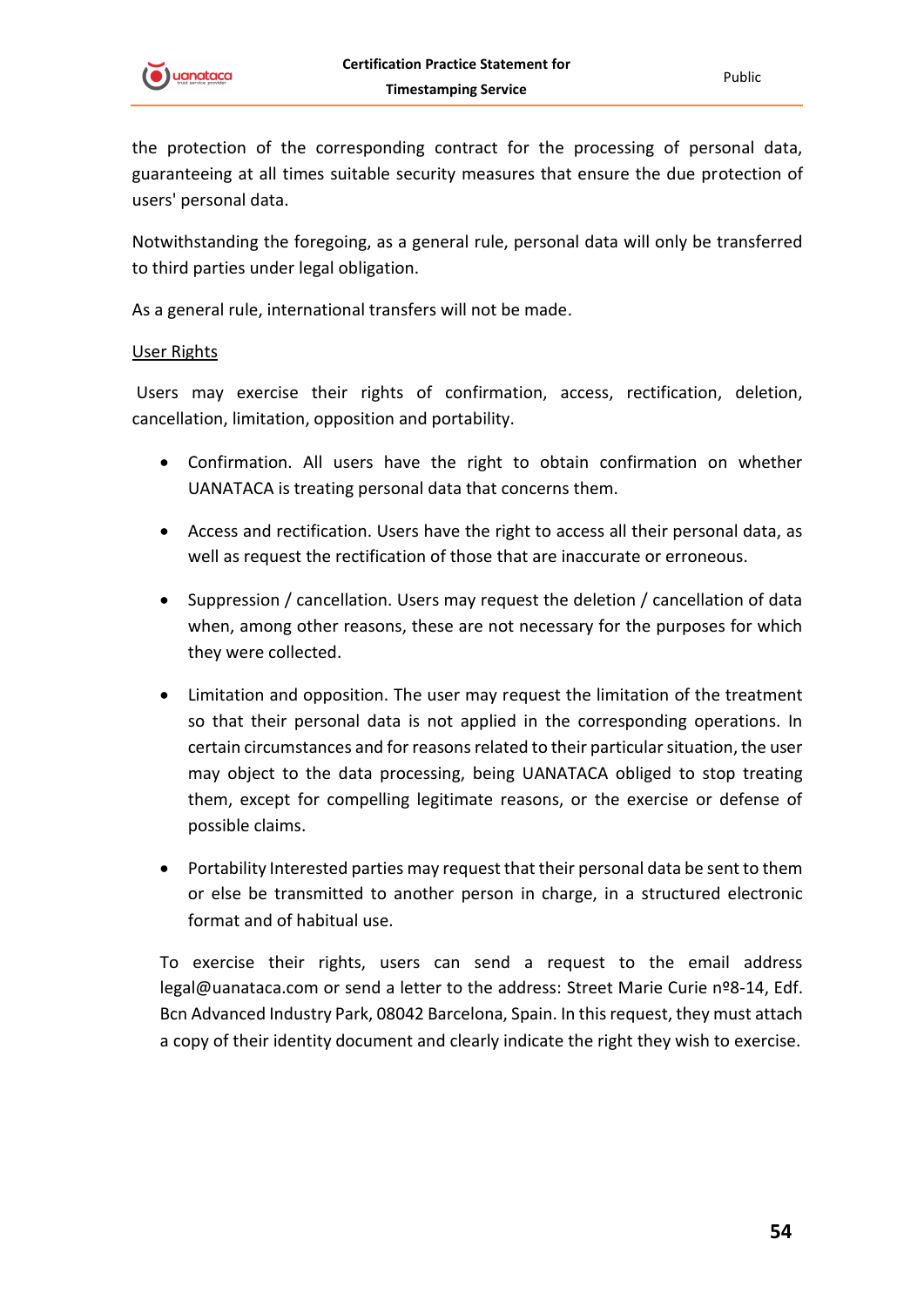# <span id="page-54-0"></span>**9.5 Intellectual Property Rights**

UANATACA is the only one that has intellectual property rights of this Certification Practice Statement.

# <span id="page-54-1"></span>**9.6 Obligations and Civil Liability**

#### <span id="page-54-2"></span>**9.6.1. UANATACA Obligations**

UANATACA guarantees, under full responsibility that complies with all requirements established in the Certification Practice Statement, and it is responsible for ensuring compliance with the procedures described, according to the instructions contained in this document.

UANATACA provides relying electronic services in accordance with this Certification Practice Statement.

UANATACA informs the subscriber of the terms and conditions related to the use of the certificate, price and use limitations, through a subscriber contract that includes by reference the disclosure texts (PDS) of each of the acquired certificates.

The disclosure text document, also known as PDS, meets the content of Annex A of ETSI EN 319 421 this document can be transmitted by electronic media, using a sustainable communication method, and in accessible language.

UANATACA binds subscribers, key holders and third parties that trust in certificates through the disclosure text or PDS, in written and understandable language, with the minimum following contents:

- Requirements to comply with the provisions stablished in this document.
- Limits on the use of time stamps.
- Information on how to validate a time stamp, including the requirement to check the status of the stamp, and the conditions under which it can reasonably be relied upon, which is applicable when the subscriber acts as a trusted third party.
- The way in which the liability of the Certification Authority is guaranteed.
- Limitations of liability, including the uses for which the Certification Services Provider accepts or excludes liability.
- Period of archiving audit records.
- Applicable dispute resolution procedures.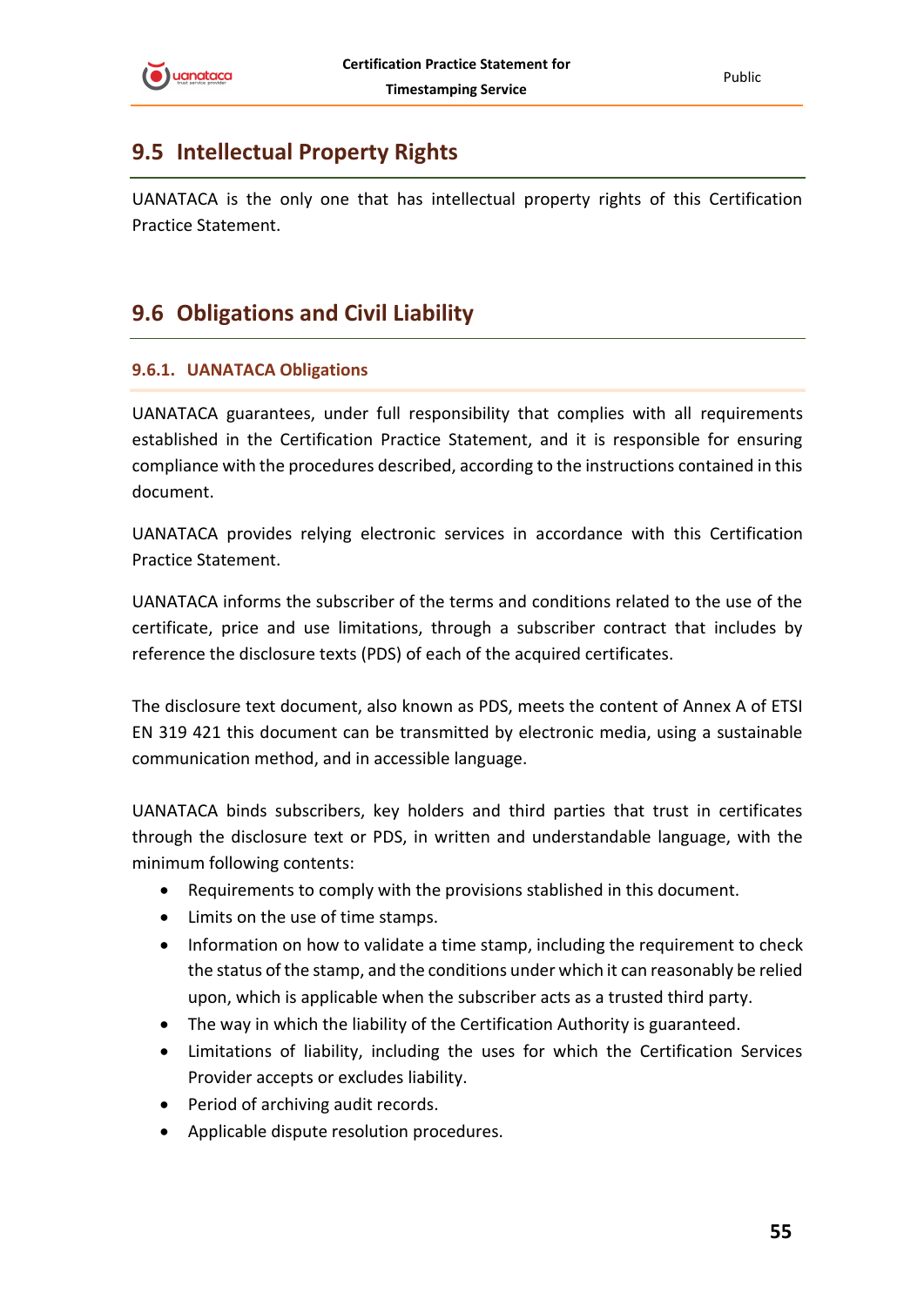

<span id="page-55-0"></span>• Applicable law and competent jurisdiction.

#### **9.6.2. Guarantees offered to subscribers and relying third parties in certificates**

UANATACA in the documentation between subscribers and third parties that trust, establishes and rejects guarantees, and applicable limitations of liability.

UANATACA guarantees the subscriber that the time stamps comply with all the material requirements established in this Certification Practice Statement, as well as the reference standards.

UANATACA guarantees the third party that relies on the qualified electronic time stamp that the information contained or incorporated by reference in the seal is correct, except when indicated otherwise.

#### <span id="page-55-1"></span>**9.6.3. Rejection of other guarantees**

UANATACA rejects any other guarantee that is not enforceable under the laws, except those contemplated in this document.

#### <span id="page-55-2"></span>**9.6.4. Limitation of liability**

UANATACA limits its responsibility to the provision of the service of issuing qualified electronic time stamps, which will be regulated by the appropriate contract.

UANATACA does not perform any verification of the document for which the Time Stamp is requested, since it is sent directly by the Subscriber under its own and exclusive responsibility.

UANATACA does not assume any obligation with respect to the monitoring of the content, type and / or format of the documents and the hash sent by the time stamping process.

UANATACA will not be responsible for any direct damage and / or by third parties because of the misuse of the qualified time stamps duly issued in accordance with this document.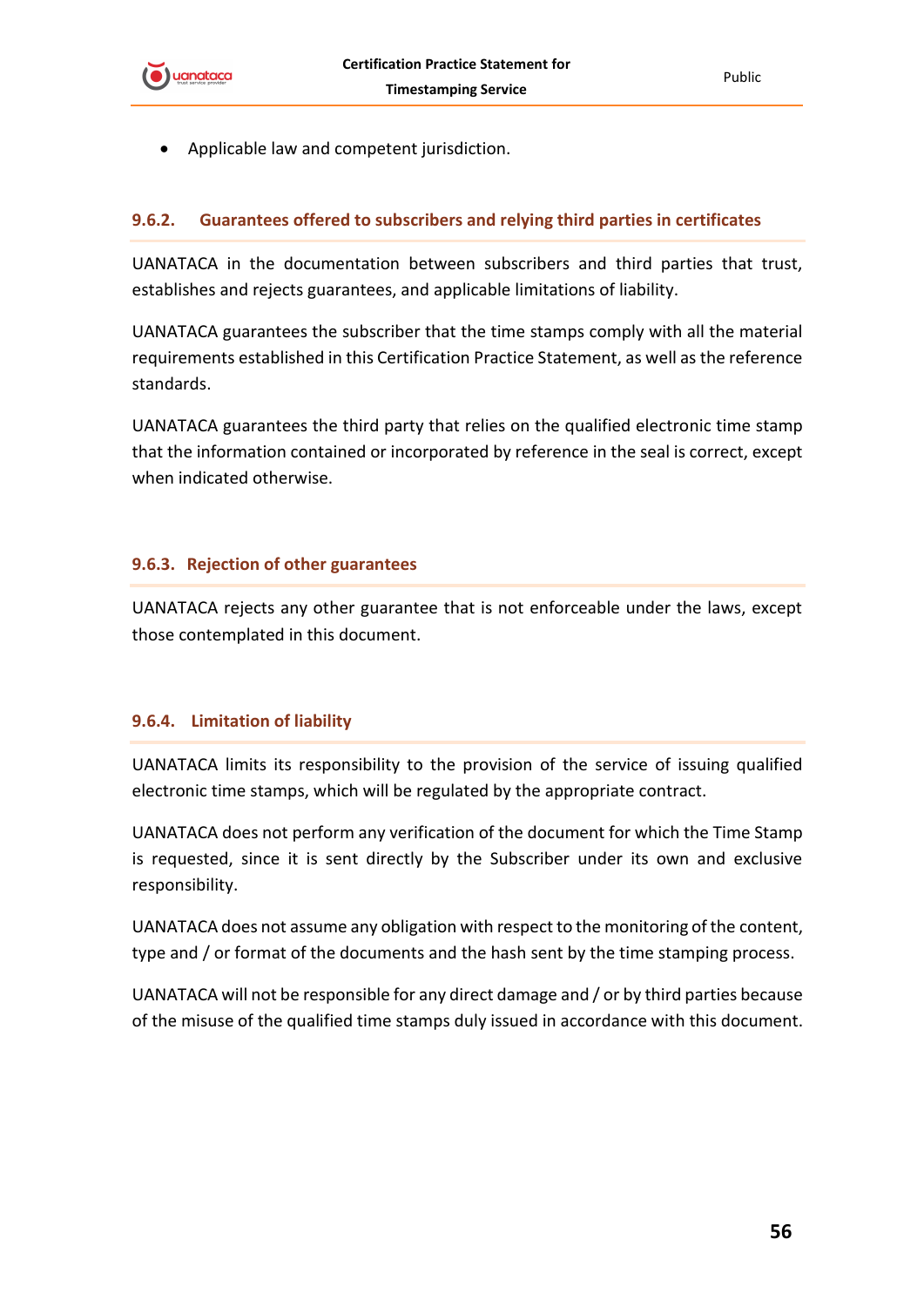

#### <span id="page-56-0"></span>**9.6.5. Fortuitous event and force majeure**

UANATACA includes in the disclosure text or PDS, clauses that limit its responsibility in fortuitous event or force majeure.

#### <span id="page-56-1"></span>**9.6.6. Applicable Law**

UANATACA establishes, in the subscriber contract and in the disclosure text or PDS, that the applicable law of services provision, including the policy and practices of certification, is the Spanish Law.

#### <span id="page-56-2"></span>**9.6.7. Severability, survival, entire agreement and notification clauses**

UANATACA establishes, in the subscriber contract, and in the disclosure text or PDS, clauses of severability, survival, full agreement and notification:

• By virtue of the severability clause, the invalidity of a clause will not affect the rest of the contract.

• By virtue of the survival clause, certain rules will continue in force after the termination of the legal relationship regulating the service between the parties. For this purpose, UANATACA ensures that, at least the requirements contained in sections 9.4 (Obligations and responsibility), 8 (Compliance audit) and 9.3 (Confidentiality), continue in force after the termination of the service and the general conditions of issue / use.

• By virtue of the full agreement clause, it will be understood that the legal document regulating the service contains the complete will and all the agreements between the parties.

• By virtue of the notification clause, the procedure by which the parties notify each other of facts will be established.

#### <span id="page-56-3"></span>**9.6.8. Competent Jurisdiction Clause**

UANATACA establishes, in the subscriber's contract and in the disclosure text or PDS, a jurisdiction clause, indicating that the international jurisdiction corresponds to the Spanish judges.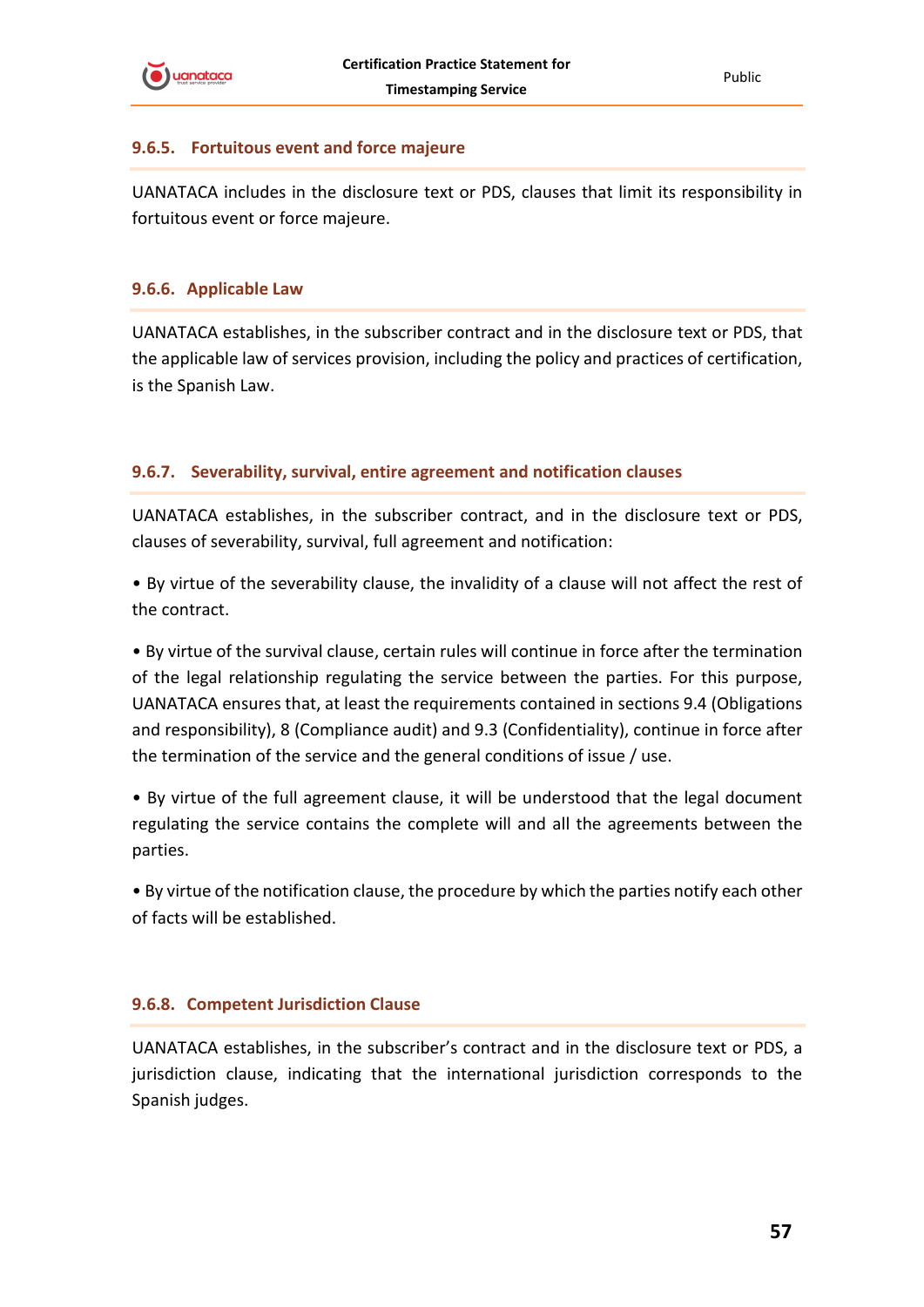

The territorial and functional jurisdiction shall be determined under the regulations of international private law and procedural law that may be applied.

#### <span id="page-57-0"></span>**9.6.9. Resolution of conflicts**

UANATACA establishes, in the subscriber's contract, and in the disclosure text or PDS, mediation and resolution procedures of applicable disputes.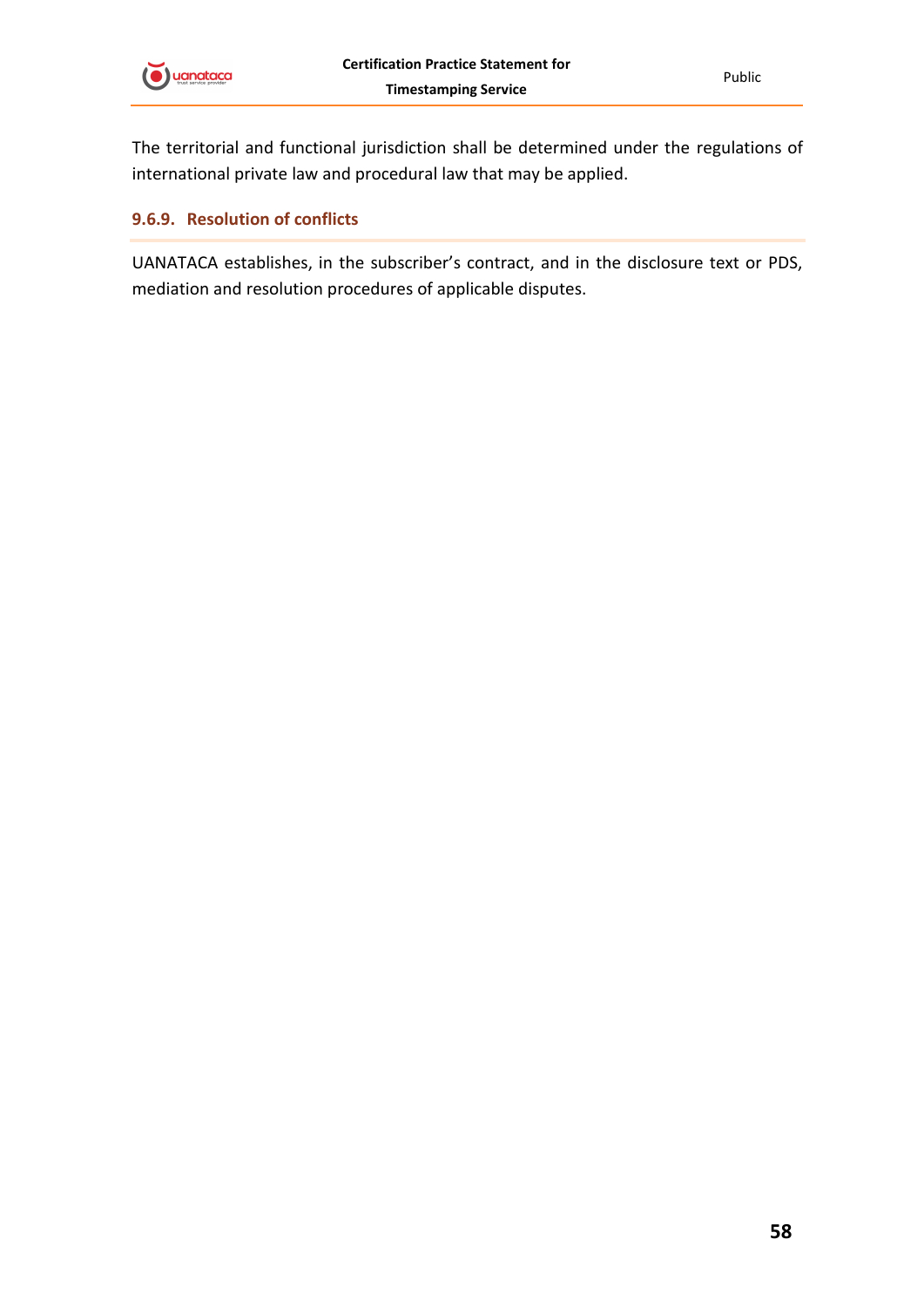

# <span id="page-58-0"></span>**Annex I - Acronyms**

| <b>AC</b>   | <b>Certification Authority</b>                       |
|-------------|------------------------------------------------------|
| CA          | Certification Authority.                             |
| RA          | <b>Register Authority</b>                            |
| <b>CN</b>   | <b>Common Name</b>                                   |
| <b>CP</b>   | Certificate Policy                                   |
| <b>CPD</b>  | Data Processing Center                               |
| <b>CPS</b>  | <b>Certification Practice Statement.</b>             |
| <b>CRL</b>  | Certificate Revocation List.                         |
| <b>CSR</b>  | Certificate Signing Request.                         |
| <b>DES</b>  | Data Encryption Standard.                            |
| DN          | Distinguished Name.                                  |
| <b>DPC</b>  | <b>Certification Practice Statement</b>              |
| <b>DSA</b>  | Digital Signature Algorithm.                         |
| <b>DCCF</b> | <b>Qualified Signature Creation Device</b>           |
| <b>ETSI</b> | European Telecommunications Standards Institute      |
| QSCD        | Qualified Signature Creation Device.                 |
| <b>FIPS</b> | Federal Information Processing Standard Publication. |
| <b>ISO</b>  | International Organization for Standardization.      |
| <b>LRC</b>  | . Certificate Revocation Lists                       |
| <b>LDAP</b> | Lightweight Directory Access Protocol.               |
| <b>NTP</b>  | Network Time Protocol.                               |